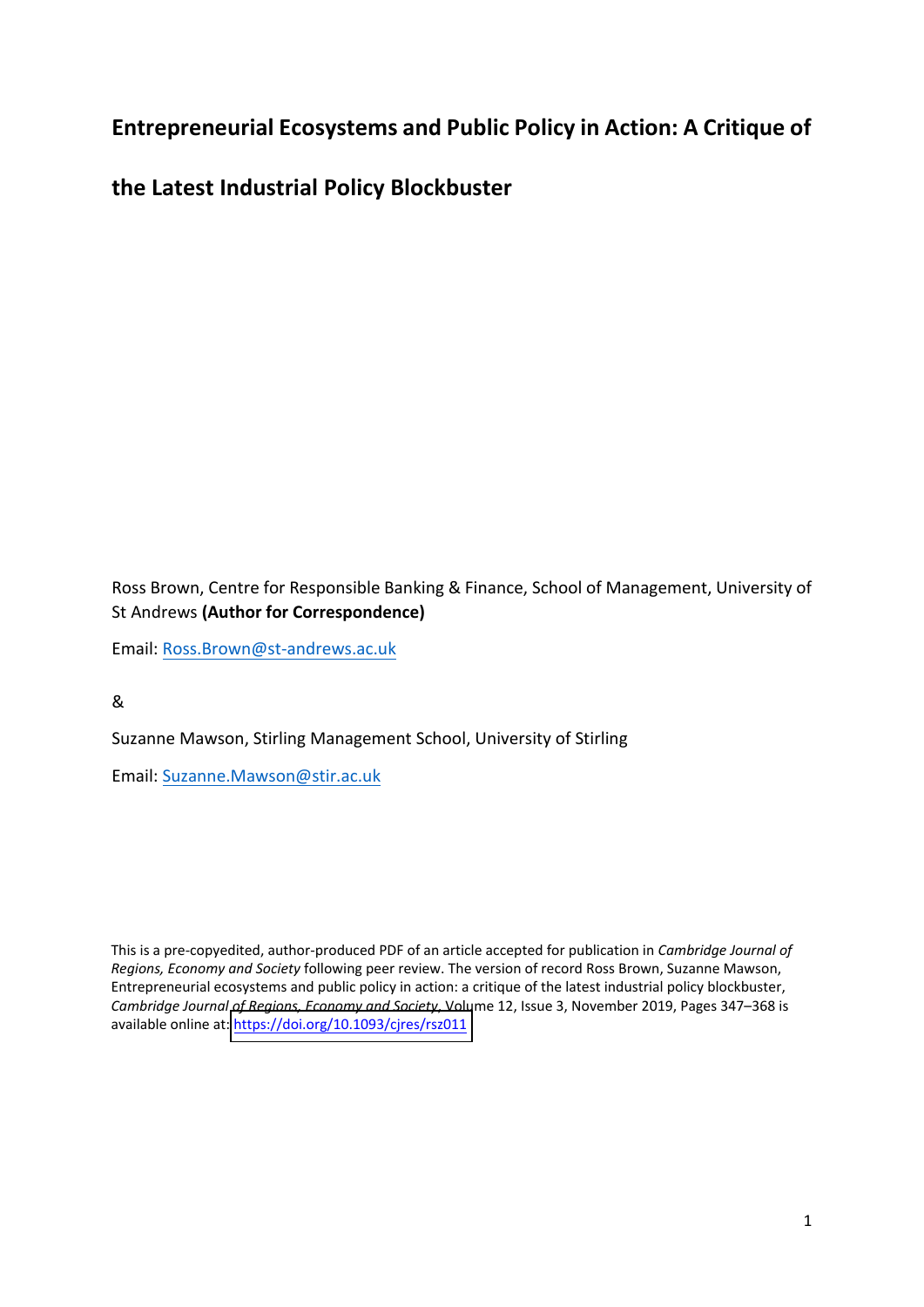## **Abstract**

Efforts to develop entrepreneurial ecosystems (EEs) have proliferated in recent years, marking it out as the latest industrial policy 'blockbuster'. This paper reports the findings from the first comprehensive empirical analysis of EE policy approaches. The paper the posits a basic typology of different policy frameworks deployed under the ecosystem rubric. The findings suggest the concept is fraught with conceptual ambiguity and is predominantly (and rather crudely) used to promote 'more' entrepreneurship. The research suggests the concept is a "messy metaphor" open to wide-ranging misinterpretation and misuse by policy makers. In terms of recommendations, eradicating network failures, avoiding crude policy isomorphism and tailoring bespoke interventions to the specific nature of EEs are viewed as key policy lessons.

## **Key Words**

Entrepreneurship Entrepreneurial Ecosystems Metaphors

Public Policy

**JEL Codes**: L26, O12, O25, R58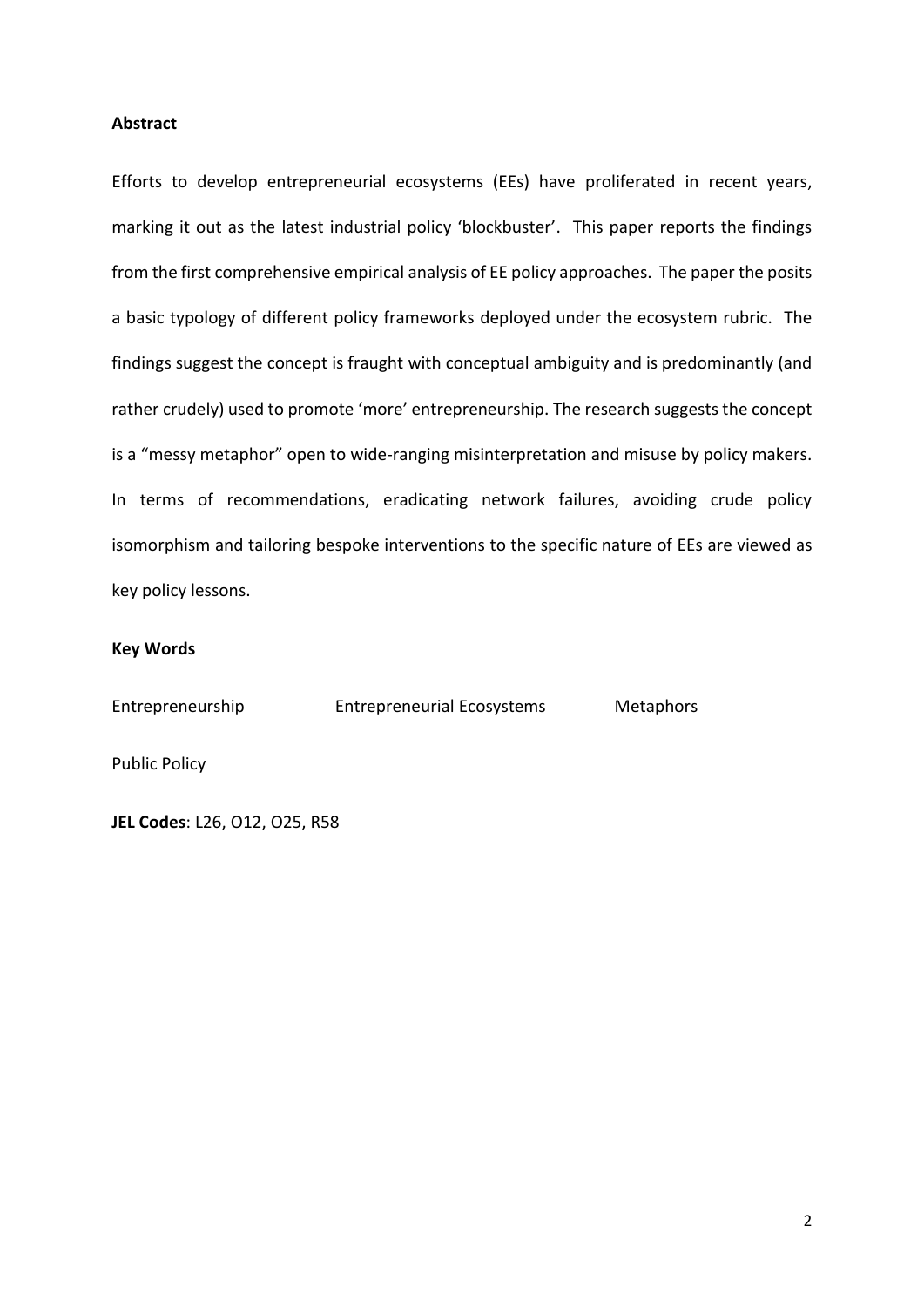#### **Introduction**

The recent Global Financial Crisis (GFC) acutely demonstrated that, contrary to engrained neo-liberal orthodoxies, markets were far from infallible and that without strong government intervention economies may have collapsed (Bailey and Tomlinson, 2017). This rejuvenation led some observers to proclaim: "industrial policy is back" (Rodrik, 2010, p. 1; Criscuolo et al, 2019). <sup>i</sup> Underscoring its return to fashion**,** a growing body of evidence since the GFC documents the crucial importance of industrial policy in advancing technological development, fostering entrepreneurship and productivity growth (Block, 2008; Mazzucato, 2015).

A new market-oriented industrial policy approach taking a 'leading role' in the post-GFC era is that of *entrepreneurial ecosystems* (henceforth EEs).<sup>ii</sup> This concept (and associated terminology) is now widely deployed by governments around the world, becoming a ubiquitous feature within public policy (Isenberg, 2014; Stam, 2015; Brown and Mason, 2017) and scholarship (Alvedalen and Boschma, 2017; Malecki, 2018). According to some, the 'crux' for modern place-based industrial policies is to appreciate the dynamics of the regional ecosystems and to leverage these to the region's advantage (Bailey et al, 2018). That said, while government policy is often portrayed as a central facet underpinning successful ecosystems, obtaining precise details of supportive policies has thus far "proven elusive" (Feldman and Lowe, 2018, p. 337-338). Given the need to avoid the pitfalls of previous inefficient industrial policy interventions (Warwick, 2013), and following in the tradition of other seminal policy critiques (Martin and Sunley, 2003), this paper provides a much-needed critique of EEs as a policy construct and examines its application within public policy.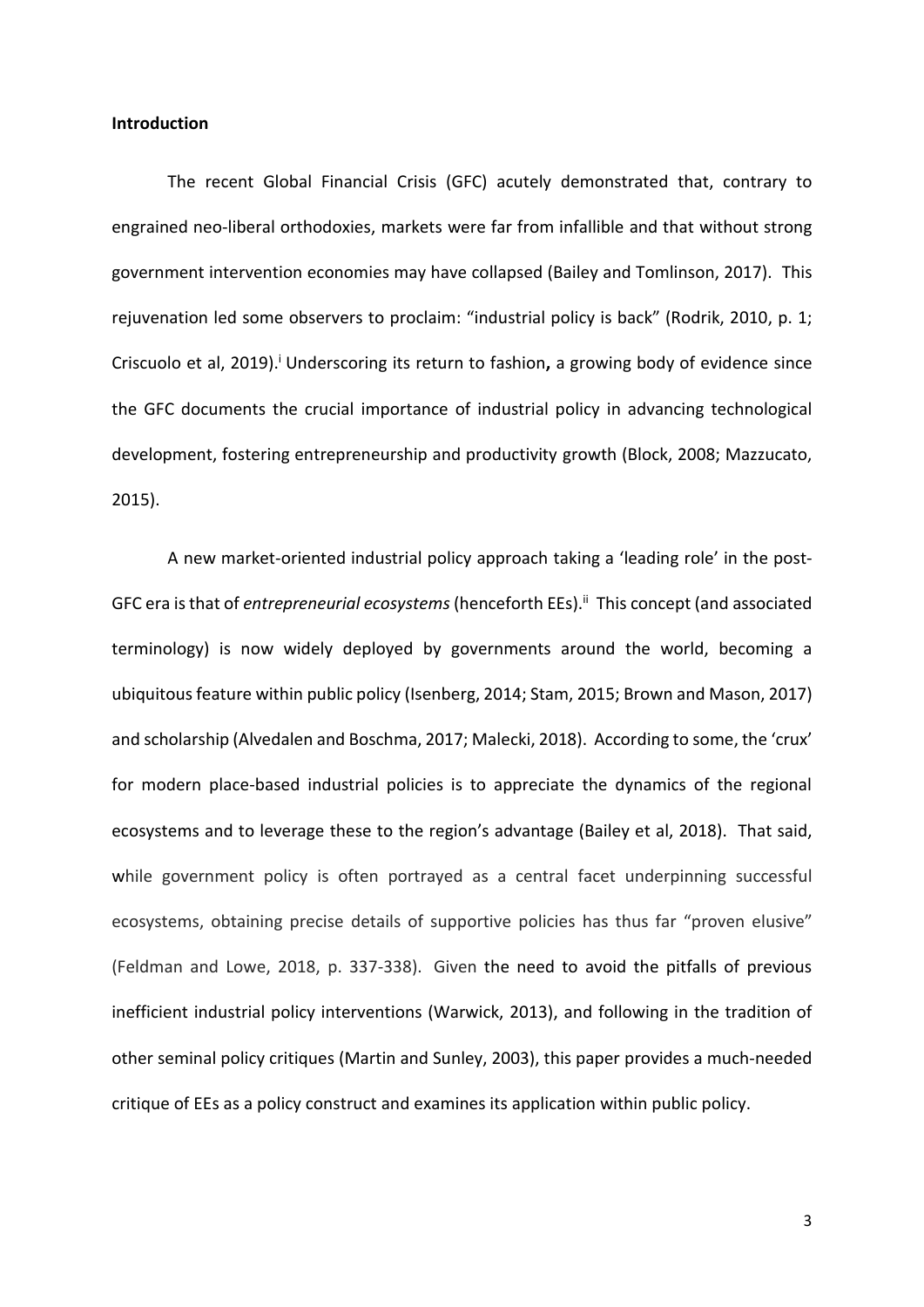While originally conceived as a metaphorical device for describing how localised business environments function (Moore, 1993), the EE concept has been heralded as a systemic mechanism for analysing and nurturing local economies by putting entrepreneurship centre-stage (Isenberg, 2010; 2014). With striking parallels to the ubiquitous clusters concept (Martin and Sunley, 2003), this latest conceptual 'fad' (Martin, 2015) has similarly captivated the policy-making community (Isenberg, 2014; Stam, 2015; Spigel, 2017). Given its origins in the practitioner community (Isenberg, 2010; Feld, 2012), it is fair to say that EEs have become as much of a policy construct as an academic concept for scientific study (Malecki, 2018).<sup>ii</sup> Organisations such as the OECD, World Bank, World Economic Forum and Kauffman Foundation have all proactively promoted the concept as a new *modus operandi* for future market-oriented industrial policy (Mason and Brown, 2014; WEF, 2014; Mulas et al, 2017). Given its regional focus, sub-national and urban actors have also widely embraced the ecosystem concept (Markley et al, 2015; Isenberg and Onyeman, 2016; Motoyama and Knowlton, 2016). iv

The emergence of this placed-based policy-oriented concept stems from increasing evidence amassed on the importance of localised factors underpinning entrepreneurship (Feldman, 2014; Feldman and Lowe, 2018) v , which has 'shifted' the debate on the establishment of new firms towards more holistic perspectives such as EEs (Schäfer and Henn, 2018). Indeed, EEs have quickly established themselves as the "word du jour" within regional entrepreneurship (Lowe and Feldman, 2017, p. 2). Yet, despite growing academic interest and policy appeal, spatial scholars – bar Stam (2015) - have been slow to critically examine the concept from a policy perspective. While a growing evidence base exists on the dynamics of EEs (Malecki, 2017; Cavallo et al, 2018)<sup>vi</sup>, little or no research has critically (or comparatively)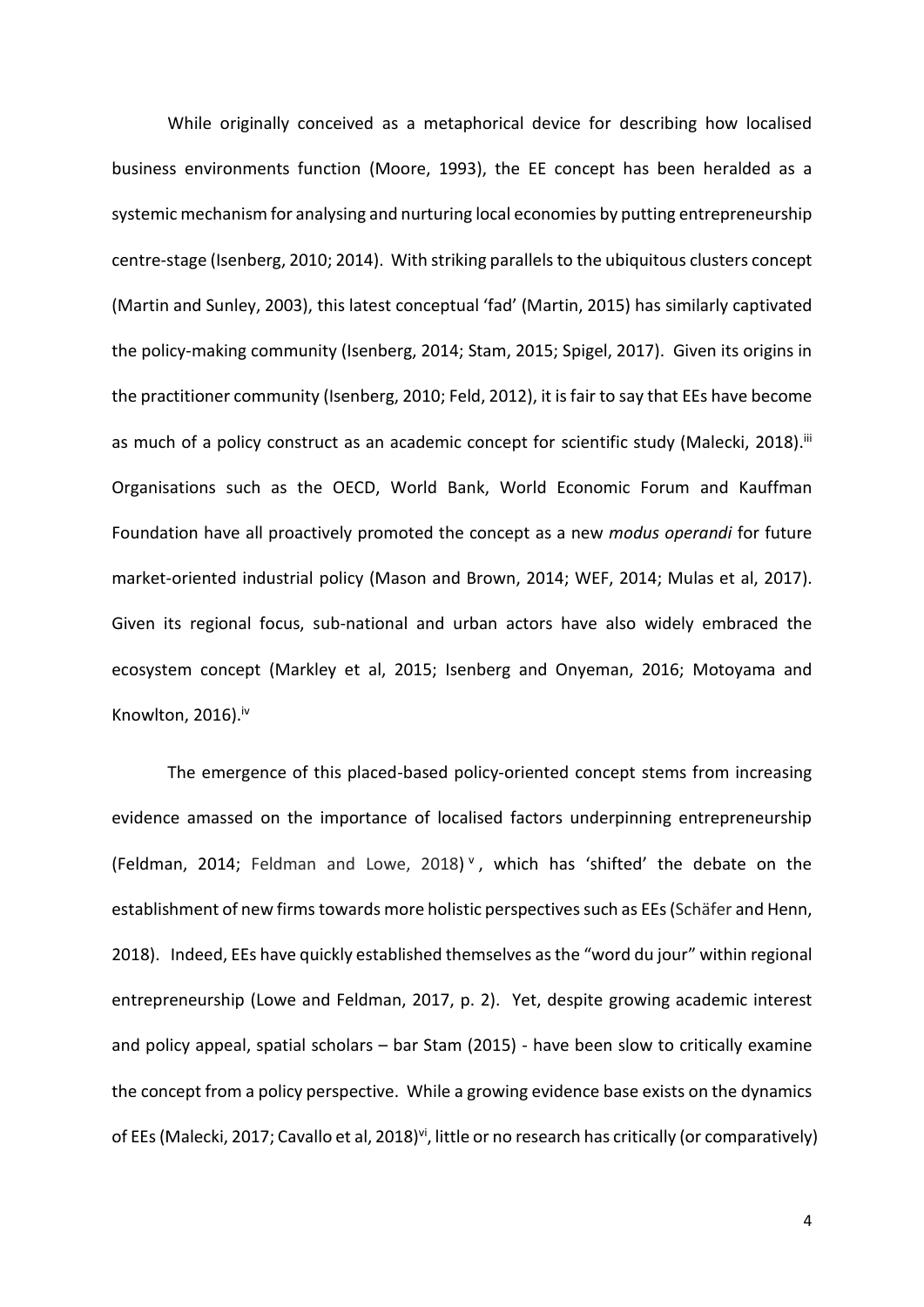examined the nature of public policy approaches utilised under this conceptual umbrella (Alvedalen and Boschma, 2017).

This paper aims to fill this gap. It does so by unpacking the rationale for, and nature of, public policies designed to nurture EEs across a range of institutional contexts. The paper's contribution is threefold. First, it sets out a nuanced critique of the EE concept as a policy construct. Second, drawing on a combination of policy documentary analysis and interviews with policy makers, it examines the use and application of the EE concept within public policy. Third, it offers some indicative policy recommendations how to effectively develop EEs, although this deliberately avoids a normative approach outlining how practitioners can (or should) operationalise the concept. To our knowledge, this is the first systematic attempt to examine and take stock of policy frameworks deployed under this emerging conceptual policy lens, enabling us to offer a new typology of different EE policy frameworks.

The paper is structured as follows. First, we unpack the concept empirically and review the rationale for policy intervention. Second, we outline the methodology deployed in this study. Third, we highlight how the EE concept is being adopted and applied within public policy. A policy discussion is then presented, before our concluding remarks and policy recommendations are discussed.

## **Unpacking the EE concept**

## *Definitions and Conceptual Antecedents*

In order to theoretically unpack the EEs concept, we must first clarify what we mean by EEs. Biological metaphors have been engrained in scholarship since the early writings of economists such as Adam Smith and Thomas Malthus (Hodgson, 2005). Invoking the term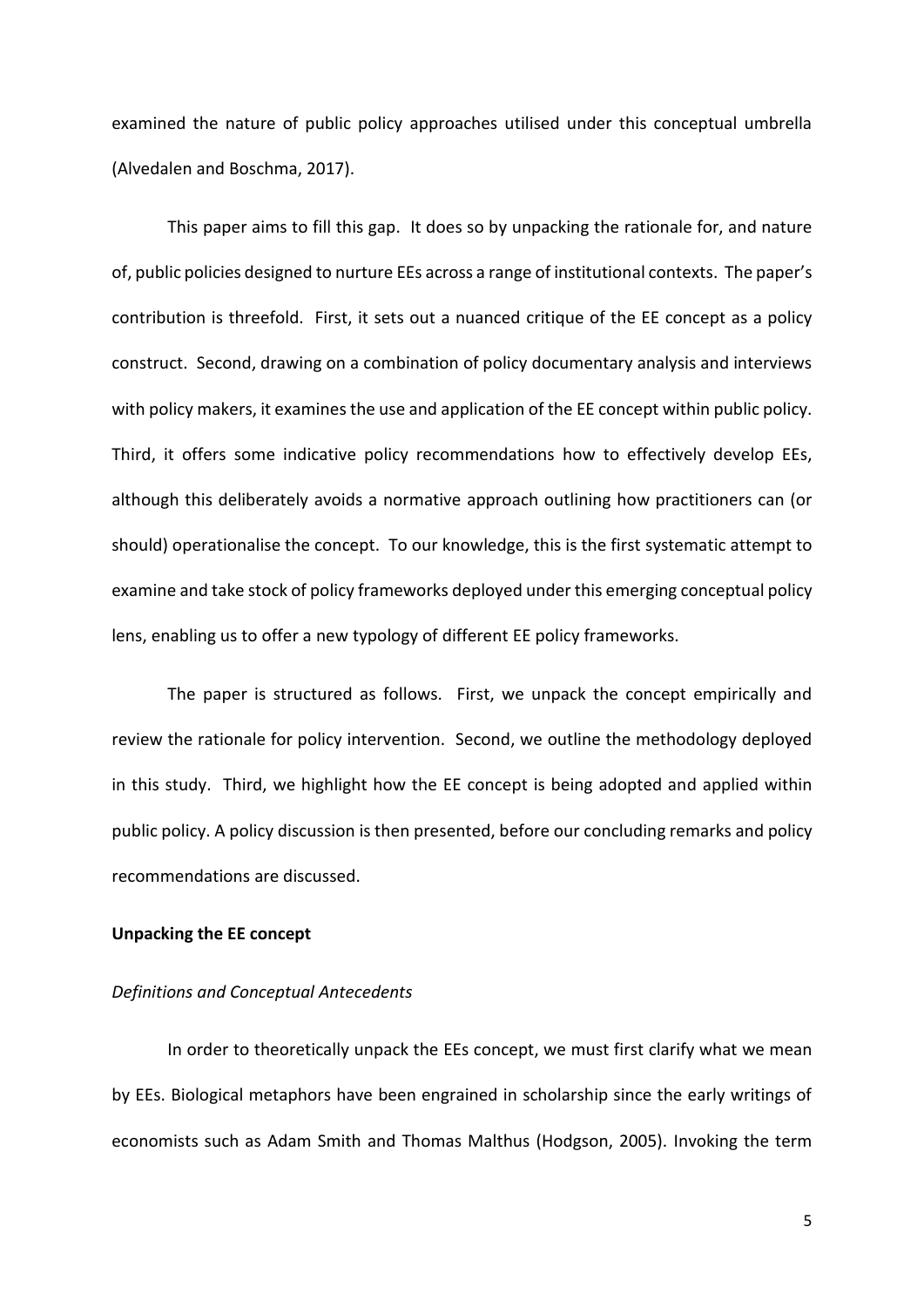from the natural sciences, authors first began using the ecosystems metaphor analogously with their counterparts in the business world around 25 years ago (Moore, 1993). According to some, the multiplicity and labyrinthine qualities of business ecosystems mean they cannot be "decomposable to an aggregation of bilateral interactions" (Adner, 2017, p. 42).

Nowadays, metaphors such as 'ecosystems' are part of the linguistic turn aimed at recontexualising entrepreneurship (Welter et al, 2018, p.324) and are deemed helpful in conceptualising entrepreneurial activity (Bjursell, 2015). Some scholars view metaphors positively as they offer "larger insights into individual and collective action in the field of entrepreneurship" (Audretsch et al, 2019, p. 316). Whilst this undoubtedly contains some truth, at the same time, they can be confusing, especially if applied disparately across scholarly domains. A metaphor like EEs therefore risks "being vague and its boundaries blurry" (Kuckertz, 2019, p. 1). Indeed, a number of scholars have questioned the relevance of biological metaphors, given they ignore the dynamic nature of entrepreneurial agency that can reconfigure EEs (Roundy et al, 2017). The ecosystem metaphor may also over-emphasise equilibrium and continuity, rather than disruption and dynamism (Isenberg, 2016). To some scholars, the metaphor should not be taken too literally as EEs "are man-made systems, rather than natural phenomena" (Alvedalen and Boschma, 2017, pg. 890).

The lack of clarity concerning the metaphor perhaps stems from numerous competing definitions of the concept (see Cavallo et al, 2018; Malecki, 2018). These have led to a degree of confusion about what comprisesthe key constitutive 'elements' of EEs(Spigel and Harrison, 2018). Capacious depictions of EEs as a "set of interdependent actors and factors coordinated in such a way that they enable productive entrepreneurship" can appear somewhat vague and opaque (Stam, 2015, p. 1765). A more fine-grained definition widely applied in both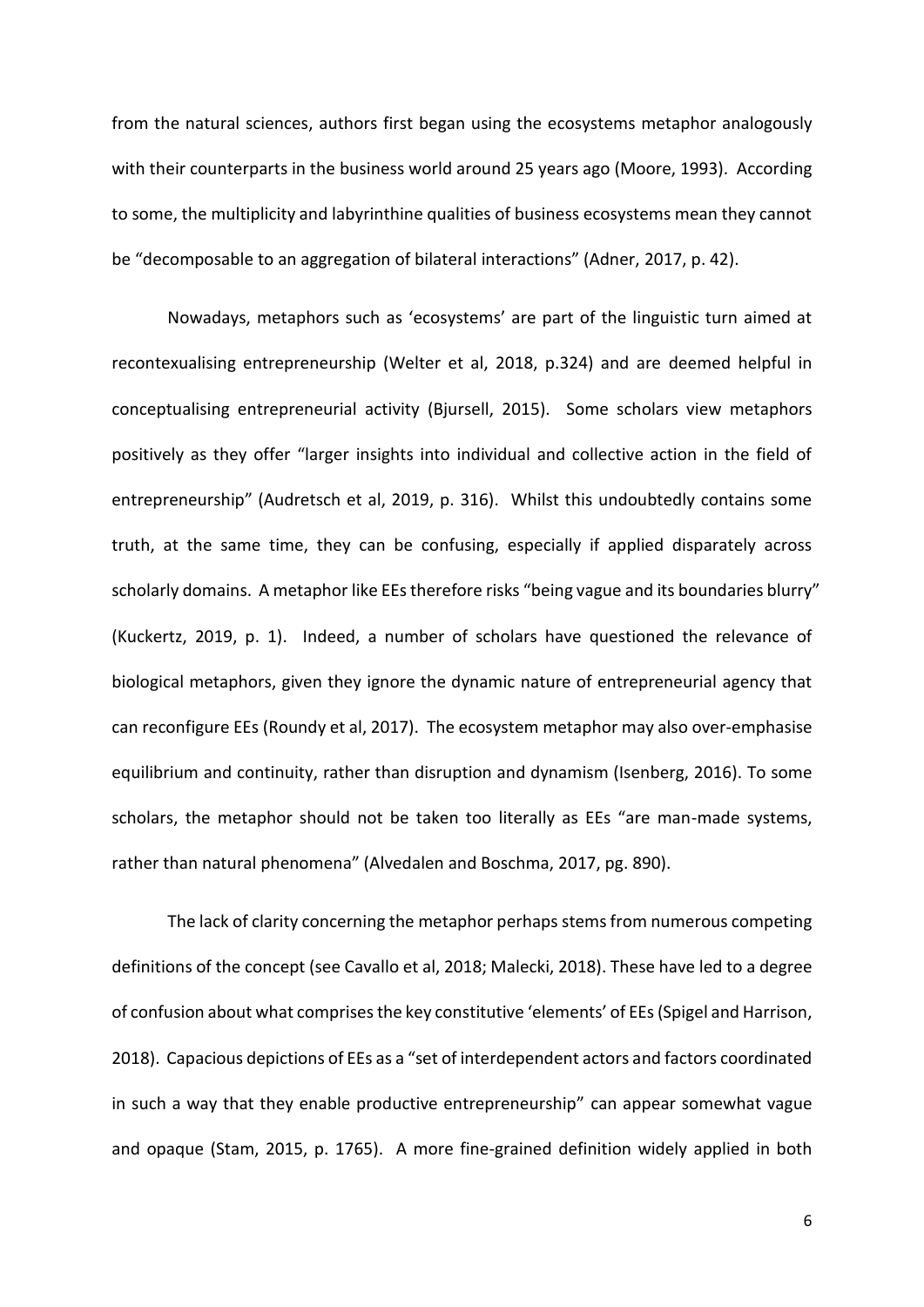policy and scholarly studies depicts EEs as "a set of interconnected entrepreneurial actors, institutions, entrepreneurial organisations and entrepreneurial processes which formally and informally coalesce to connect, mediate and govern the performance within the local entrepreneurial environment" (see Mason and Brown, 2014, p.5). The uniting theme straddling various definitions is the assumption that entrepreneurs act as pivotal 'agents of change' within localities (Feldman, 2014). Rather than viewed in isolation, entrepreneurship under most definitions is viewed systemically as a spatially, relationally and socially embedded phenomenon. vii

According to Acs et al. (2017), the use of the ecosystem metaphor within entrepreneurship draws on a long and varied intellectual lineage of related concepts from the regional development and strategic management literatures. Innovation and management scholars have also used the term to denote innovation platform ecosystems such as Android (Adner, 2017). viii In this paper, however, we focus specifically on the spatially-oriented systemic concept of EEs.<sup>ix</sup> Several scholars claim EEs have also been subject to considerable interpretive flexibility (and indeed ambiguity), largely due to these varied antecedents and uses across disciplines (Brown and Mason, 2017; Spigel and Harrison, 2018). Indeed, owing to these diverse origins and definitional ambiguities, the concept has been labelled a conceptual 'umbrella' depicting a variety of theoretical perspectives on the geography of entrepreneurship (Spigel, 2017). Others have been less kind, depicting the EE concept as 'chaotic' owing to the imprecise manner of its use within empirical studies and public policy (Stam, 2015; Brown and Mason, 2017).

Several key authors examining EEs have drawn parallels to other important strands of literature. Most notable among these have been strong comparisons with the clusters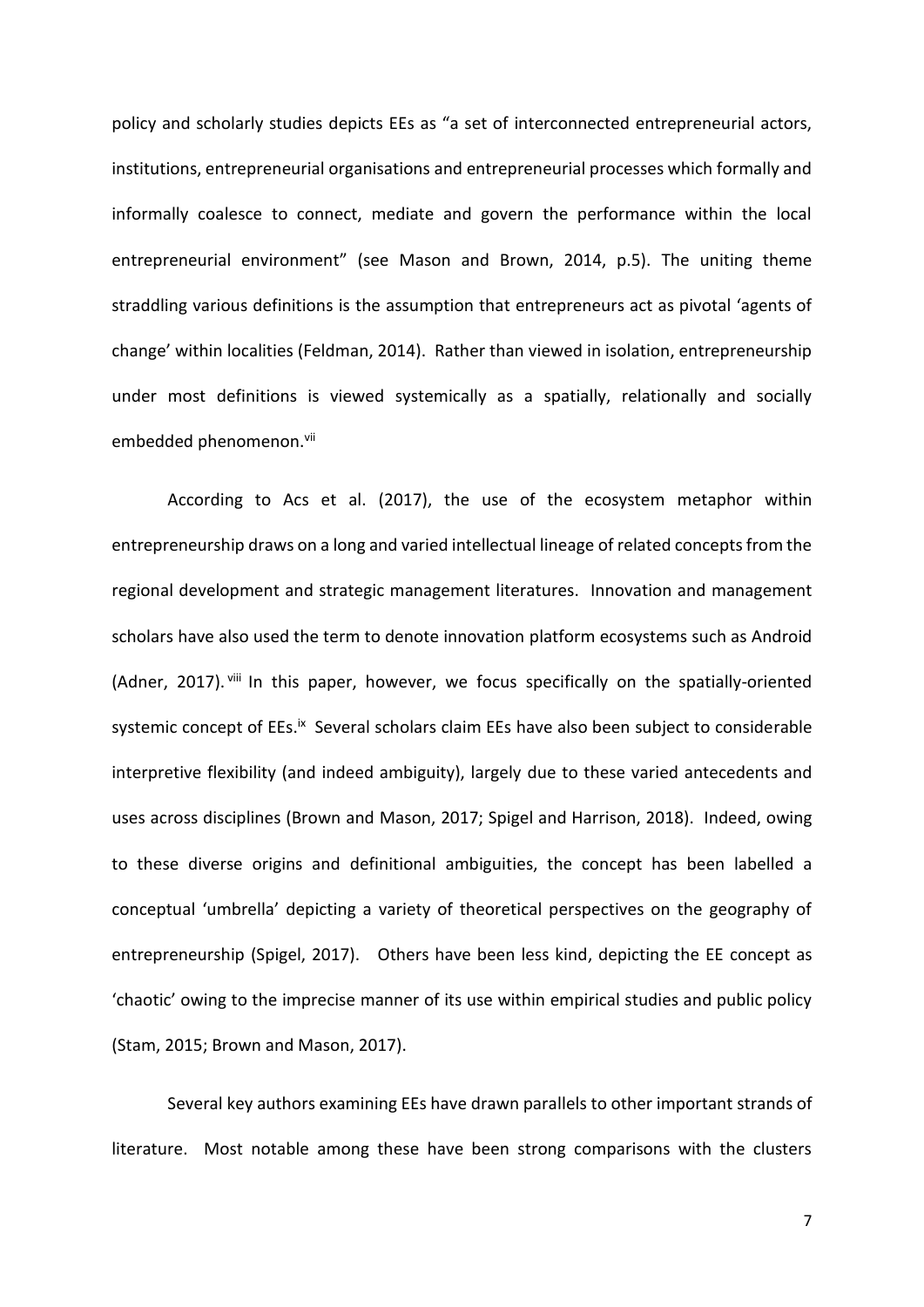concept. Most contemporary work on EEs is co-terminus to prior work on industrial clusters and shows strong connections between the two concepts (Spigel and Harrison, 2018). This is perhaps unsurprising given the strong spatial interdependencies shaping entrepreneurial activity as previously noted. Spigel and Harrison (2018) claim the EE concept draws on three core principles of cluster/agglomeration theory: i) the presence of other firms is a source of competitive advantage; ii) knowledge outside the firm is important; iii) close proximity facilitates firm competitiveness.

While these are undoubtedly core theoretical building blocks underpinning the EE literature, other authors have identified important parallels between EEs and the regional innovation system literature (Alvedalen and Boschma, 2017; Brown and Mason, 2017). While few entrepreneurship scholars invoke this construct, it is perhaps a closer intellectual companion to the EE concept than clusters *per se* (Brown and Mason, 2017). Highlighting the inter-relationships and interdependencies between institutional actors, the innovation systems literature investigates how networks of localised actors "are involved in the generation, diffusion and use of innovations" (Alvedalen and Boschma, 2017, p. 892). Proponents of this systemic perspective stress the importance of close geographical proximity and relational embeddedness of firms and other actors, which helps diffuse tacit knowledge and generates innovation (Maskell and Malmberg, 1999). This strikingly resembles the manner in which the EE literature views how network actors foster and spawn entrepreneurial activity in close geographic proximity. Ironically, despite being rooted in the Schumpeterian tradition, the factor "conspicuously absent" from the systems of innovation literature was the centrality of entrepreneurship (Acs et al, 2014, p. 478).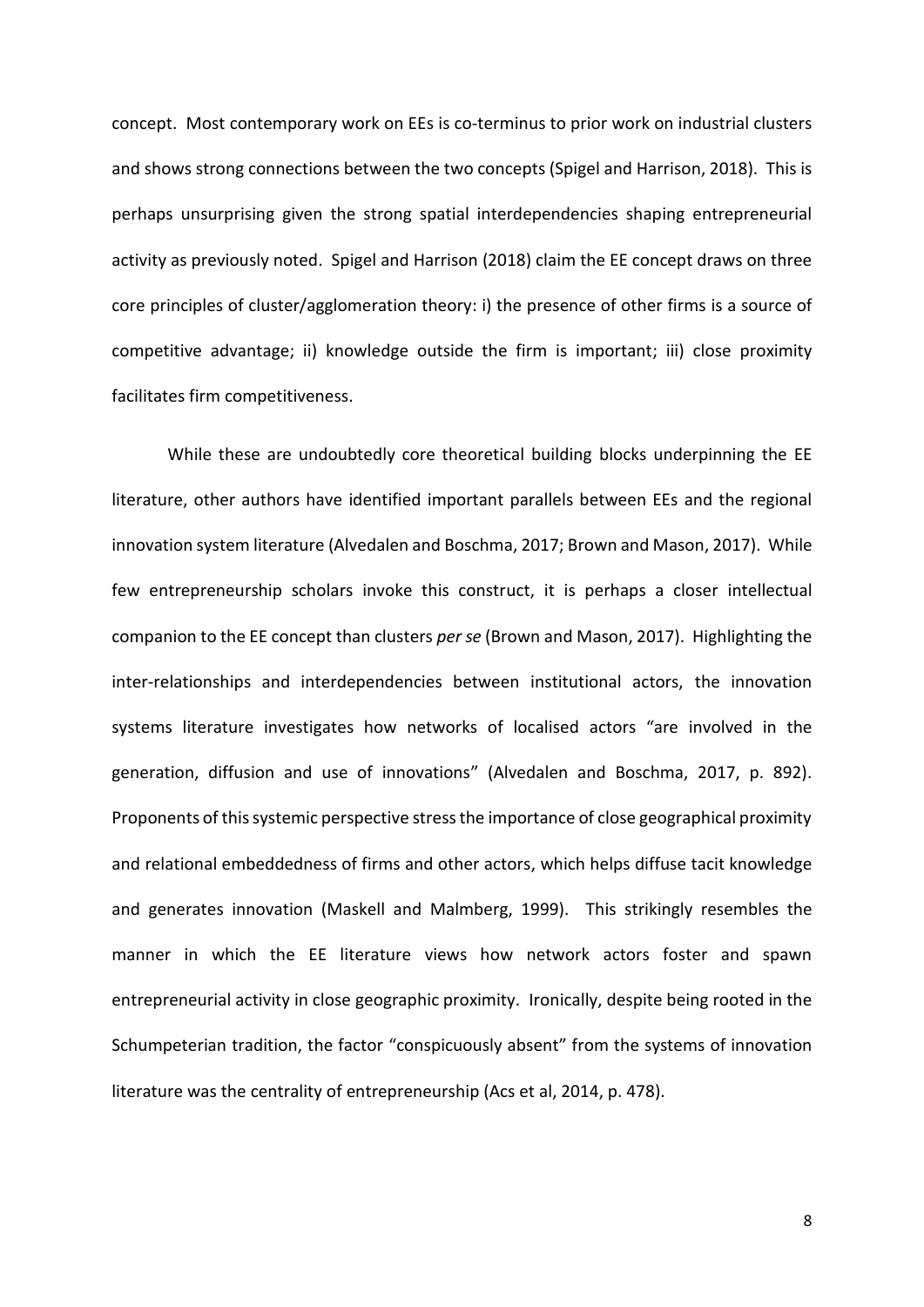Perhaps because of the connections to previous concepts, scholars have avoided asking difficult questions about what precisely the EE perspective contributes to these related ideas, and how it adds value both empirically and conceptually to our understanding of the entrepreneurial process. As others have noted, the somewhat 'fuzzy' (Markusen, 1999) indeterminate nature of the concept is perhaps one of the main reasons why policy makers themselves have deployed the term rather indiscriminately (Stam, 2015). Importantly, these ambiguities suggest that industrial policies under the EE rubric may mean "different things to different people" (Pack and Saggi, 2006, p. 267) potentially creating opportunities for "misconceived policy interventions" (Brown and Mason, 2017, p. 26).

## *Main components of EEs*

While disagreement and ambiguity surround the intellectual antecedents of the EE concept, a stronger consensus exists concerning some of its core constituent parts. Indeed, the majority of the now burgeoning empirical literature has tended to focus on examining and measuring the main components and drivers underlying the functioning of EEs (Malecki, 2017; Cavallo et al, 2018; Goswami et al, 2018). While the primary focal point of an EE under this systemic lens is the entrepreneur, there are a heterogeneous range of actors, institutions and processes that coalesce to shape entrepreneurial behaviour (Mason and Brown, 2014). Early work by Isenberg (2010) first mapped six main domains delineating an ecosystem: policy, finance, culture, human capital, support and markets. This underscored the crucial role of key institutional actors within EEs such as banks, universities, large firms, business accelerators/incubators, innovation centres, venture capital and business angels. Whilst a useful starting point, some observers dismissively claim these represent a "long laundry list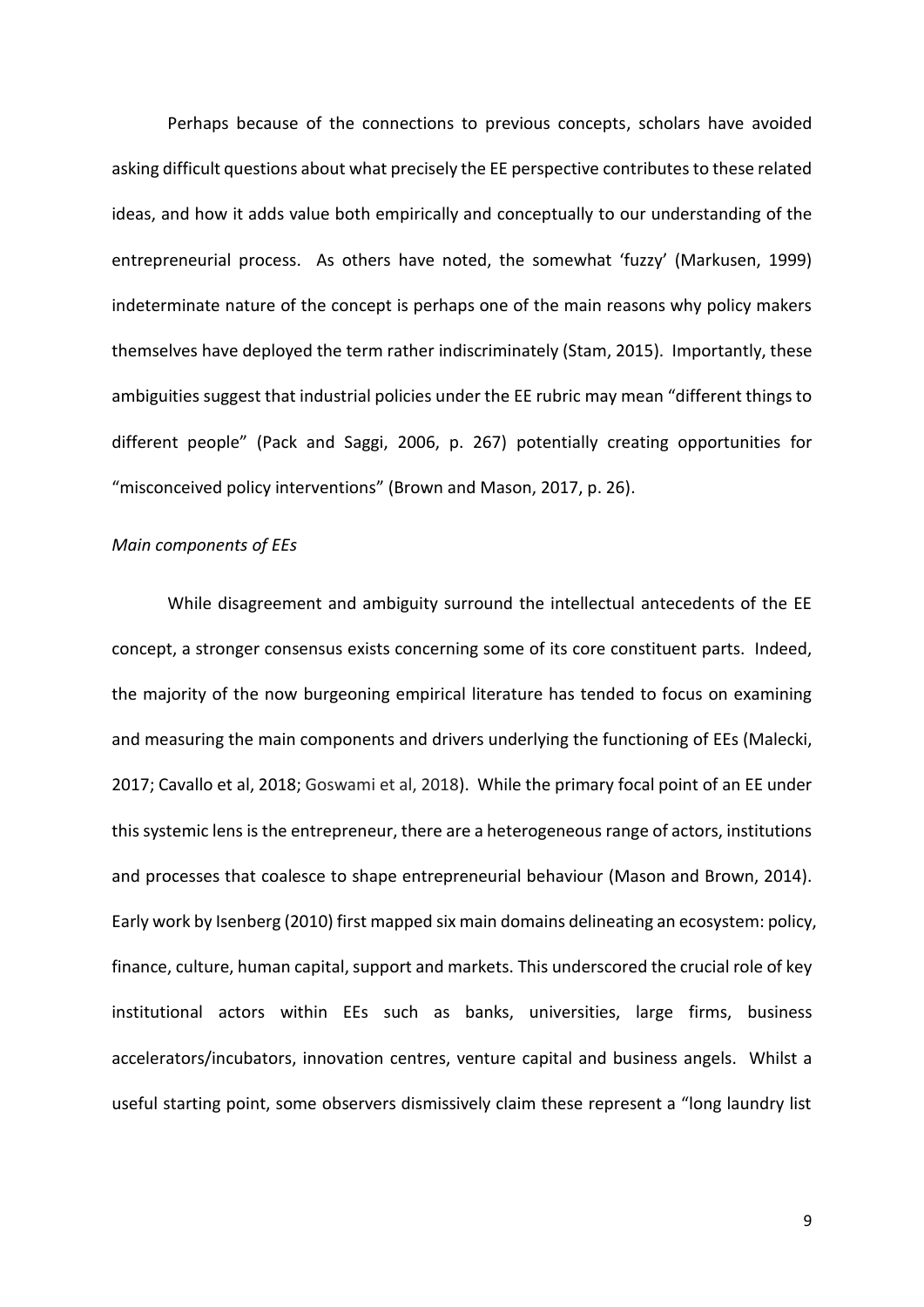of relevant factors", rather than a proper mechanism for explaining causal relationships (Stam, 2015, p. 1764).

Some of the actors noted above often act as important 'regional anchors' (Colombelli et al, 2019) fostering localised entrepreneurial collaboration between the public and private sectors, with the explicit purpose of promoting knowledge fertilisation and commercialisation (Bailey et al, 2018). <sup>x</sup> Block's highly influential work examining the so-called 'hidden' development state, including publicly-funded R&D agenciessuch as the US Defence Advanced Research Project Agency (DARPA) and programmes such as Small Business Innovation Research (SBIR), vividly illustrates the key role anchor organisations play in developing leading-edge technologies (Block, 2008) whilst promoting the growth of small innovative high-tech SMEs (Block and Keller, 2009).

While these 'public spaces' undoubtedly add to the richness of innovation ecosystems (Schrank and Whitford, 2009, p. 535), some have criticised the EE literature for failing to properly explore inter-actor relationships shaping ecosystems (Brown and Mason, 2017; Spigel, 2017). Despite the importance of these relational connections within EEs, with rare exceptions (Motoyama and Knowlton, 2017), most empirical studies have focused on a single organisational actor. Perhaps the actor most heavily scrutinised has been universities, which are typically shown to play a role in spawning new firm formation within local economies (Hayter, 2016; Wright et al, 2017). This myopic focus is a crucial issue, especially given the importance attached to so-called 'network failures' within industrial policy more widely<sup>xi</sup>. Network failures are "ubiquitous and persistent" (Brandt et al, 2018, p. 296) and arise when a more or less idealized set of relational-network institutions fail to sustain desirable activities or to impede undesirable activities (Schrank and Whitford, 2011). Plus, industrial policy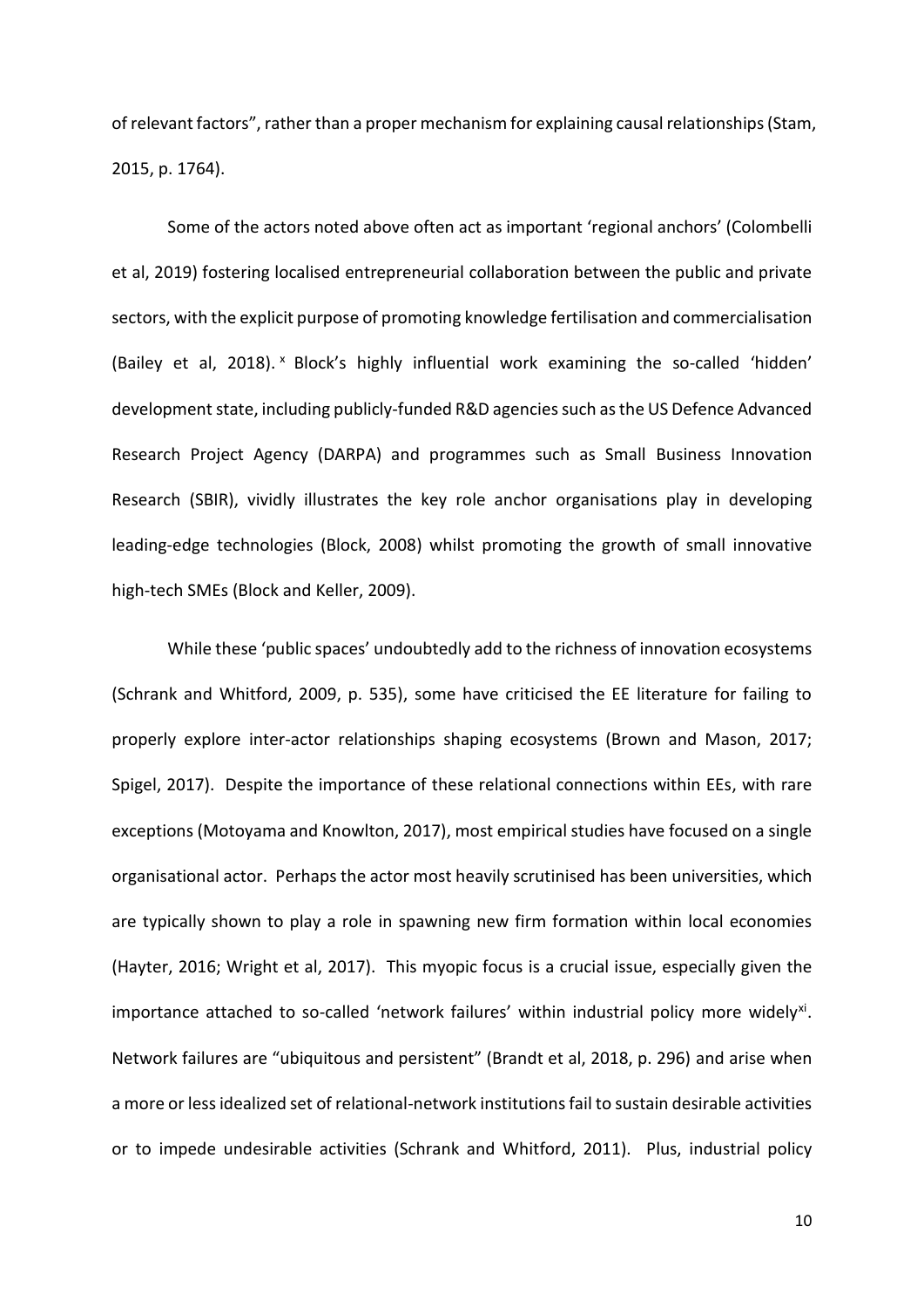projects which generate the most impact are typically the ones which "get the relationships right" thereby mitigating network failures (Brandt et al, 2018, p. 289).

Other important types of key institutional actors, such as business incubators, accelerators and banks, receive much less attention in the EE literature (Hochberg, 2016). Given their important 'match-making' role in building connections between start-ups, new investors and customers (Business Finland, 2018; Clayton et al, 2018), accelerators perhaps warrant closer empirical inspection. There are significant variations of accelerators (Pawels et al, 2016), however, suggesting that there is likely to be considerable divergence in how they perform within different contexts (Gonzalez-Uribe and Leatherbee, 2017; Goswami et al, 2018; Brown et al, 2019).

In addition to the importance ascribed to certain institutional actors, the EEs literature has also started to examine the complex relational 'processes' facilitating entrepreneurship. Early work noted the powerful role played by a small number of rapidly growing successful entrepreneurial firms - so-called 'blockbuster entrepreneurship' (Napier and Hansen, 2011) which confers major benefits to ecosystems in terms of 'demonstration effects' and experiential learning for spin-offs (Brown and Mason, 2017). These often take the form of privately-owned companies valued at over \$1bn, the mystical and much desired 'unicorns' (Acs et al, 2017). Such firms and entrepreneurs provide crucial role models and often become mentors and investors to smaller entrepreneurial ventures. Another important process is the role played by 'dealmakers' who are often former entrepreneurs or lawyers with fiduciary ties who provide invaluable mentoring to entrepreneurs, mediate relationships and make connections to enable new firm formation (Feldman, 2014; Clayton et al, 2018). To date, these key processes have tended to represent a small part of the EE literature rather than a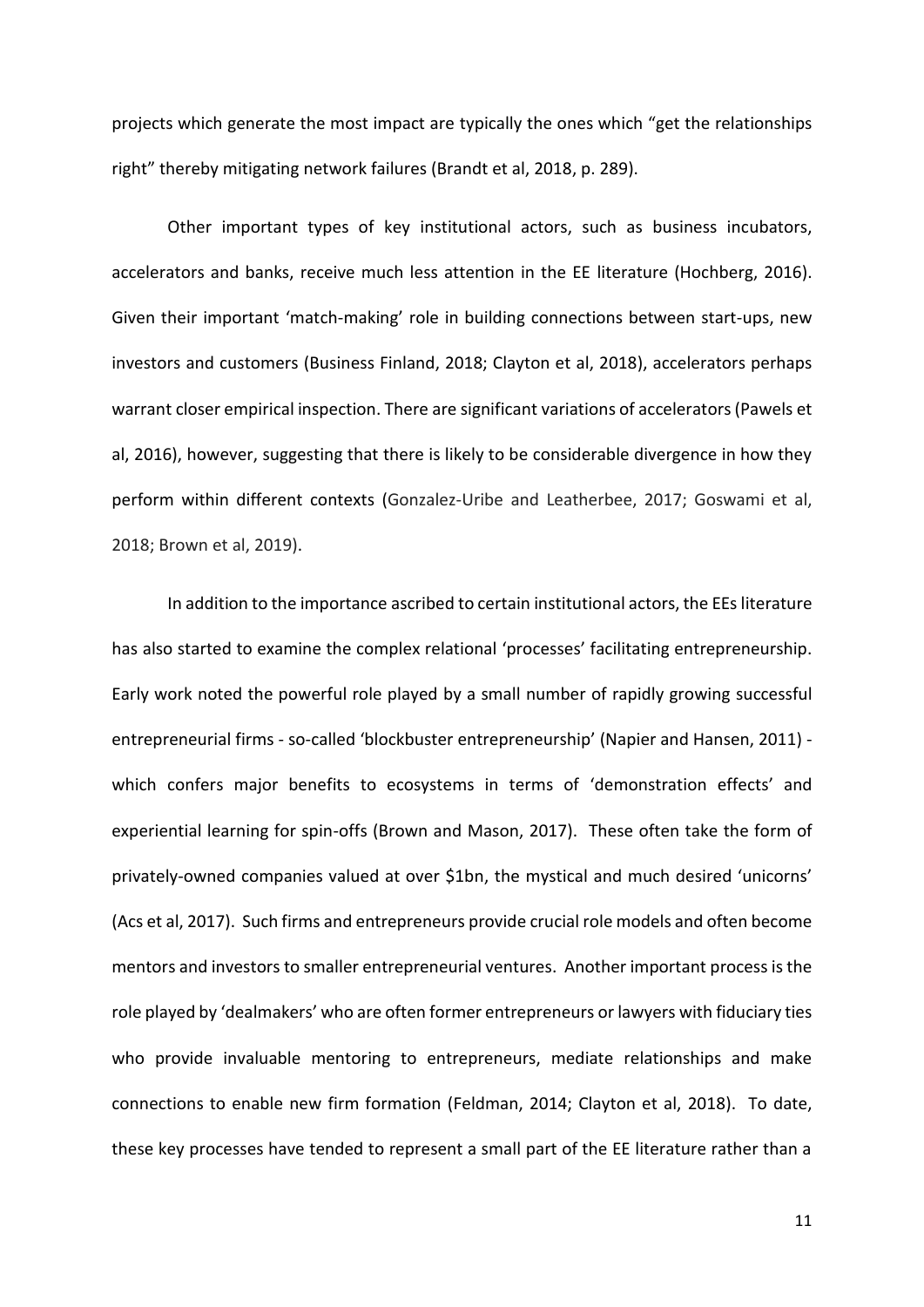core constituent part. The recent adoption of social network analysis within empirical studies could be a useful mechanism for exploring these complex relational actors and processes further (Neumeyer et al, 2018).

Another gap in the EEs literature is the lack of a dynamic or evolutionary perspective (Mack and Mayer, 2016; Alvedalen and Boschma, 2017). Attempts have been made to categorise different varietal 'types' of EEs (Brown and Mason, 2017; Spigel and Harrison, 2018) and while these models provide useful 'analytical snapshots' of different archetypes, they fail to fully capture a temporal perspective of how EEs function and develop over time, including the role of policy. Consultants have attempted to crudely rank EEs using a basic life-cycle model to depict the linear evolution of EEs into four distinctive phases of activation, globalisation, expansion and integration (see Figure 1 below), suggesting rather crudely that all EEs will eventually evolve into more rounded and developed ecosystems(Startup Genome, 2017).

Despite firm-level life-cycle models being harshly (and justifiably) criticised for being too linear and reductionist (Levie and Lichtenstein, 2010), some scholars have (perhaps disingenuously) incorporated them into their work (Mack and Mayer, 2016). Interestingly Mack and Mayer's (2016) case study of Pheonix, Arizona speculates how policy may have to evolve in parallel with the ecosystem. They claim that encouraging more new entrepreneurial entrants in the early life of an EE is important, whilst developing networks and connections to other ecosystems increases in importance as EEs mature. Similarly, Brown and Mason (2017) note that public policy is often most proactive in nascent 'embryonic' ecosystems. Unfortunately however, studies have yet to empirically explore how policies towards ecosystems actually manifest themselves and evolve over time.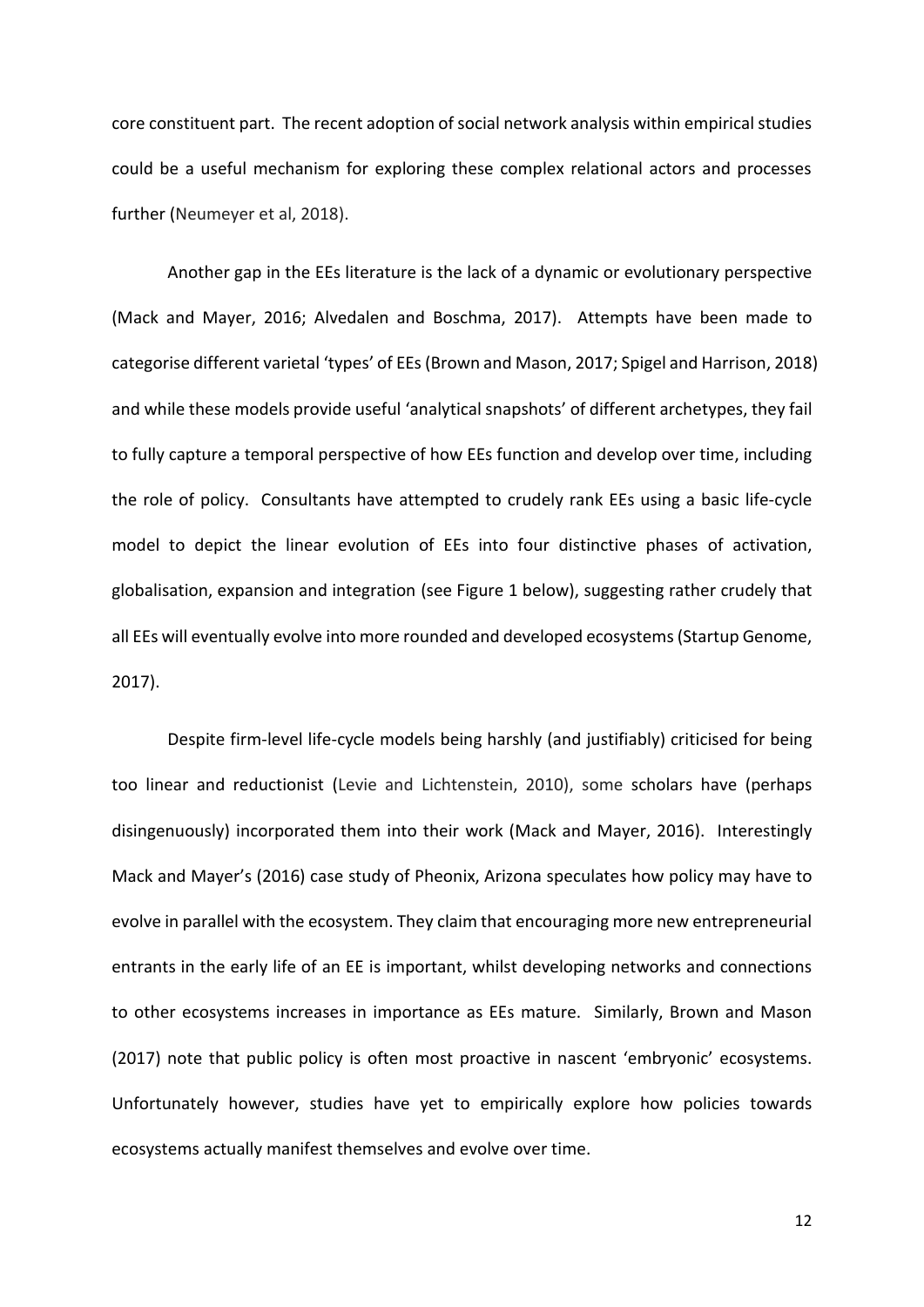



## *Source*: Startup Genome 2017

# *Policy Rationale*

As policy makers increasingly succumb to the EEs concept, it is important to examine *a priori* the justification for policy intervention under this approach. Traditionally, the rationale for industrial policy was predicated on the role of market failures (Schrank and Whitford, 2011; Stam, 2015), whereby economies are faced within sub-optimal allocative efficiency. Market failure theory suggests that governments intervene to fix markets by investing in areas characterized by positive or negative externalities, the classic rationales for intervention being positive externalities (e.g. R&D), abuse of market power, asymmetric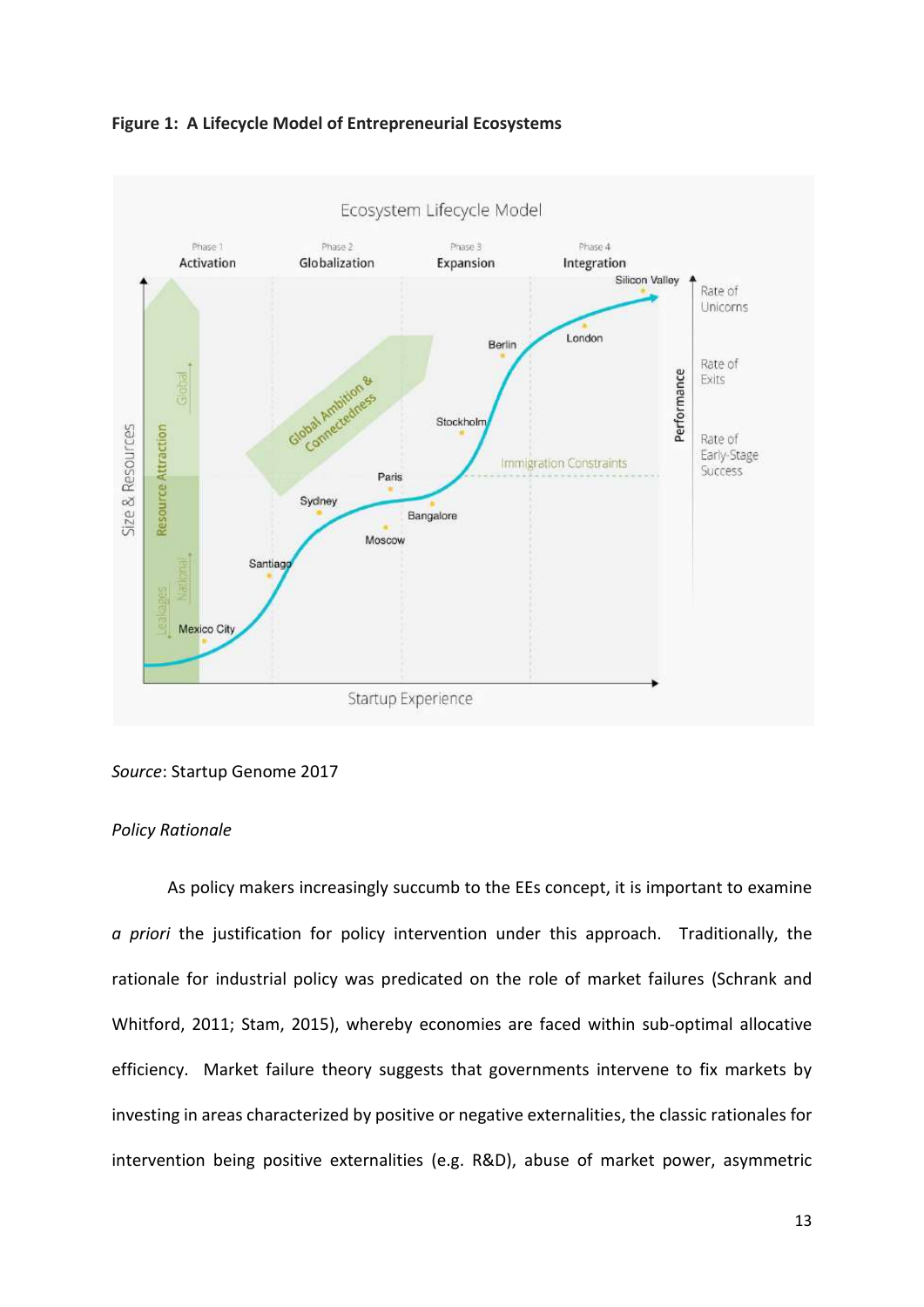information and public goods such as infrastructure. Arrow (1970) delineated between 'absolute' market failures and 'relative' failures in which markets persistently underperform.

As a rationale for government intervention, market failure arguments have received sustained criticism however (Zerbe and McCurdy, 1999). The principal alternative to market failure arguments is the aforementioned 'network failure' (Brandt et al, 2018). Through the EE lens, the rationale for public policy also often hinges on rectifying similar "systemic failures" (Stam, 2015). A classic example of this type of network failure arises when ecosystems produce a lack of connectivity between entrepreneurs and investors. Indeed, a recurrent problem facing informationally opaque start-ups is a lack of capital, which in turn inhibits their growth potential (Cassar, 2004). Often in geographically remote or peripheral regions a lack of informal angel investors or venture capitalists restricts good ventures from accessing financing due to associated network failures (Nightingale et al, 2009). This scenario could provide justification for policy intervention to overcome this network failure by providing publicly funded co-investment schemes to leverage investment. While a policy rationale based on rectifying network failures such as this seems perfectly legitimate, it does however ensure that under such a viewpoint almost any 'systems' failure can be used *ex ante* as grounds for policy intervention.<sup>xii</sup>

From a conceptual perspective, some take issue with the rather *dirigiste* policy prognosis. Stam (2015) notes that under the EE perspective, entrepreneurs are granted a central position and through their actions they sustain successful ecosystems thereby decreasing the role of the state. Therefore, in some respects EEs represent the *de facto* "privatization of entrepreneurship policy" (Stam, 2015, p. 1761). Isenberg (2016) holds that policy makers are misinterpreting the true meaning of the EE concept due to what he calls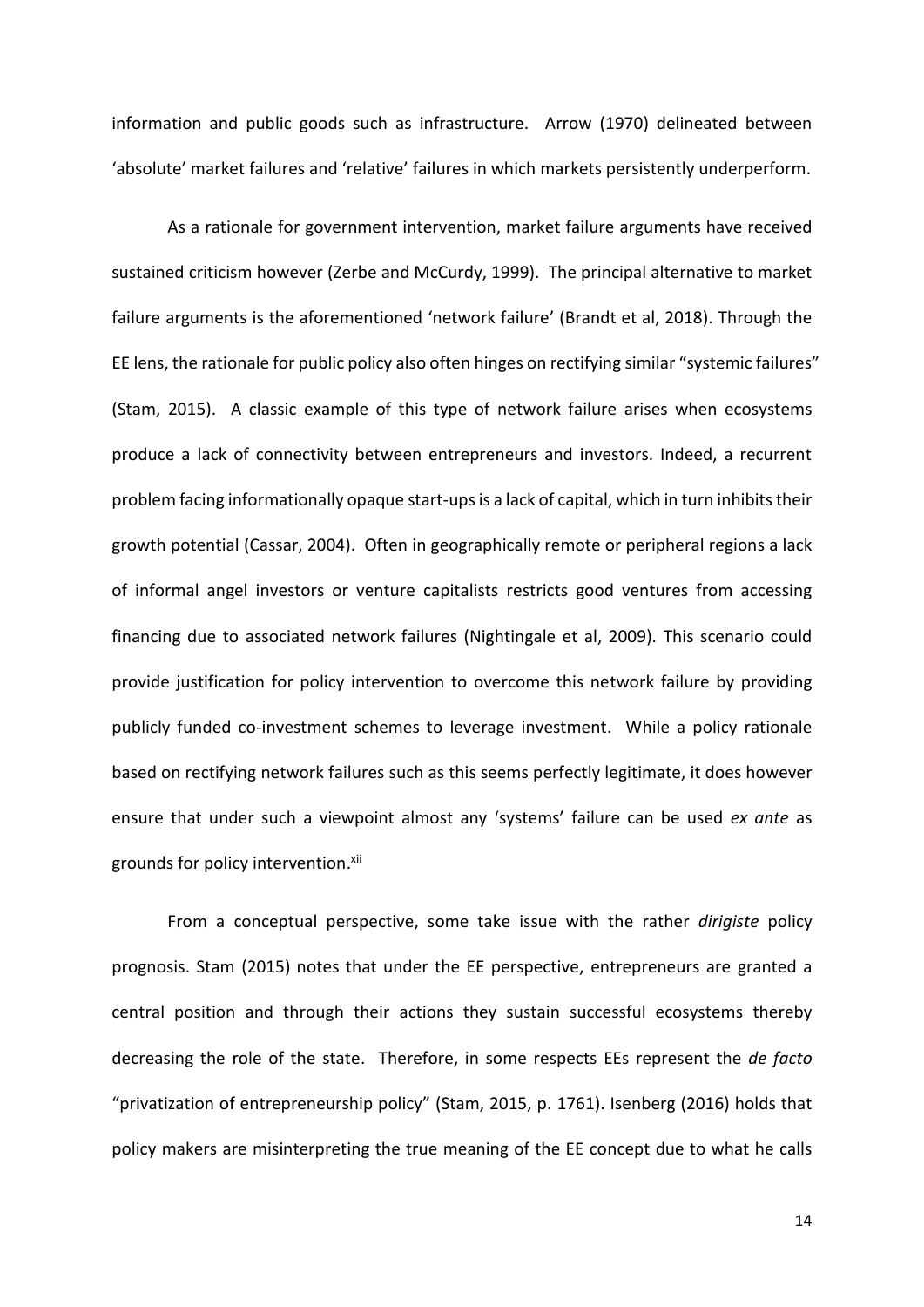the 'creation mistake'. He observes that EEs are often viewed as something that can be purposively 'created', resulting in policy makers conflating particular institutional actors (such as a mentor networks and incubators etc.) with the ecosystem itself (Isenberg, 2016). Yet intrinsic to the EEs concept is their relatively self-organised and self-sustaining nature, arguably making them impervious to external control or influence by public policy. Plus interventions within EEs could easily have adverse effects and disrupt their equilibrium (Colombo et al, 2018).

Despite these theoretical arguments, policy makers implicitly ascribe themselves a central guiding role in orchestrating EEs in many contexts (Feldman and Lowe, 2018). Indeed, some scholars claim that state intervention can "add resources to an ecosystem" (Spigel and Harrison, 2017, p. 164), but under what circumstances do these activities add genuine value to the functioning of an EE? It would appear that the strong role bestowed on the state, as embedded within policies oriented towards EEs, is potentially at odds with the conceptual underpinnings of these complex phenomena.

#### **Methodology**

This article draws on two main sources of empirical evidence: documentary analysis and interviews. *First*, a comprehensive review of policy documentation pertaining to the 'ecosystems' concept was undertaken during Spring 2018. Policy documents are recognised to be a good proxy for understanding 'social facts' (Atkinson and Coffey, 1997) and the 'institutional logic' of public policy (Brown et al., 2017). Thus they are an important part of understanding the rationale for specific policy activities and related support approaches by examining the way language is used to construct discourses (Fraser and Davis, 2019).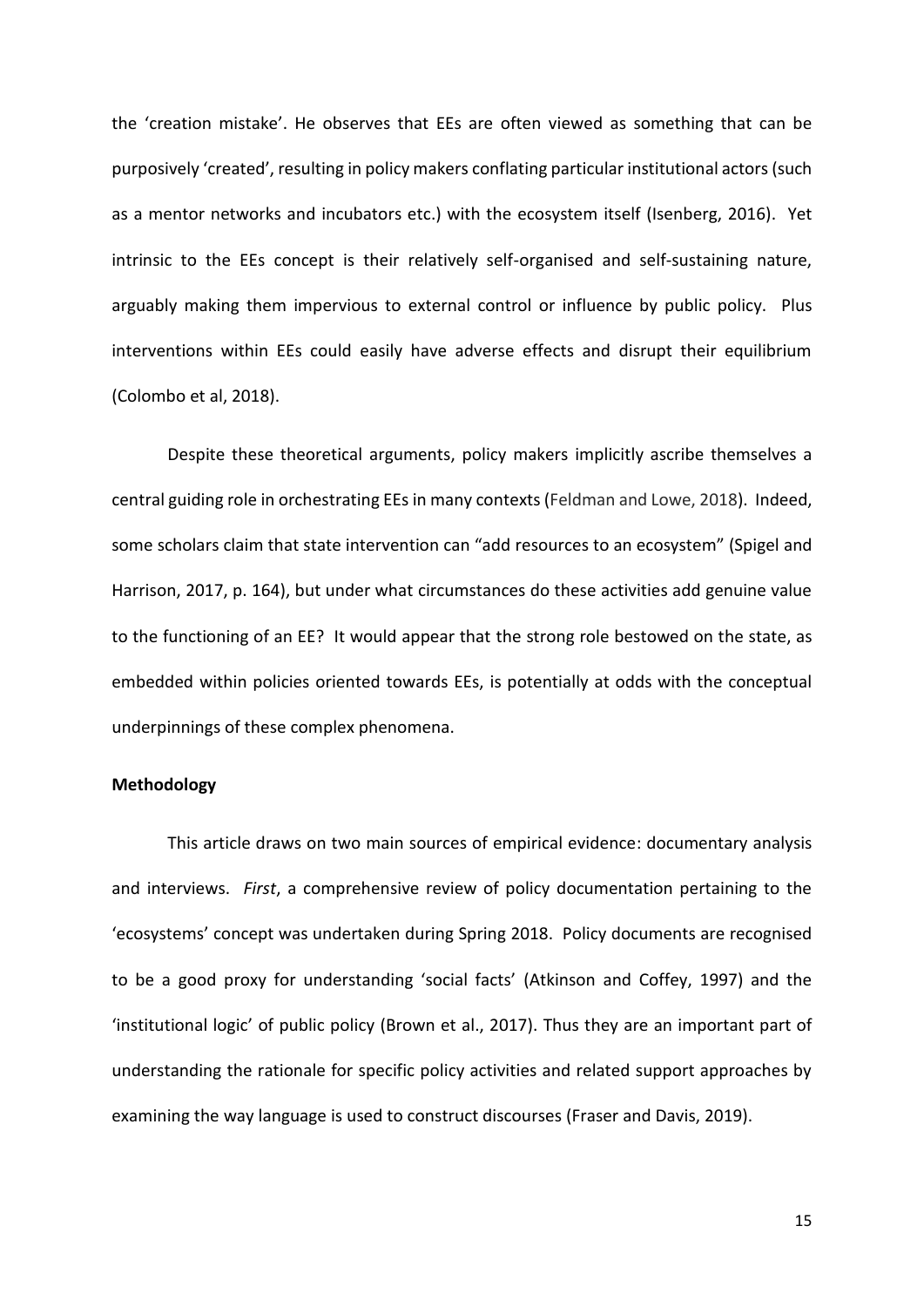The documentary analysis involved identifying and scrutinising formal policy documents relating to EEs. To be eligible for inclusion in the review, documents had to be written in English, available through official national/regional government websites and had to specifically refer to one of more of the following search terms: "ecosystem\*", "entrepreneur\* ecosystem\*", "business ecosystem\*", "innovation ecosystem\*". No specific geographies were targeted, as one of the purposes of the review was to determine the scale of adoption of the concept. The review identified almost 400 relevant documents from across 46 different countries. Xili Whilst many of these were OECD countries, the evidence collated covered a range of developing economies across Central and South America, South-east Asia as well as the Middle East, demonstrating the proliferation of the EE concept worldwide.

The documents were coded by both authors independently, drawing on a coding framework developed from the extant literature reviewed earlier in the paper. This framework included: (i) the use of the ecosystems concept; (ii) its alignment to other policy areas; (iii) the nature of policy interventions and implementation processes; and (iv) perceived effectiveness and policy coherence. After completion of coding, both authors came together to review and synthesise the documentary analysis.

*Second*, the research involved semi-structured interviews. In order to triangulate findings from the documentary evidence base (Patton, 1990) and explore emerging issues in more detail a number of interviews were conducted during Summer 2018 with policy makers charged with implementing different EE policies. The interviewees were identified purposively, drawing on both relevant policy documents (e.g. authorship or document 'ownership') as well as the authors' networks of policy contacts. Xiv Twenty individuals were contacted and sixteen agreed to participate. These participants were senior officials involved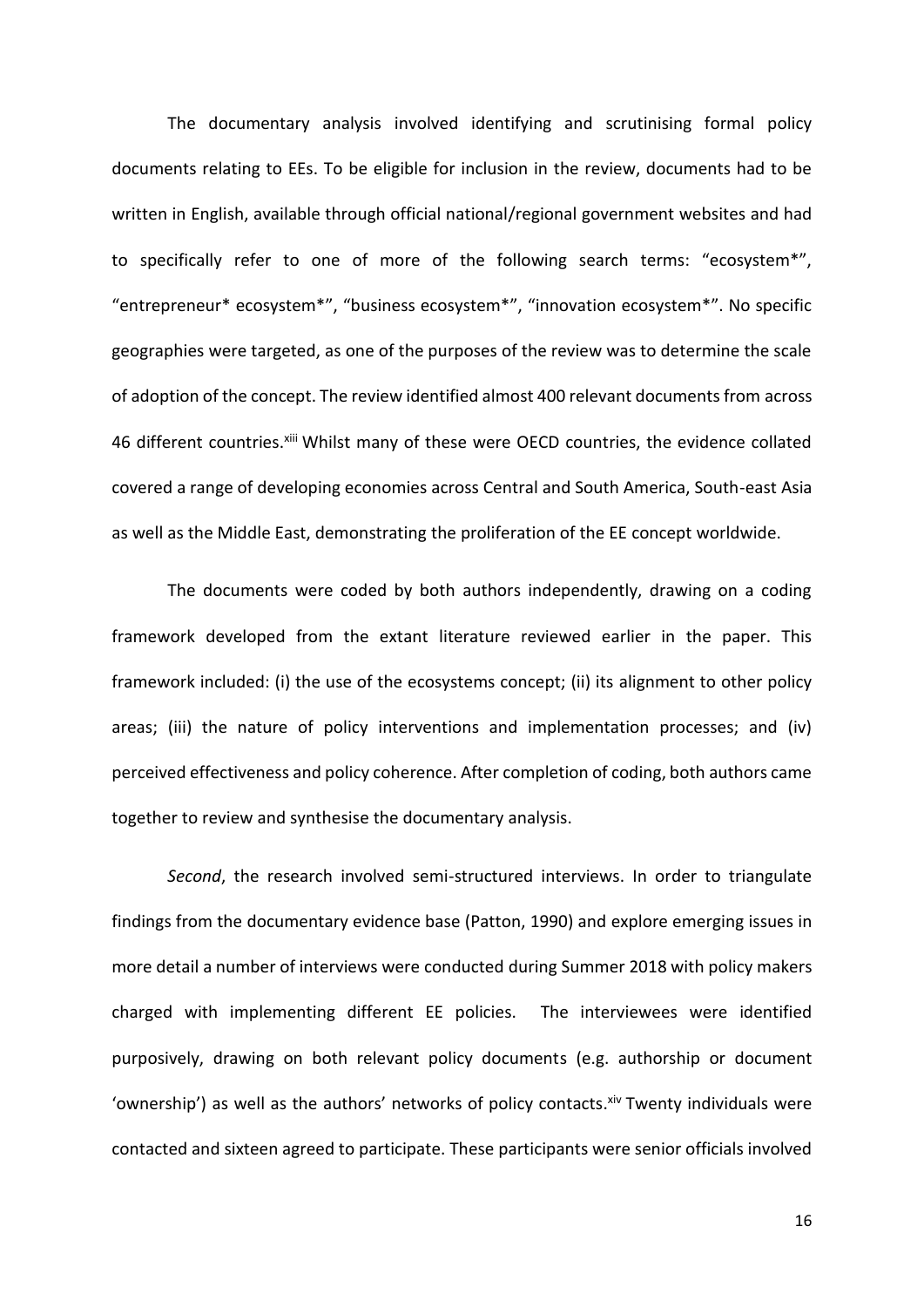in government ministries and economic development agencies across a range of OECD and developing economies, with the specific task of embedding the EE concept in their work. Each participated in a semi-structured interview using the same framing as the documentary analysis (see above), with the purpose of 'sense checking' findings from the documentary analysis. We attempted to mitigate interviewer bias by avoiding imposing our own references frames on the interviewees using broad open-ended questions. Interviews were conducted by the researchers via VOIP and where consent was provided were digitally recorded and transcribed upon completion. Interviews were, on average, 40 minutes in length. Interviewees were guaranteed anonymity, thus all quotations are anonymous. Each author independently read and re-read the transcripts, identifying key words, themes and larger concepts, before coming together to continue iterative interpretation to promote analytical rigour (Guba and Lincoln, 1994).

Through the collection of connected but distinctive forms of data, qualitative approaches can be combined to triangulate findings and highlight "commonalities and disparities between the 'stated' and the 'unstated' motivation and drivers of actors and organisations" (Fraser and Davis, 2019, p. 213-214). Together, the evidence base underpinning this paper provides a strong vantage point for reviewing the rapidly developing policy landscape surrounding EEs policy approaches.

#### **Entrepreneurial Ecosystems and Public Policy: Empirical Findings**

Having interrogated EEs from a conceptual perspective we now examine how the concept is operationalised and deployed within public policy. As per our analytical framework, our findings and discussion are structured around four key issues: (i) conceptualisation and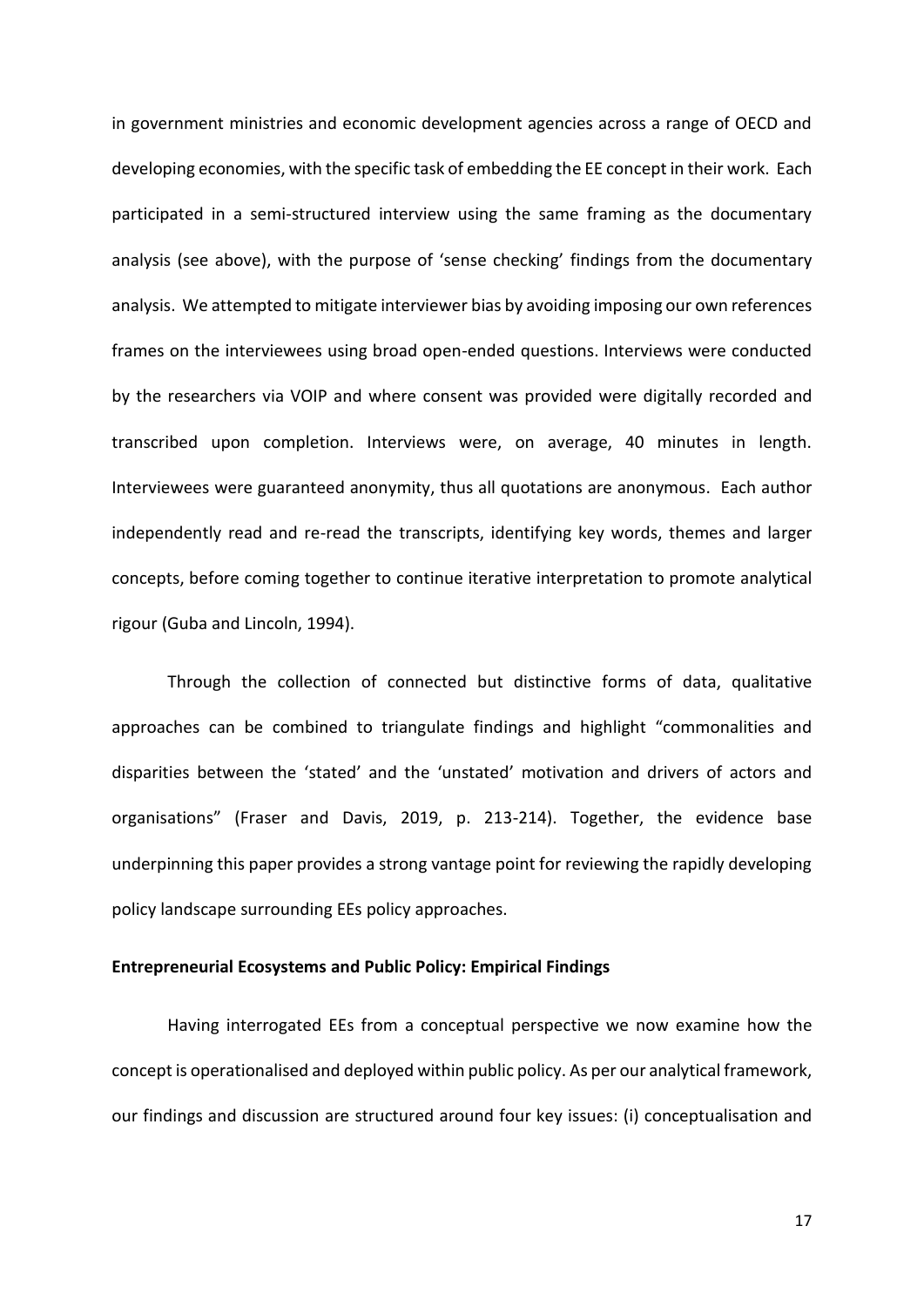application of the EE concept; (ii) the nature of policy focus, associated interventions and implementation approaches; and (iii) policy coherence and perceived effectiveness.

#### *Conceptualisation and application of the EE concept*

The EE term has proliferated rapidly across the policy-making community over the last five years and is now appearing ubiquitously in policy documents, governmental websites and entrepreneurship programme campaigns. Many countries specifically reference organisations such as the OECD, Kauffman and the World Economic Forum as promoters of the concept. This is the case across both advanced economies, as well as a growing number of middle-income and developing economies such as Colombia, India, Jordan and Lebanon. Across the OECD, many countries appear to be pro-actively using the EEs concept including Australia, Canada, Ireland, the Netherlands, Poland the UK and Nordic countries such as Denmark and Finland. Our interviewees outlined the rationale behind this widespread adoption, noting the EE concept *"makes enormous common sense*" and so is so intuitively appealing that "*we can't really say no to it*".

Upon interrogation of policy documents, it became clear that despite adoption of the EE concept and associated terminology there was seldom an explicit or clear explanation of the concept, let alone a rationale for what the adoption of an ecosystem perspective entailed for industrial or entrepreneurship policies. Most documents discussed up front the need to 'strengthen' or 'develop' an ecosystem. For example, the Indian government claimed it is "*imperative that we create a vibrant entrepreneurial ecosystem in India that creates wealth, employment, and economic growth that the country needs*" (Government of India Planning Commission 2012, p. 13). Meanwhile, in Russia the goal is to "*foster a stronger tech entrepreneurship ecosystem*" (OC&C, 2018). Yet there was often little reflection on what was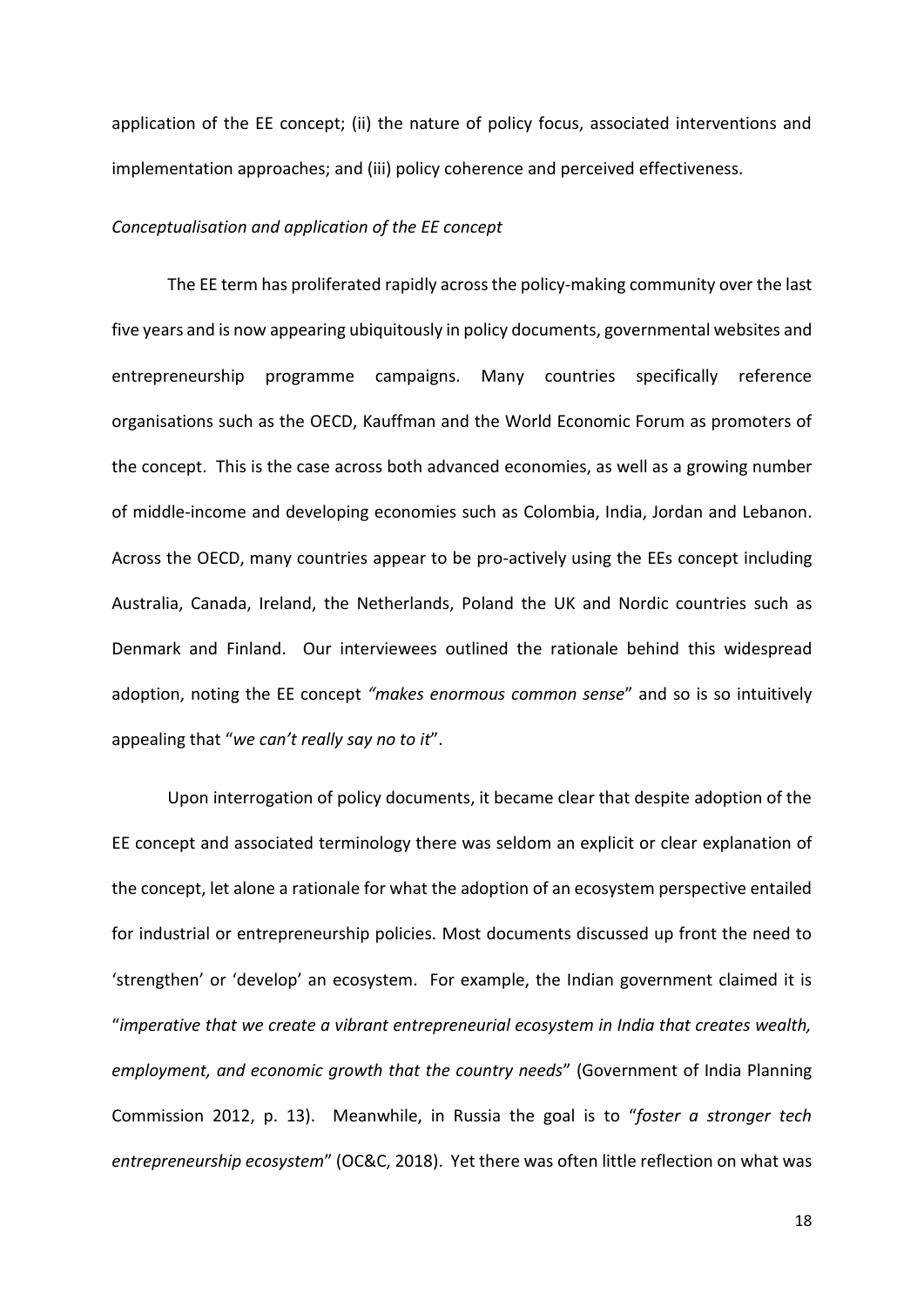meant by the term ecosystem. Interestingly, in most policy documents, the 'ecosystem' term was almost universally used without a proper definition. Even in documents that included extensive glossaries of different entrepreneurial terminology, a definition or basic understanding of the 'ecosystem' term was conspicuously absent (see, for example, Office of the Chief Economist, 2017).<sup>xv</sup>

As a result of this 'opaqueness', there is quite a large degree of interpretative latitude in terms of how the concept is deployed. When this issue was explored with policy makers during interviews, there was recognition that the ecosystem term and conceptualisation was often implicitly conceived as a "*way of thinking"* and "*something that shapes what we do, but that we don't ever really specifically talk about – it operates behind the scenes."* As a result, many documents merely referenced a long list of institutional actors constituting the 'ecosystem', such as start-ups, accelerators, incubators, universities etc. Plus, ecosystem 'maps' often adorn many of these documents (see OC&C, 2018) and websites.xvi

Within policy documents, the EE term is widely pre-fixed with various other terms, the most common being 'start-ups'. The Irish government claim that policy is strongly focused on "*the creation of a strong start up ecosystem*" (Department for Jobs, Enterprise and Innovation, 2014, p. 6), while the Lebanese government has focused on building an ecosystem for new firms and SMEs.<sup>xvii</sup> Start-Up Estonia emphatically declares on its website that "we *need to have a strong start-up ecosystem*" to grow the next Estonian success stories<sup>xviii</sup> and the Municipality of Tel Aviv in Israel "*sees the continued growth of its startup ecosystem a top*  priority".<sup>xix</sup> This focus on new ventures was often conflated with innovation, as seen in Italy where the government has strongly focused legislation towards "*the development of an ecosystem of innovative start-ups*" (Italian Ministry of Economic Development, 2016, p. 3), as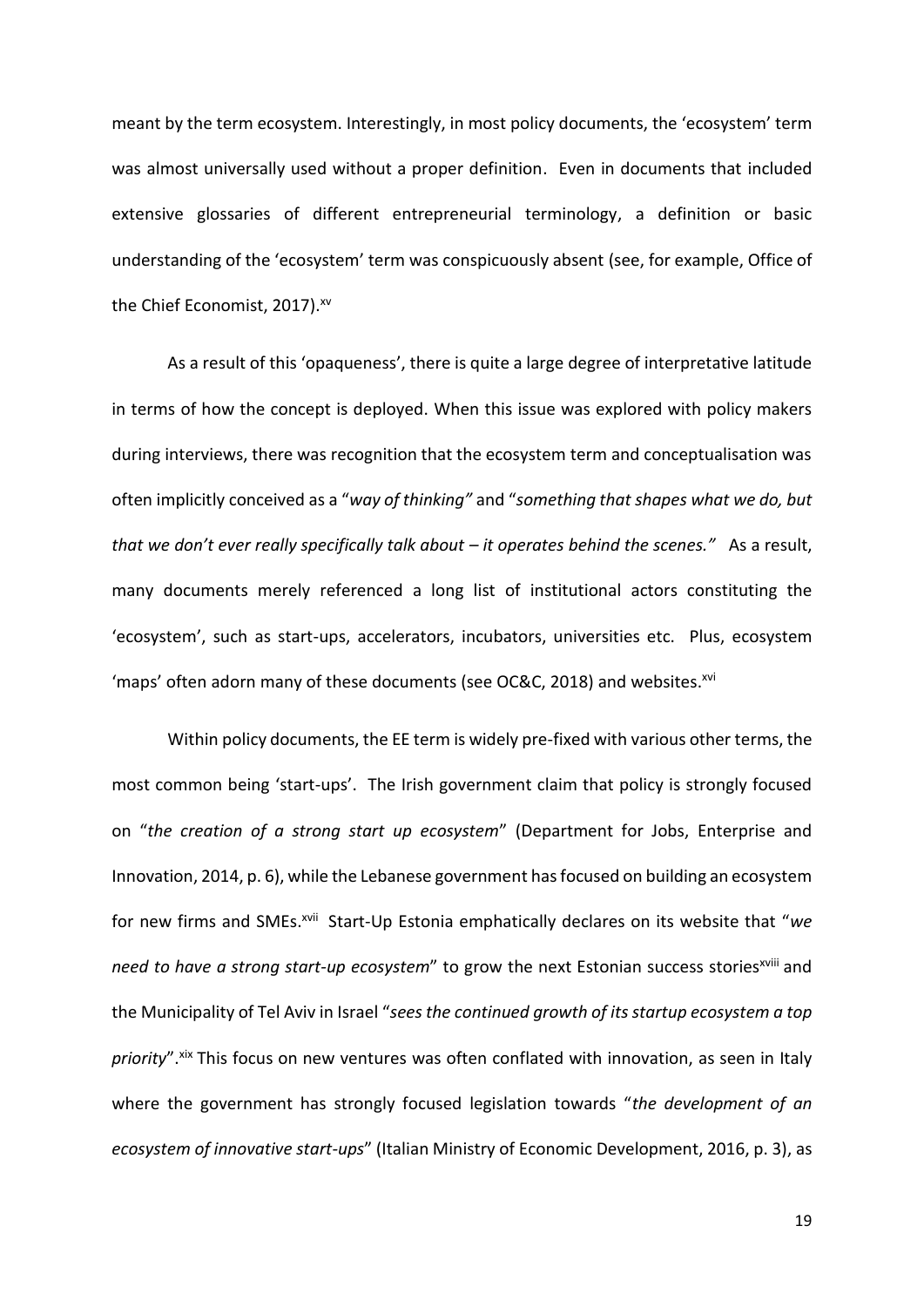well as Russia in their efforts to "*develop an innovative ecosystem and support high tech start*ups".<sup>xx</sup> Entrepreneurs and local practitioners in support organisations also frequently pre-fix the ecosystems label with 'start-ups' and 'innovation' when referring to EEs. For example, in New Zealand there is the belief that if "*we create healthier start-up ecosystems, we can generate more successful startups*" (New Zealand Angel Association, 2017).

In terms of policy alignment, at a national level EE policies were for the most part operated by industrial policy makers to help examine and develop their national economies. As one policy maker explained, "[*we consider EE to cover] all that's happening in the public policy that influences entrepreneurship*". However, EEs are also frequently linked to innovation policies in some countries. Australia, China, Ireland and Italy specifically refer to the term 'innovation ecosystems' within their policy literature (see Department of Industry, Innovation and Science, 2017). For example, the Irish government discusses the need to develop their ecosystem of research and technology centres<sup>xxi</sup> and the Canadian government note how they "*can leverage the many advantages that stem from a strong, stable and vibrant science, technology and innovation ecosystem"*.<sup>xxii</sup> Given some of the definitional ambiguities detected in the use of the concept, it is perhaps unsurprising that it is aligned to different policy areas. The lack of explicit integration within national regional policy is perhaps somewhat surprising, given the fact that many EEs are delineated by geographical parameters.

There are many localised activities and initiatives that could be classified as EEinformed policies undertaken by regional and local governmental actors. In countries such as Estonia and Poland, local policies are undertaken and funded by EU regional policy and the use of the concept at a local level has primarily been designed to aid economic development. In the UK, national industrial policy makers have also strongly encouraged use of the concept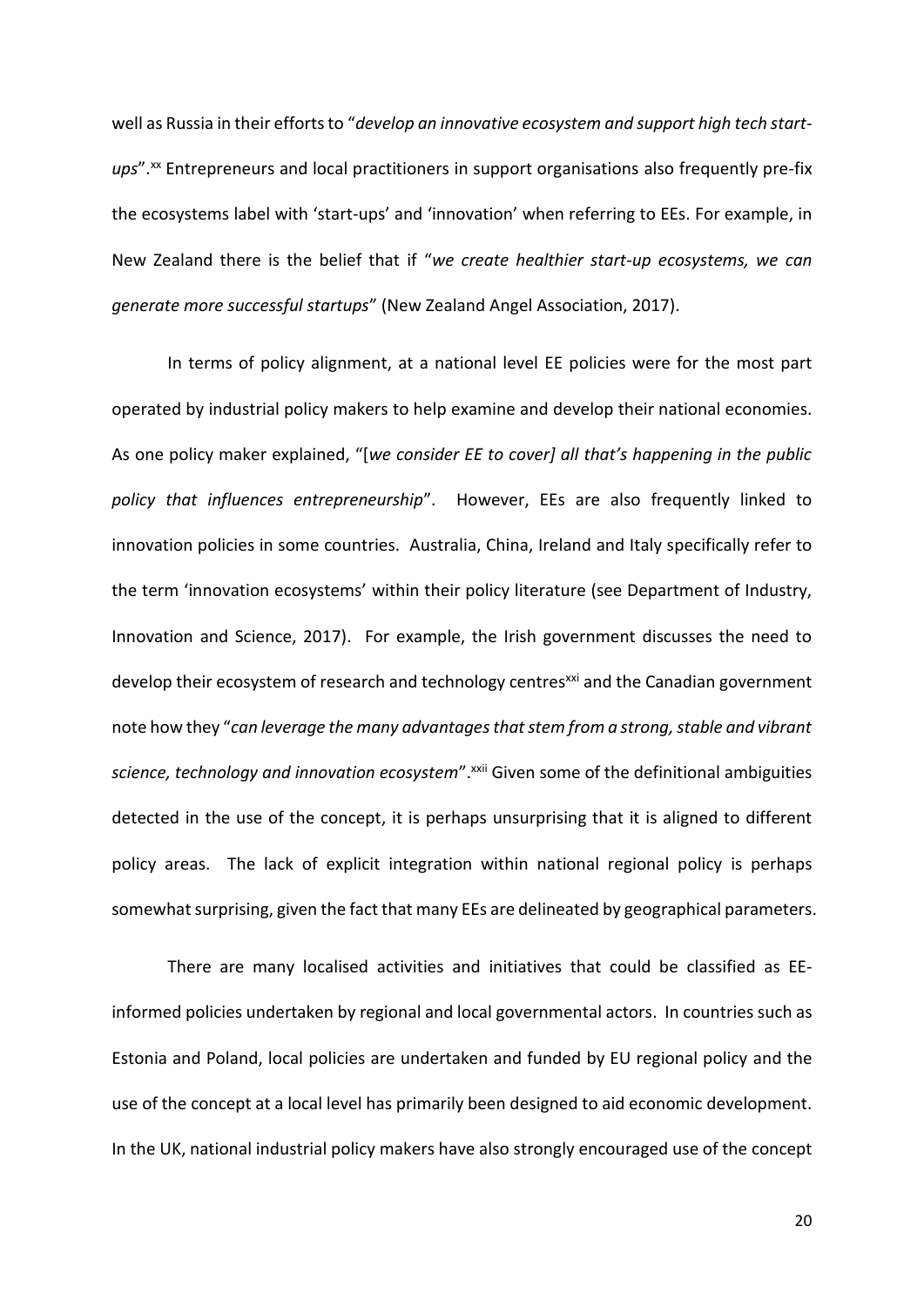within Local Economic Partnerships (LEPs) in England and Wales. Indeed, the majority of Strategic Economic Plans produced by UK LEPS have been informed by the systemic EEs approach. In other parts of the UK such as Scotland, it heavily informsthe work of the Scottish Government and its economic development support agencies where an ecosystem perspective is "*becoming embedded*" according to policy makers. This is also the case for many local urban initiatives operated in cities like Brisbane and Sydney in Australia, where the role of EEs are strongly promoted by policy makers (Queensland, 2014; City of Sydney, 2016). Even in less developed economies, work undertaken by the World Bank uses the ecosystem concept specifically in the context of high-tech industries in cities such as Beirut (Mulas et al, 2017).

## *Nature of Policy Focus and Associated Interventions*

Central to the EE concept is the focal role attributed to entrepreneurs. Unpacking how policy makers attempt to foster entrepreneurship is therefore a key aspect shaping policy approaches. There are a number of commonalities across different policy contexts, as well as recurring omissions.

Given the definitional matters discussed above, it perhaps comes as little surprise that much of the policy focus is on new venture creation. Again, this suggests that despite the systemic nature of the concept there is a dominant tendency to concentrate policy efforts on singular entrepreneurial actors (or a small subset thereof). Indeed, the overwhelming majority of EE initiatives typically focus on support to assist the development of new startups. Such entrepreneurial entrants are promoted in a vast array of different ways, including start-up grants, innovation grants, informational services (e.g. business plan advice), mentoring, access to finance schemes and visa programmes. Often a core focus within EE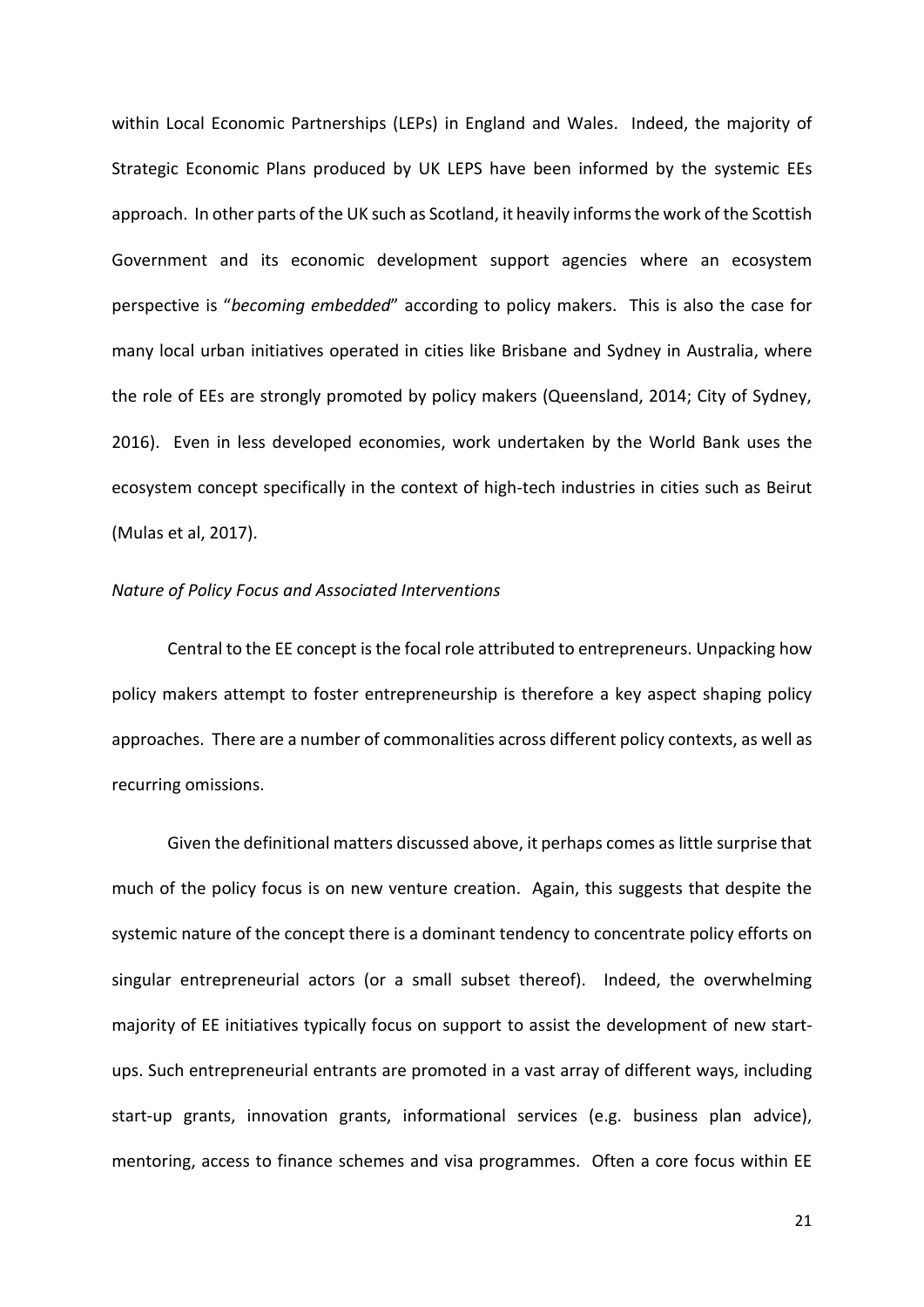policies is a focus on the provision of equity investment. Indeed, the goal of New Zealand's Investment Venture Fund is to build a "vibrant early stage investment ecosystem".<sup>XXIII</sup> In terms of physical infrastructure development, business incubators and accelerators now feature widely across most EEs. For example, public sector accelerator programmes such as the VIGO programme operated by TEKES in Finland. These take various forms, but in most embryonic EEs tend to be publicly rather than privately funded, such as the Start-Up Chile business accelerator which offers equity-free seed capital and shared office space to cohorts of startups (Gonzalez-Uribe and Leatherbee, 2017).

Many of the above initiatives are marketed and publicised through national start-up campaigns. Nearly all advanced economies have these ubiquitous programmes (e.g. Start-up Canada, Start-Up Denmark and Start-Up Estonia etc.), which offer virtually identical services. In the main, most of these initiatives are generic support measures to encourage entrepreneurship, rather than customised programmes tailored to the unique circumstances within their respective entrepreneurial environments. This core focus on new venture creation was reinforced by many of the policy makers interviewed, who noted that there will "*always be a focus on start-ups*".

Another recurring feature of policy efforts designed to stimulate entrepreneurship across many ecosystems is a strong emerging focus on promoting high-growth firms (HGFs) or scale-ups. While this has been noted as a key theme within entrepreneurship policy more broadly (Brown et al, 2017), the focus on scale-ups within EEs is seen as a critical ingredient to generate the types of 'blockbuster' entrepreneurship which can generate the types of spillovers highlighted earlier. In Australia there is now a distinctive focus on the development of scale-ups due to their perceived economic importance and recognition that they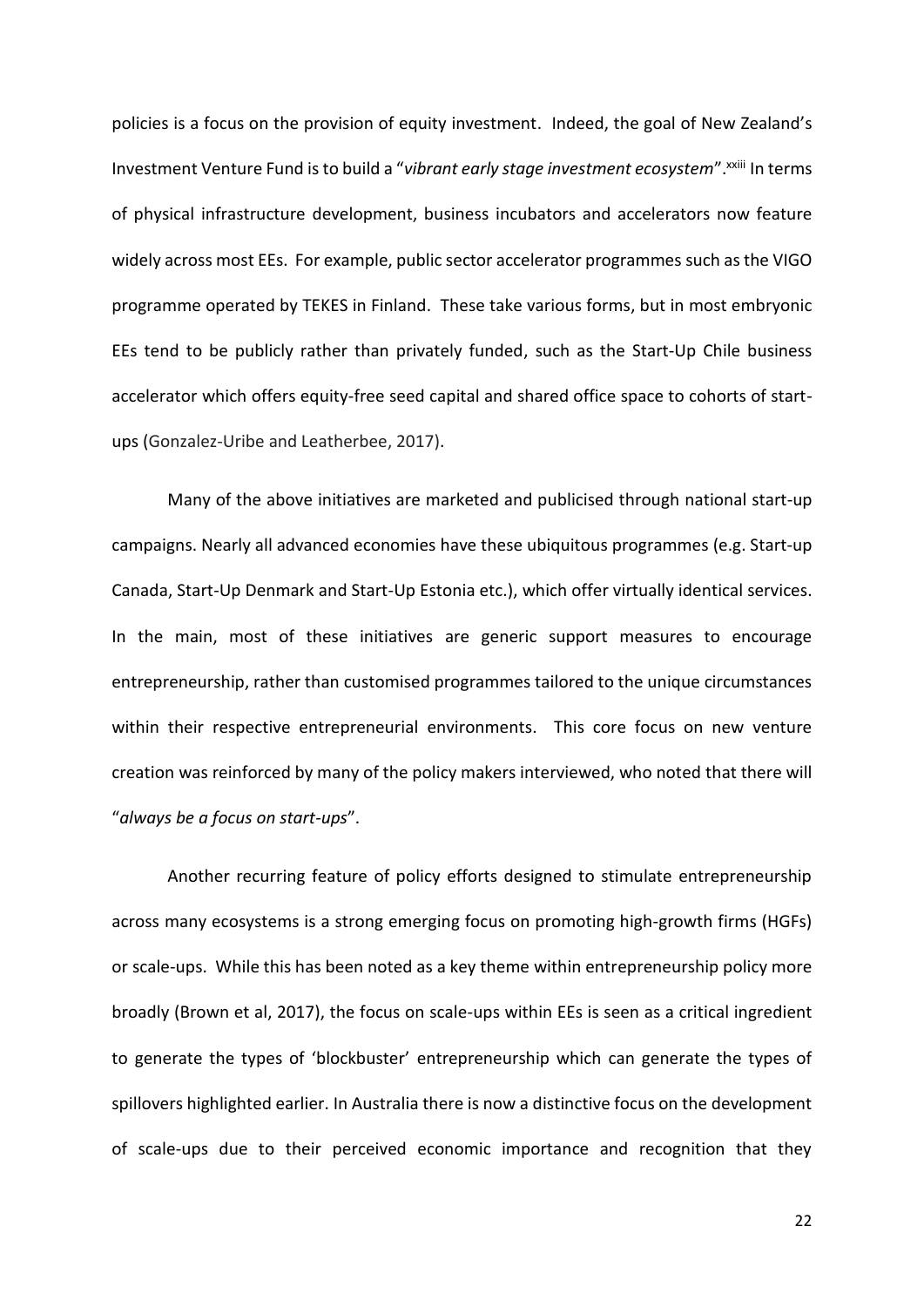"*participate in a multifaceted ecosystem that includes many partners and stakeholders*" (Office of the Chief Economist, 2017, p. 101). A focus on scale-ups tends to involve qualitatively different types of support instruments given the differing support needs of firms who are experiencing rapid growth. Many of these types of initiatives tend to be less transactional (e.g. grants and loans) and more focused on peer-based support and management development.

Scale-up programmes are thus becoming almost as commonplace as start-up programmes within some advanced economies, reflecting the central importance attached to these firms. Again, these programmes are often a mixture of private and public actors who provide services to assist the rapid growth of companies. This is the case in Denmark, which operates Scale-Up Denmark. xxiv Within this initiative, an ecosystems perspective is strongly embedded in their work connecting start-ups to larger companies to help provide entrepreneurial mentoring to growth-oriented smaller companies. In the UK, the privately funded Scale-Up Institute aims to campaign for and support scale-ups. As part of the Scale-Up Institute's work, they have developed specialist courses to help regional actors hone their respective local EEs and to develop "*their ecosystems for scale-up businesses*" (Scale-Up Institute, 2017, p. 84). These programmes often stress factors such as building local growth sectors, engaging local business leaders, linking businesses and universities and developing interventions that are peer-based and account managed.

While a focus on targeting scale-ups was evident in more advanced EU countries (e.g. UK, Belgium, Scandinavia), in less resilient economies such as Chile, Estonia, Mexico and Russia there seemed a much stronger focus on promoting a broader culture of entrepreneurship. In these types of countries the government often promotes entrepreneurship through information and support measures under campaigns like Start-Up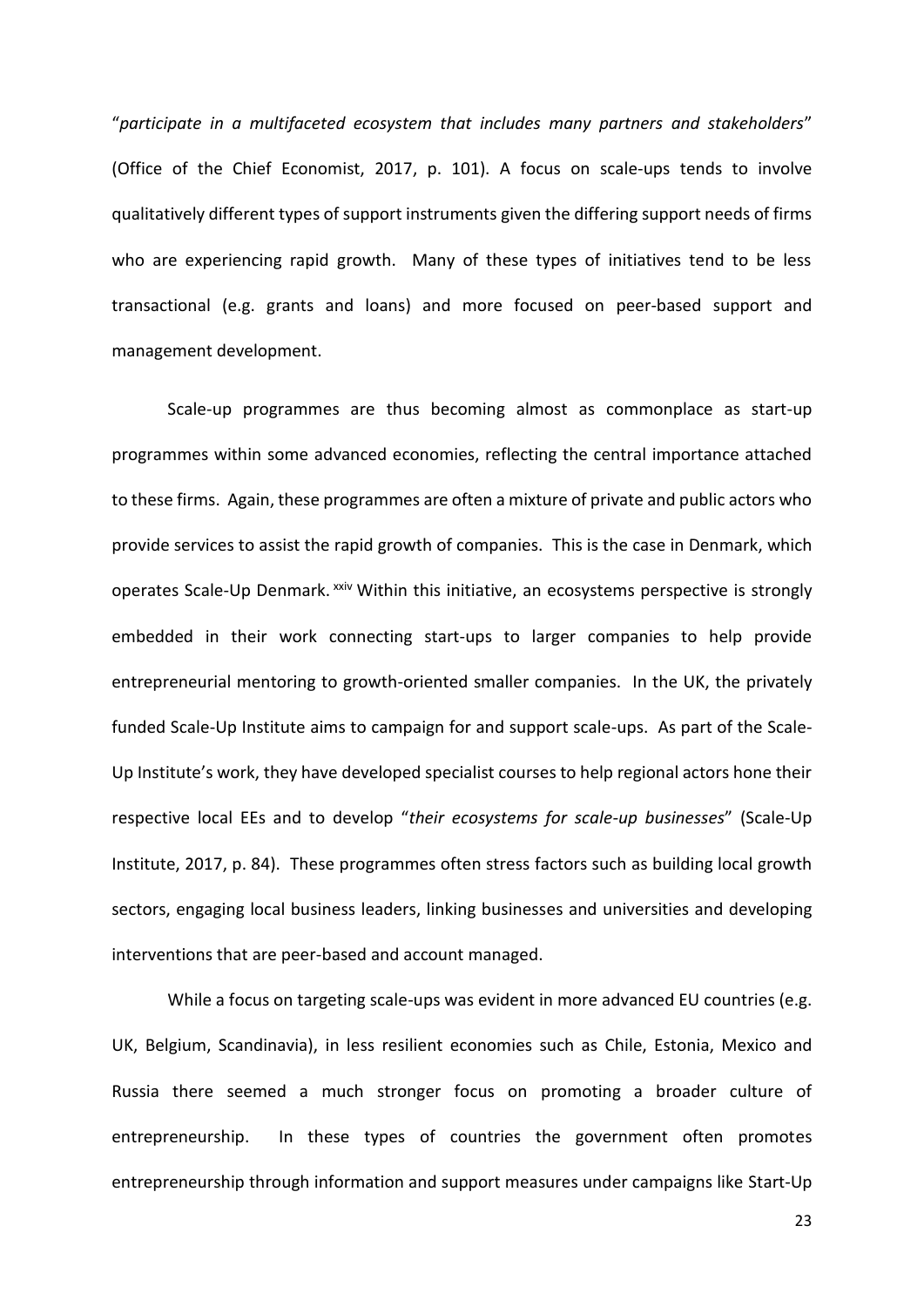Estonia, Start-Up Mexico and Start-Up Russia. The remit of Start-up Mexico is, for example, "*the promotion of innovation, entrepreneurial culture and economic development"*. On the whole, the systemic perspective seems less well rooted in these locations. More apparent in these contexts are initiatives which target universities to help foster entrepreneurship education activities with a view to altering longer-term perceptions of entrepreneurship. Most initiatives do not seem to be spatially differentiated or customised, especially in countries like Poland, where policy makers remarked that "*policy comes from the top*". A good example of top down policy making being the flagship Skollkova Innovation Centre in Moscow established at the behest of former President Dmitry Medvedev, which claims to be "the Russian government's most ambitious endeavour to support start-ups to date" (OC&C, 2018, p.27).

In terms of recurring omissions within policy, a distinct lack of genuinely systemic initiatives designed to help foster connections between different entrepreneurial actors was observed. In the main, there seemed to be an overriding policy focus on targeting single actors such as entrepreneurs, universities and business incubators with policy support. While some of these interventions may prove beneficial, they will not in their own right help increase connectivity across an ecosystem.

There are exceptions of course.<sup>xxv</sup> A good example of a genuinely systemic initiative examined is the UK's Future Fifty programme which offers a bespoke peer-based series of mentoring and advisory services specifically designed to connect promising high-tech scaleup firms to other key entrepreneurial resources such as the stock market and specialist government services. Designed to support and grow "*the next generation in our tech*  ecosystem"<sup>xxvi</sup>, this unique cohort-based programme has helped to spawn entrepreneurial successes (so-called 'unicorns') such as Skyscanner, Deliveroo and Darktrace, raising some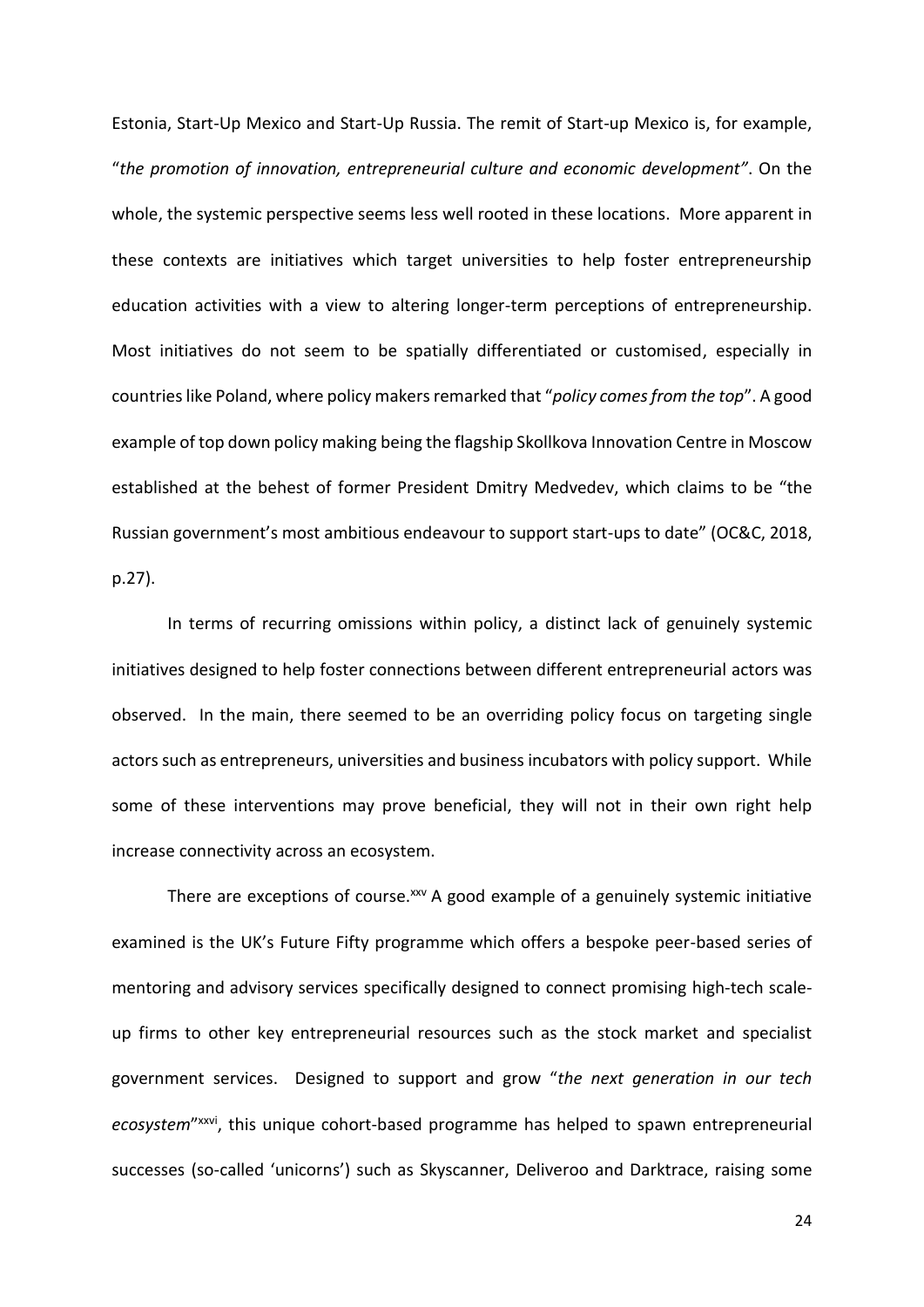\$5.5bn in venture capital and achieving five IPOs. Although not equity-based, the Future Fifty programme is probably closer to the private sector-led Y Combinator model than the vast majority of public sector variants within the EE policy landscape.

Whilst less systemically oriented, other interesting programmes include the Hiyaku Next Enterprise Programme operated by the famous Ministry of Economy, Trade and Industry (METI) in Japan. This enables Japanese start-ups with cutting edge technology to spend time in the world's most dynamic EEs like Silicon Valley, attempting to "*bridge the Japanese start*up ecosystem, start-ups and entrepreneurs with those in Silicon Valley".<sup>xxvii</sup> This seems a highly innovative approach, particularly as research shows how "transnational entrepreneurs" confer multiple benefits from simultaneously operating across EEs (Brown et al, 2019). Publicprivate partnerships are also creatively using a competitive grant scheme to foster connections across EEs in US cities like St Louis, Missouri (Motoyama and Knowlton, 2016). Some localised initiatives to help promote the functioning of emerging ecosystems such as Manizales-Mas in Colombia have also proved to be successful (Isenberg and Onyeman, 2016).

## *Policy coherence and perceived effectiveness*

Having reported on the qualitative nature of the use of EE within public policy we wish to comment upon its perceived level of coherence and effectiveness. Both the documentary analysis and interviews showed that policy makers have keenly embraced the use of the ecosystem concept; their overall perception is that it is a positive tool for informing industrial policy. From a conceptual standpoint, many felt that the construct was "*very useful as a perspective, but could do with more specific guidelines what you can actually do*". Others noted the need "*to make it more accessible*".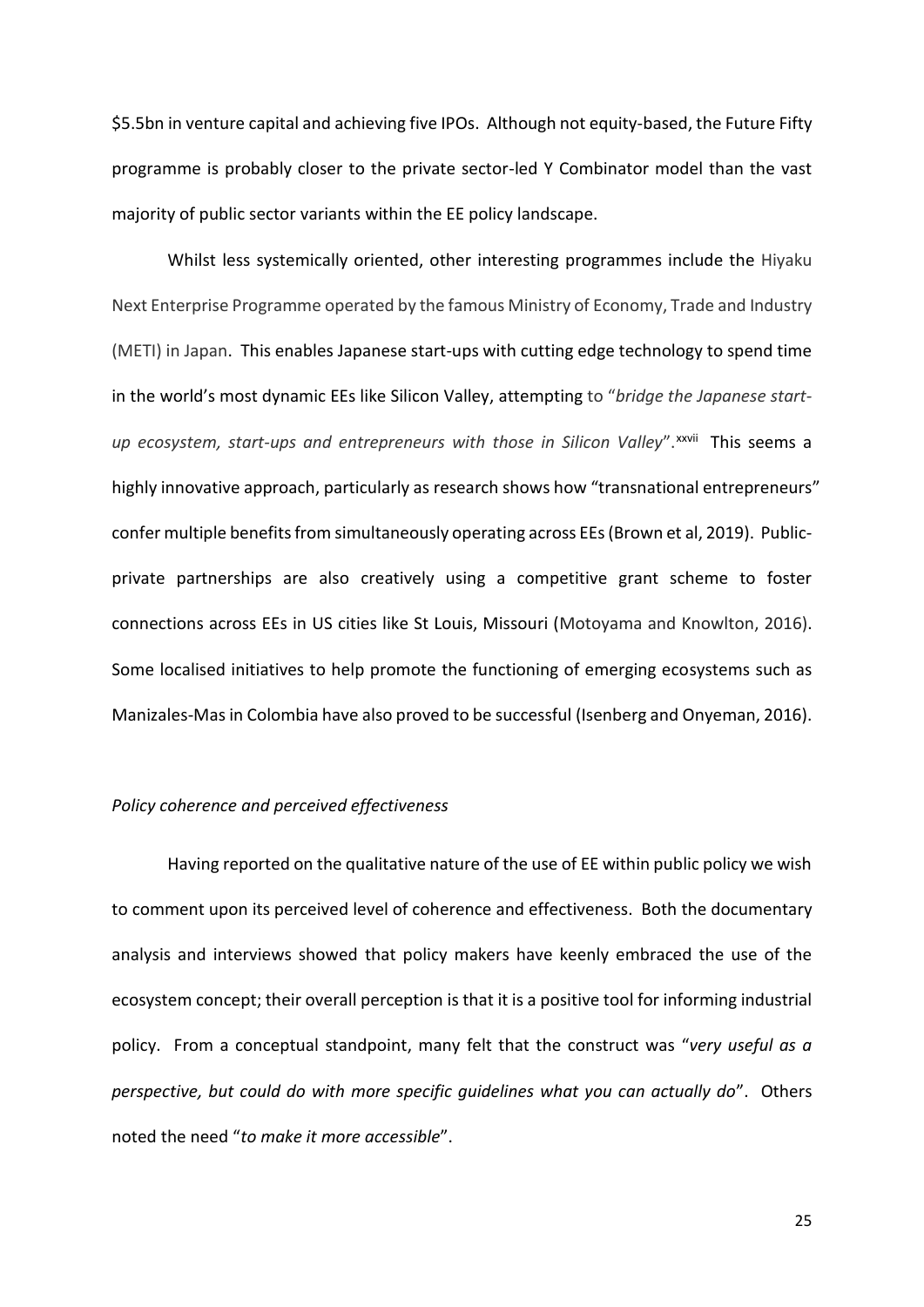A murkier picture emerged **i**n terms of the perceived effectiveness of EEsfor informing and assembling bespoke interventions. Local practitioners charged with operating and implementing scale-up programmes or local partnership-based regional ecosystem initiatives broadly support it as a mechanism for informing policy. Many of these local practitioners are acutely aware that policy is more likely to fail if they do not "*take account of local interdependencies*". The perceptions of national policy makers, on the other hand, seem somewhat more circumspect. Being one stage removed from the mechanics of the policy implementation process, national policy makers and indeed politicians seem yet to be fully convinced of its cost-effectiveness. Interestingly, in Estonia it was explicitly rejected by politicians for its perceived "*amorphous*" qualities. xxviii

On the whole, quantitative evaluation evidence assessing the effectiveness of ecosystem-related interventions is extremely rare. Where hard evaluation evidence exists, it shows that public sector interventions supporting ecosystems are broadly effective in catalysing start-ups through loans, funding and mentoring, but are less successful promoting networks and interconnections across the ecosystem (Business Finland, 2018). Evidence on the success of bespoke initiatives such as accelerators is also somewhat mixed, but tends to stress the importance of softer aspects associated with these organisations (Gonzalez-Uribe and Leatherbee, 2017; Business Finland, 2018; Roberts et al, 2018).

#### **Policy Discussion**

Our empirical work detected a number of key commonalties across different policy jurisdictions as well as some glaring absences. Previously, scholars identified anomalies in the usage of EEs, whereby policy makers over-engineered due to the 'creation mistake' (Isenberg,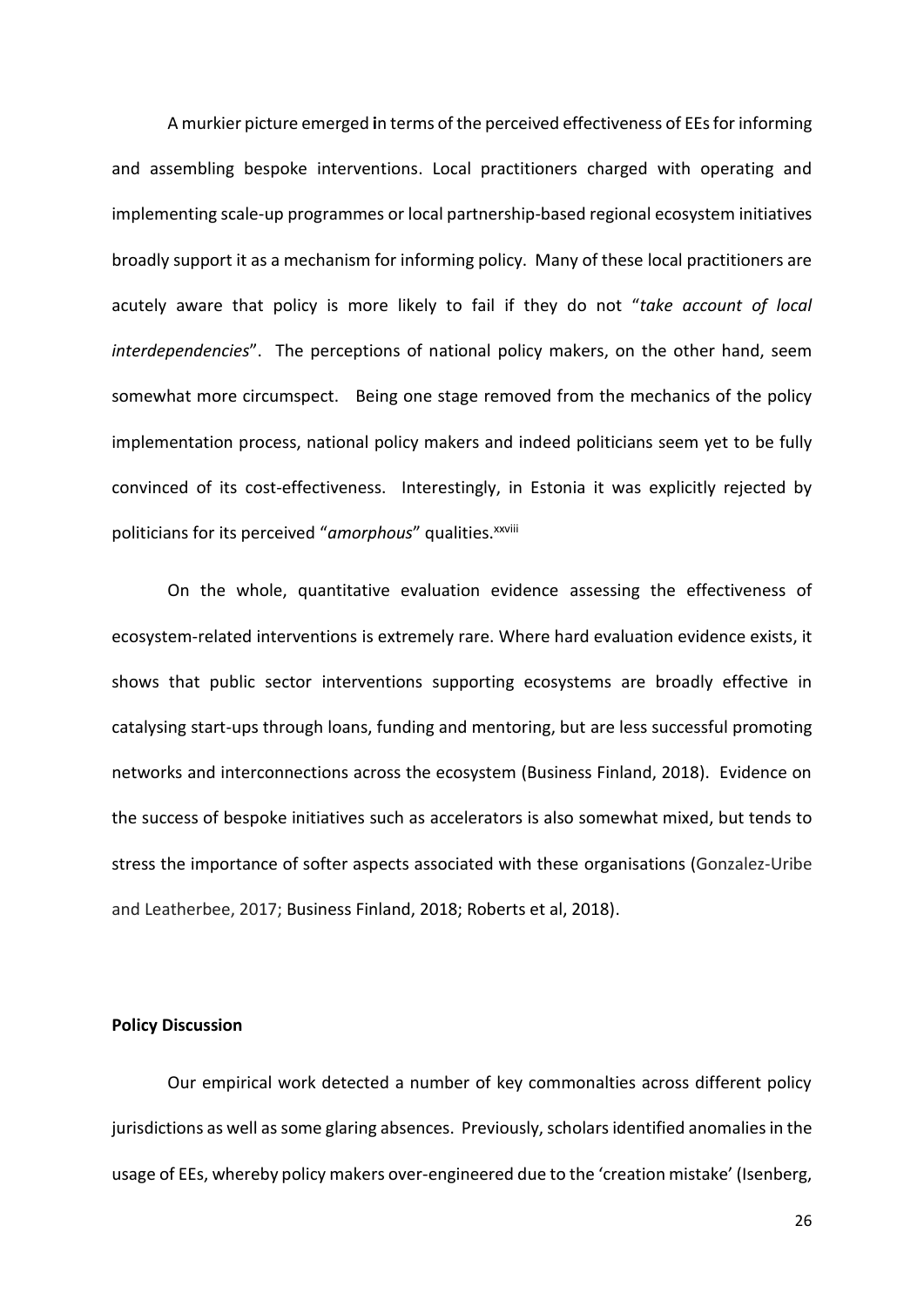2010; 2016). XXIX Arguably, similar misapprehensions or 'mistakes' seem to be permeating EE policies, three of which are highlighted below.

#### *Conceptual Ambiguity and Policy Misconceptions*

A key finding is that policy makers are encountering profound conceptual ambiguity surrounding EEs, creating something of a '*comprehension mistake*'. While increasingly utilised, there appears to be significant diversity in how the concept is both perceived and adopted. The evidence from our interviews suggests that a lack of knowledge or common language has fostered misconceptions about the concept of EEs. This was starkly demonstrated in the frequent use of the term in the specific context of 'start-up' ecosystems. This illustrates that many policy actors perceive the term to be connected with specific constitutive elements of an ecosystem, rather than viewing ecosystems as an integrative whole. Perhaps a causal factor underlying this conceptual ambiguity concerns a lack of detailed knowledge about EEs as a policy construct. Interviewees repeatedly mentioned that there was a lack of practical instruction of how to intervene and that more guidance is needed to "*make it more accessible*". So while many policy makers view it favourably, the concept is largely seen as an opaque one, with few explanatory instructions attached.

Another important observation to be drawn is the manner in which policy makers translate the EE concept into policy action. This may be generating a '*volume mistake*'. For many policy makers, the concept is primarily synonymous with the foundation of new startups. Start-ups have the advantage of being tangible and quantifiable, whereas enhanced connectivity within ecosystems is much more nebulous and difficult to measure. Faced with limited knowledge about the proper operationalisation of the EEs concept, many policy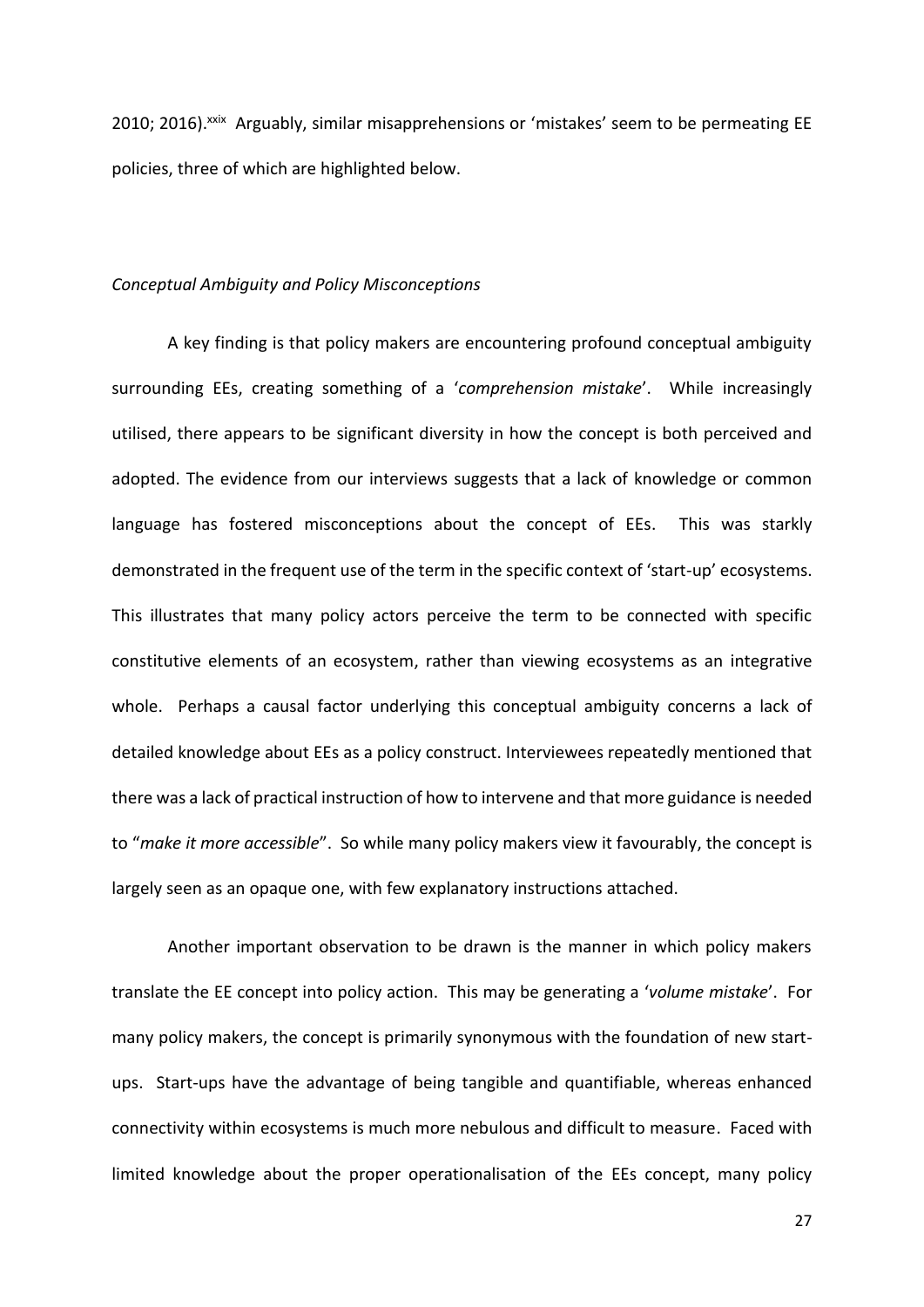makers are using it as a kind of 'default option' to foster and promote 'more' entrepreneurship. The root causes of this reside in the miscomprehension noted above coupled with path-dependencies within the policy-making process (Shane, 2009; Isenberg and Brown, 2014). A crude volume-led approach is most evident in less well-developed institutional contexts (see below). However, it is also strongly evident in advanced economies like Japan and South Korea (Hemmert et al, 2019).

A third key observation -the '*systemic mistake*' - concerns the lack of genuinely holistic or systemic interventions. There seems to be a profusion of public sector policy initiatives geared towards developing singular aspects of ecosystems, such as targeting start-ups, the creation of business incubators/accelerators, universities, business angel networks etc. While constituent parts of an ecosystem, these actors are not necessarily closely interwoven with other parts of EEs (see Business Finland, 2018). By contrast, so-called systemic instruments (Wieczorek and Hekkert, 2012) are designed to improve the functioning of the entire ecosystem. In some fully functioning EEs, certain organisations such as business accelerators and intermediaries such as dealmakers play these types of important 'brockerage mechanisms' (Brown et al, 2019) or 'match-making' roles (Clayton et al, 2018). In lessdeveloped EEs, however, these types of crucial bridging mechanisms are often absent or anaemic. Overall, these 'boundary spanning' initiatives were largely absent within the public policies examined.

While a lack of genuine systems thinking imbued most of the policy frameworks examined, useful efforts have been expended to help foster relational connections across some advanced ecosystems. In places like Denmark, the Netherlands, the US and the UK this typically involves bringing various 'stakeholders' together through strategy building exercises.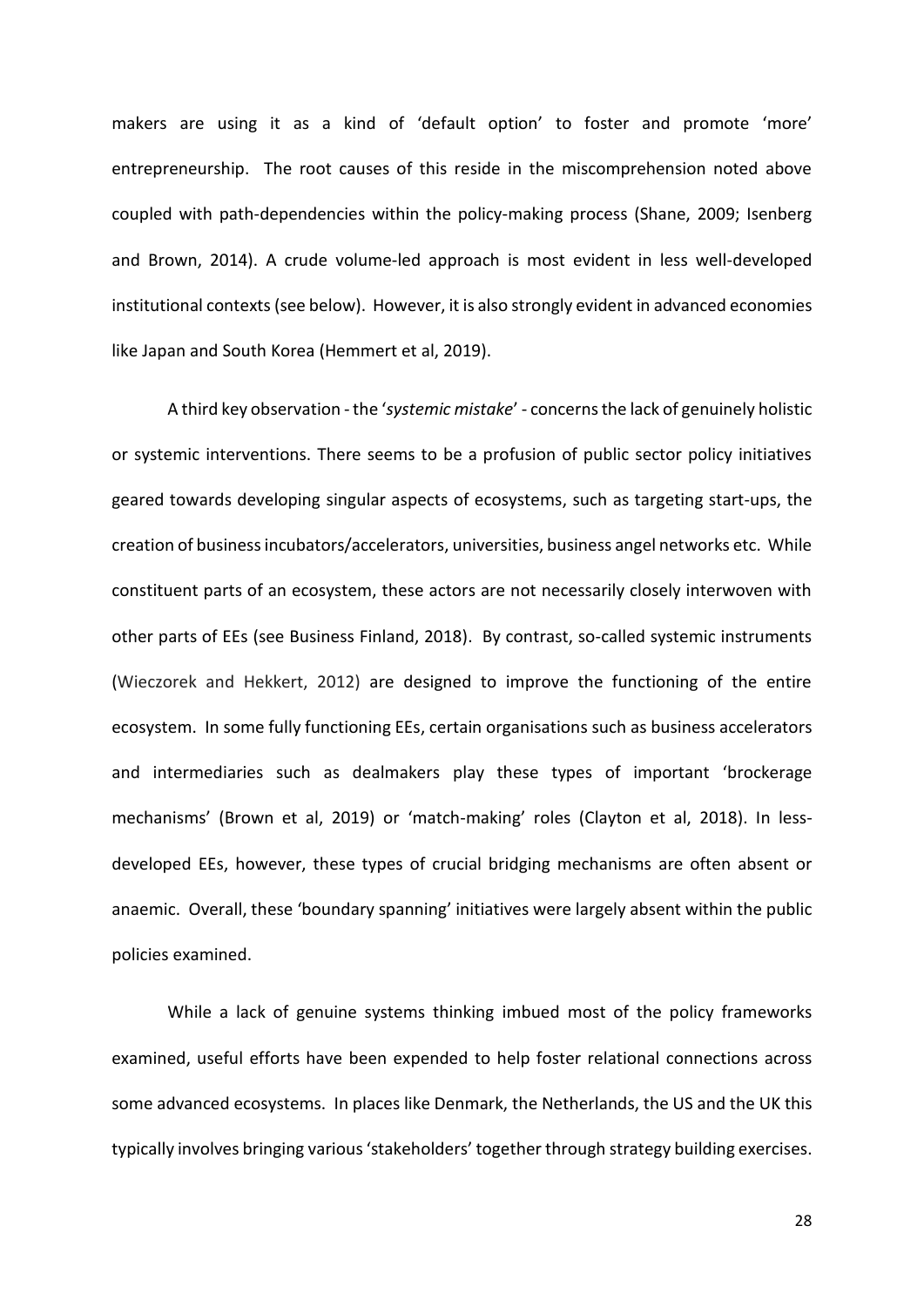While these *ad hoc* policy initiatives are useful, there is a lack of concrete policies deliberately fostering inter-linkages between key entrepreneurial actors such as start-ups with other parts of the EE. Evaluation evidence notes this as one of the key weaknesses of policy interventions (Business Finland, 2018). An exception noted earlier is the highly innovative peer-based Future Fifty programme funded by the UK government. While on paper this model is proving effective in the UK context, it is important to recognise that it may not be amenable to policy transfer to other less suited EEs.

Health warnings around policy isomorphism seem particularly salient given the varied and socially embedded nature of different local economies (Feldman and Lowe, 2018). It could be possible that "the nature of the local region, its existing institutions, and its ecosystem" may cause certain types of programmes such as accelerators to work well in some areas but not in others (Hochberg, 2016, p. 48). There seems to be some evidence of this regarding accelerators in developing economies, where start-ups in Africa are often unable to absorb the levels of funding available.xxx Echoing others, a "one-size fits all" (Brown and Mason, 2017, p. 26) policy prognosis is unlikely to succeed as imported ideas often "backfire" (Rodrik, 2014, p. 204).

# *Typology of Policy Frameworks*

The preliminary nature of the proceeding analysis precludes us from forming a definitive classification system of different policy approaches. However, given that taxonomies help scholars to theorise around new concepts (Martin and Sunley, 2003), three broad types of policy landscapes appear to coalesce under the EE conceptual umbrella.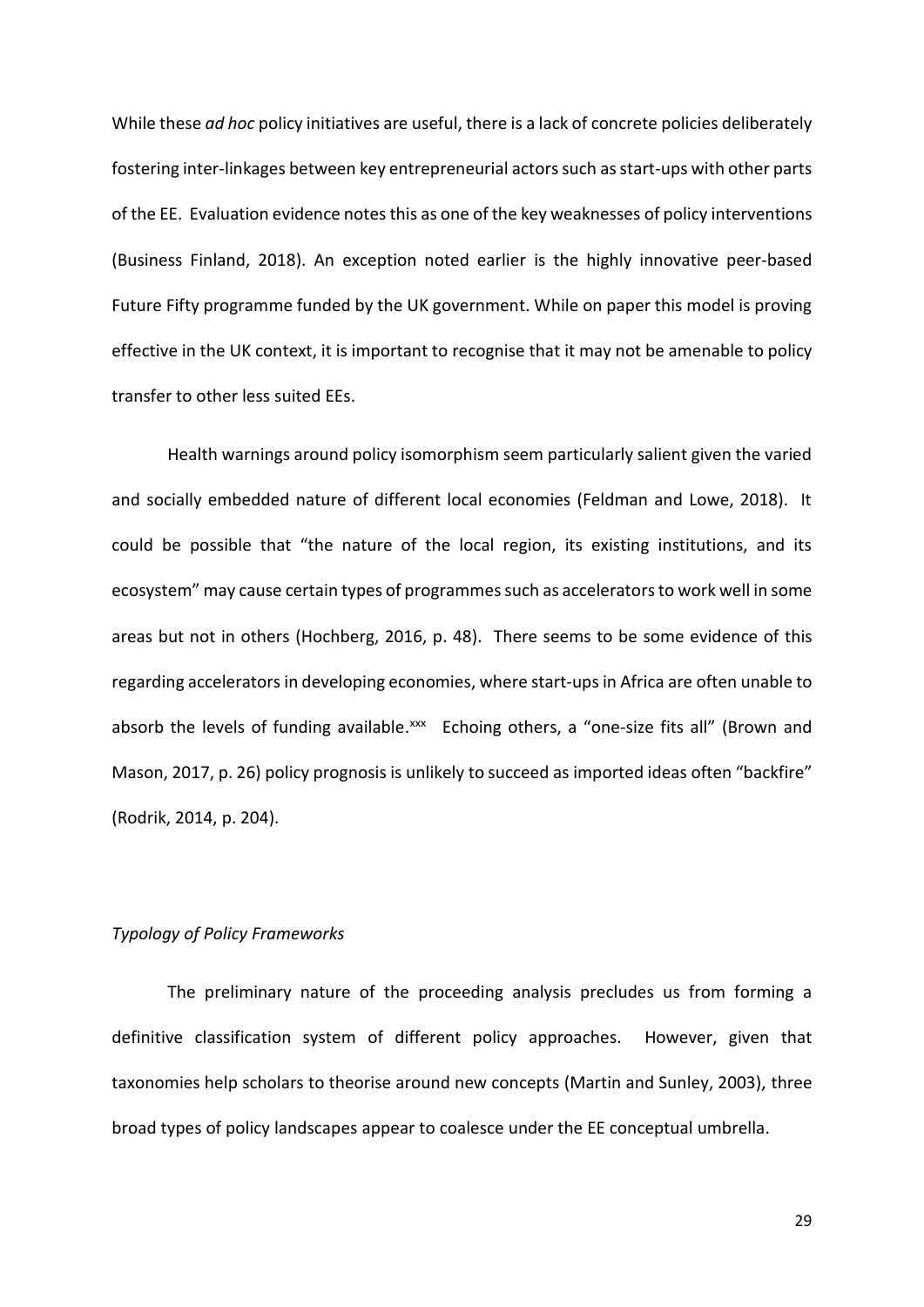First, in *emergent ecosystems*the perceptual ambiguity and misuse of the concept was strongest. Many of these countries lack the basic institutional infrastructure to foster a strategic approach towards EEs and national start-up campaigns and entrepreneurship education dominate the policy landscape, often in a rather scattergun and untargeted approach. Policy is public sector-led and very top-down. Countries like Estonia, Chile, China, Mexico, Poland and Russia fall into this grouping.

Second*,* in *developing ecosystems* policy makers are grappling with the concept but are 'institutionally thicker' than the first group. XXXi In these contexts, start-ups are still viewed as the primary conduit for entrepreneurial success, but some are experimenting with policies to develop scale-ups. Policies are creating a strong public sector-led 'support ecosystem' towards supporting start-ups. Although public sector-led initiatives dominate, some developing ecosystems involve co-investment programmes with the public sector. xxxii Countries and regions resembling these traits include Australia, Belgium, Ireland, Finland, New Zealand and UK regions like Scotland.

In the final group of *advanced ecosystems,* policy makers have fully grasped the EEs concept. In these economies, intermediaries and connectors in the ecosystem are more sophisticated, with a stronger role for private sector actors, often with a strong external orientation. Within these contexts, policy is typically quite 'light touch' and focuses heavily on boundary-spanning initiatives and enhancing connectivity across multiple ecosystems. Many US states, major capital cities (e.g. London, Berlin and New York) and small countries like Denmark, the Netherlands, Israel and Sweden resemble this policy archetype. Even in this group of countries, however, genuine systemic approaches remain rare.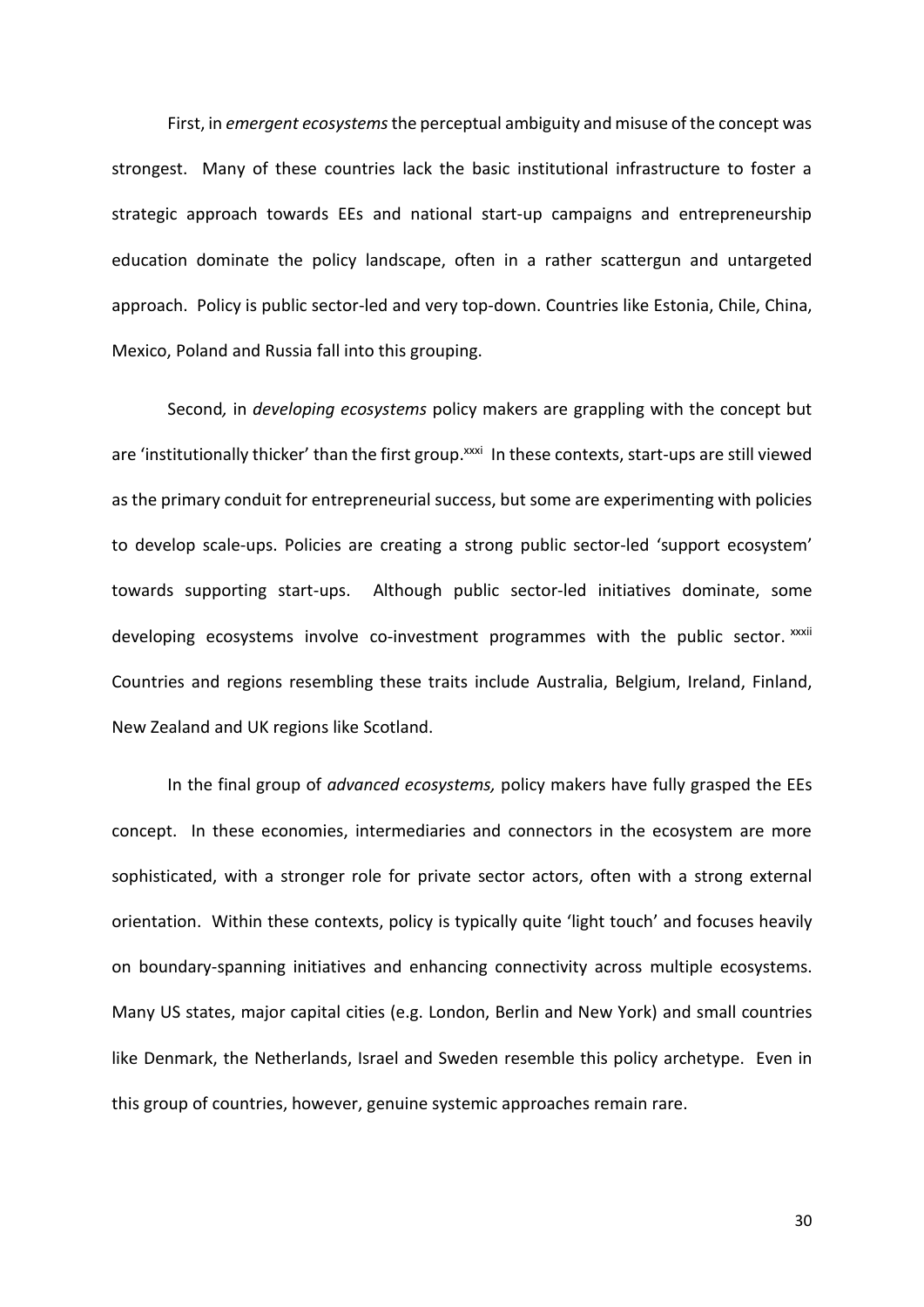#### *Policy Recommendations*

Despite its attendant shortcomings, valuable policy lessons can be garnered from the preceding analysis nonetheless. Throughout the paper we have deliberately and intentionally avoided a normative approach towards prescribing how practitioners can (or should) operationalise the concept. This owes to the fact that every ecosystem is different so a "onesize fits" all approach would inevitably be counterproductive (Mason and Brown, 2017, p.27). That said, we feel there are general principles regarding policy and recommendation which are broadly applicable for the different varietal types of EEs delineated above.

In terms of first principles, despite being a market-oriented form of industrial policy, overcoming protracted problems within ecosystems such as "network failures" is likely to require a strategic role for the state. When formulating new types of policy interventions it seems that 'relationships' and 'context' matter. In terms of the former, future policy efforts may wish to pay closer attention to fostering the relational connections between different EE actors. Eradicating 'network failures' and promoting inter-actor relational connections should be given a much stronger prominence within policy frameworks, rather than single actorfocused interventions. A focus on harnessing synergistic relational connections between SMEs and other EE actors was strongly evident within successful systemic initiatives. Building stronger networks can also build community logic, trust and ultimately resilience within an ecosystem (Roundy et al, 2017).

Another core principle and key policy message is the need to resist policy replication. The fact that local contextual factors fundamentally shape regional ecosystems contrasts with the dominant approach within policy frameworks which relies heavily on policy isomorphism and crude emulation of the 'usual suspects' adopted elsewhere (e.g. start-up programmes,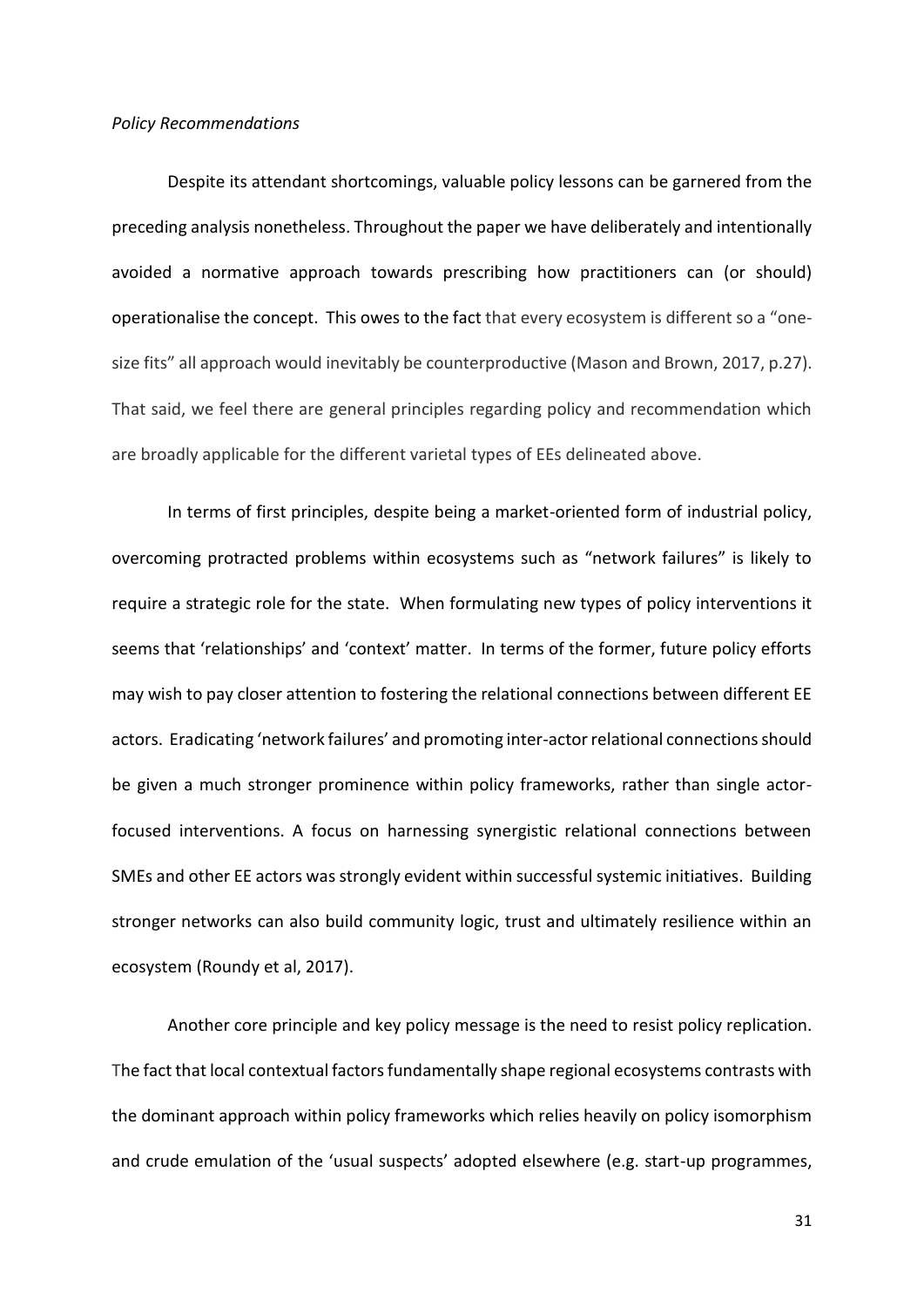university commercialisation schemes, incubators, accelerators, co-investment equity funds etc.). Simply transplanting these types of entrepreneurial actors/activities which operate effectively in favoured places such as Silicon Valley, New York, London or Berlin and replicating them elsewhere is unlikely to prove effective<sup>xxxiii</sup>. The corollary is the need for much greater local customisation when formulating effective policy measures. Therefore, it is strongly incumbent upon policy makers to design and tailor interventions according to the innate specificities of their local EEs (Miles and Morrison, 2018)<sup>xxxiv</sup>, rather than relying on a crude 'tool-kit' of actions and interventions developed by policy makers in dissimilar economic contexts.

Clearly policy frameworks will need to be customised to fit the nature and needs of the local EE and its relative degree of maturity. Turning to the typology highlighted early, the primary role of policy makers in so-called "emergent" EEs is to try to reduce informational asymmetries and offer incentive mechanisms to stimulate entrepreneurship. In these types of anaemic entrepreneurial environments, policy makers need to ensure that entrepreneurial actors have sufficient information, linkages and resources to be able to establish new ventures. Interventions should enable access to finance, access to markets, access to knowledge and skills. As work in Manizales in Colombia has shown, "aligning the leaders" and gaining buy-in from various local stakeholders within this emergent EE was central to propelling the region towards an upward entrepreneurial trajectory (Isenberg and Onyemah, 2016, p. 66).

In terms of *developing* EEs which have quite strong existing levels of entrepreneurial activity the focus should be much more targeted and relationally-focused. In terms of targeting, whilst start-ups have overwhelmingly dominated the EE discourse to date,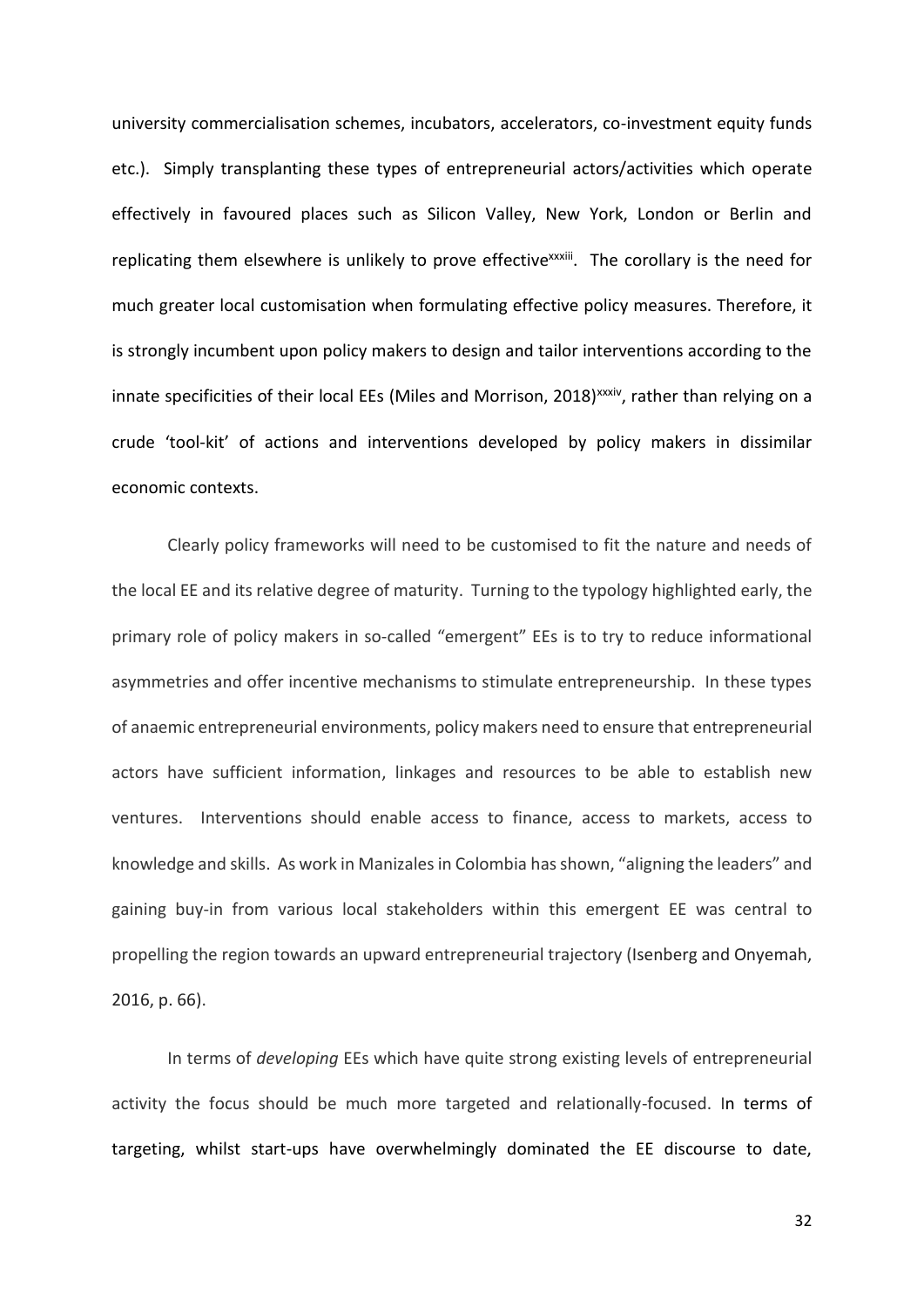developing growth-oriented SMEs is probably of much greater significance as they spawn far greater entrepreneurial spillovers (Brown et al, 2017) whilst also benefiting the most from industrial policy interventions (Criscuolo et al, 2019). Therefore, moving the focus of policy targeting away from start-ups to fostering scale-ups seems logical (Shane, 2009). Such interventions should avoid transactional support (grants, tax incentives, soft loans, etc) and instead offer softer forms of relational support via peer-based networks. The UK's Future Fifty programme is an excellent example of this type of connective and relational support. Indeed, many of the scale-up programmes examined such as Scale-Up Denmark appeared successful and tend to be very cost-effective<sup>xxxv</sup>.

Finally, in terms of *advanced* EEs a broad heuristic ought to be that policy needs to be more *laissez-faire* and outwardly-focused. Fostering multi-scaler connectivity with other entrepreneurial actors such as accelerators and other specialist investors such as VCs may help these types of EEs. A good example of this is famous Yozma Fund in Israel. Given that the Fund required involvement of reputable foreign financial institutions (generally a VC company), this triggered effective learning processes and know-how within the local Israeli start-up community whilst spawning more indigenous sources of VC (Wonglimpiyarat, 2016). Similarly, some scholars advocate the need for policy initiatives to encourage the mobility of entrepreneurs and other entrepreneurial actors (such as accelerator managers) to link different EEs together (Schäfer and Henn, 2018). The Hiyaku Programme operated by Japan's METI is one such outwardly oriented example.

#### **Conclusions**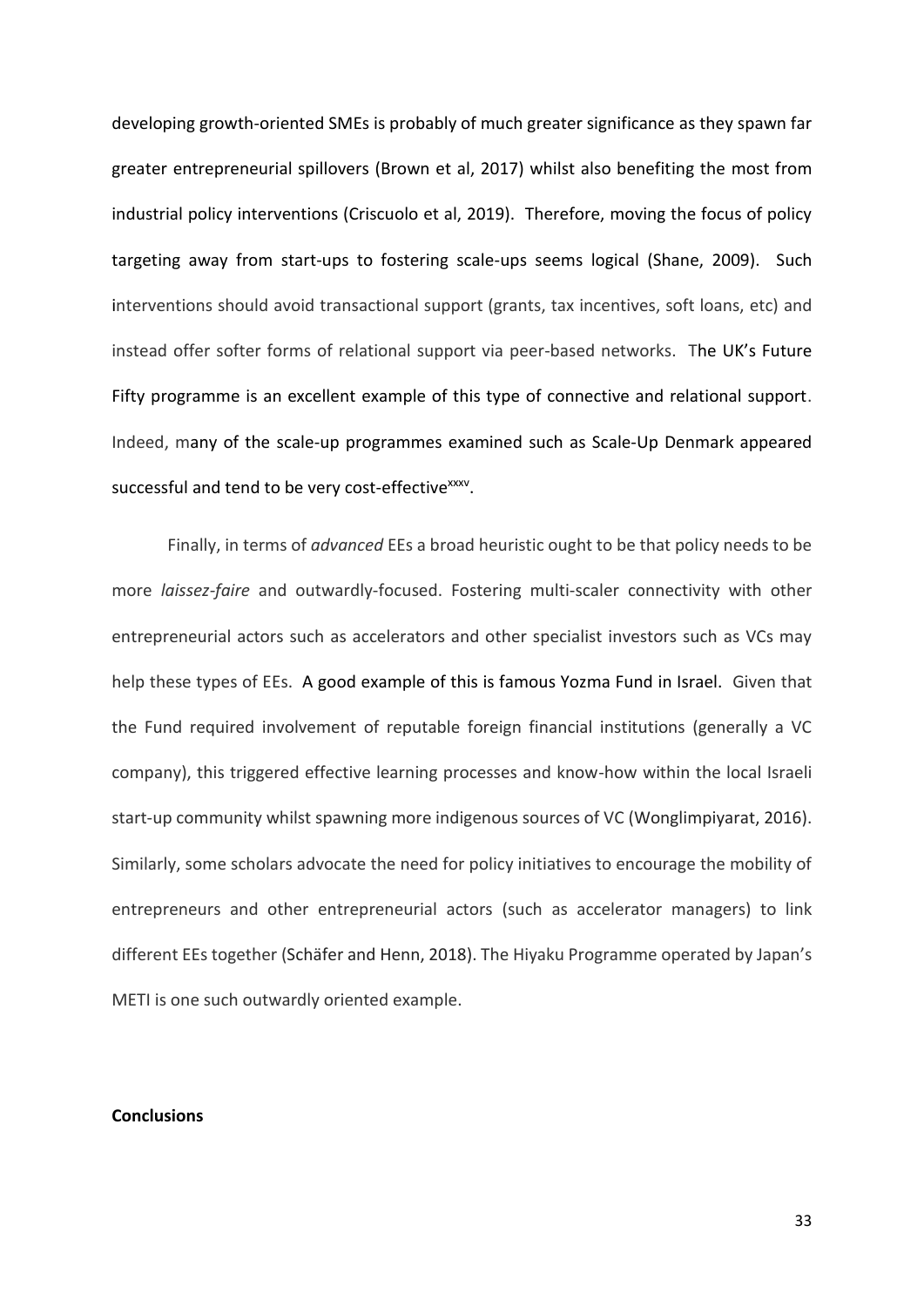While there is now an expanding literature examining EEs, this is the first attempt to systematically examine and categorise policy frameworks deployed under the auspices of the concept, thereby enabling us to offer an empirically grounded typology of different policy frameworks instigated under the ecosystem rubric. This is an important contribution to the EE literature owing to the manner in which the concept has pervasively permeated a range of different institutional actors such asthink tanks, policy makers, economic development actors and entrepreneurs alike. Indeed, as a result of this study, it is hoped the paper can help lead to a more rigorous and carefully considered policy making in this area.

The paper attests to the fact that the EE concept is being utilised ubiquitously and capaciously in wide array of contexts at various spatial scales for analysing, informing and intervening to promote entrepreneurial activity. Whist this notoriety marks it out as the latest industrial policy "blockbuster", its popularity alone by no means guarantees its "profundity" (Martin and Sunley, 2003, p. 7). Our review suggests that due to multiple definitions and variegated conceptual interpretations the EEs concept remains a very "messy metaphor". Similarly, our findings found a large degree of conceptual ambiguity and policy incongruence between the underlying systemic nature of the EE concept and its operationalisation within public policy. The over-reliance on start-ups under this conceptual umbrella reflects pervasive path-dependencies within the entrepreneurship policy sphere.

Ultimately, whether the EE concept becomes a policy panacea (or placebo) remains an open question. Inevitably, this paper only scratches the surface of how public policy operates in this highly variegated, complex and rapidly moving policy domain. More detailed research using innovative finely-grained research methods will be required to properly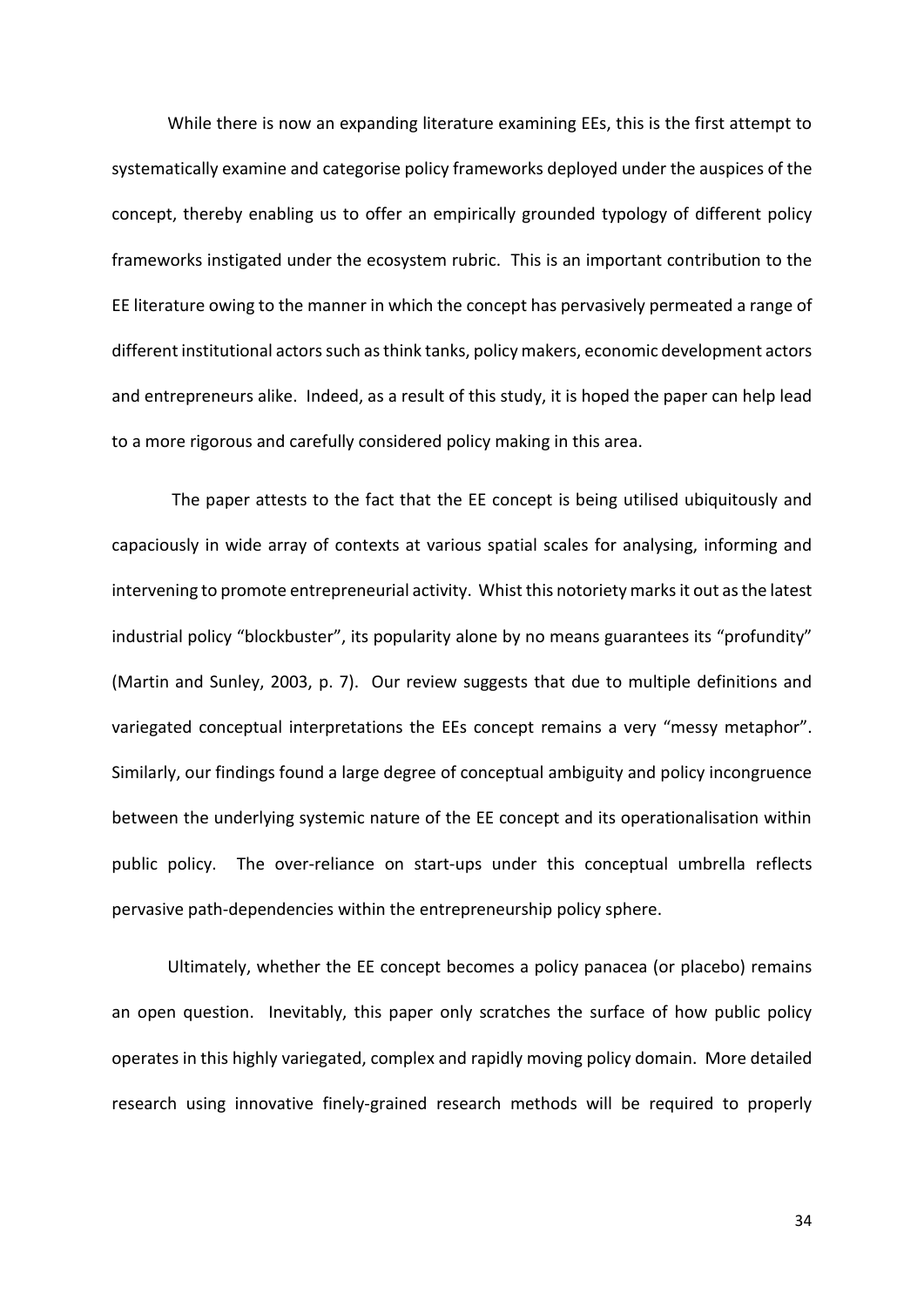unpack these issues further. We hope this paper encourages other scholars to subject the latest industrial policy 'blockbuster' to further empirical scrutiny.

# **Acknowledgements**

The authors wish to acknowledge the funding received from the University of St Andrews Knowledge Exchange Impact Fund. They also wish to thank Maeve Malone for conducting some of the initial documentary analysis reported in the paper. We also owe a debt of gratitude to the excellent support from Jon Potter at the OECD and Dan Isenberg, especially for their help facilitating some of the interviews undertaken. We also warmly thank Dan Isenberg and Yas Motoyama for initial developmental comments on earlier drafts. Finally, the authors wish to thank the guest editors and referees for their excellent feedback on previous versions of the manuscript. The usual disclaimer applies.

# **References**

Adner, R. (2017). Ecosystem as structure: an actionable construct for strategy. *Journal of Management*, *43*(1), 39-58.

Acs, Z. J., Autio, E., & Szerb, L. (2014). National systems of entrepreneurship: Measurement issues and policy implications. *Research Policy*, *43*(3), 476-494.

Acs, Z. J., Stam, E., Audretsch, D. B., & O'Connor, A. (2017). The lineages of the entrepreneurial ecosystem approach. *Small Business Economics*, *49*(1), 1-10.

Alvedalen, J., & Boschma, R. (2017). A critical review of entrepreneurial ecosystems research: towards a future research agenda. *European Planning Studies*, *25*(6), 887-903.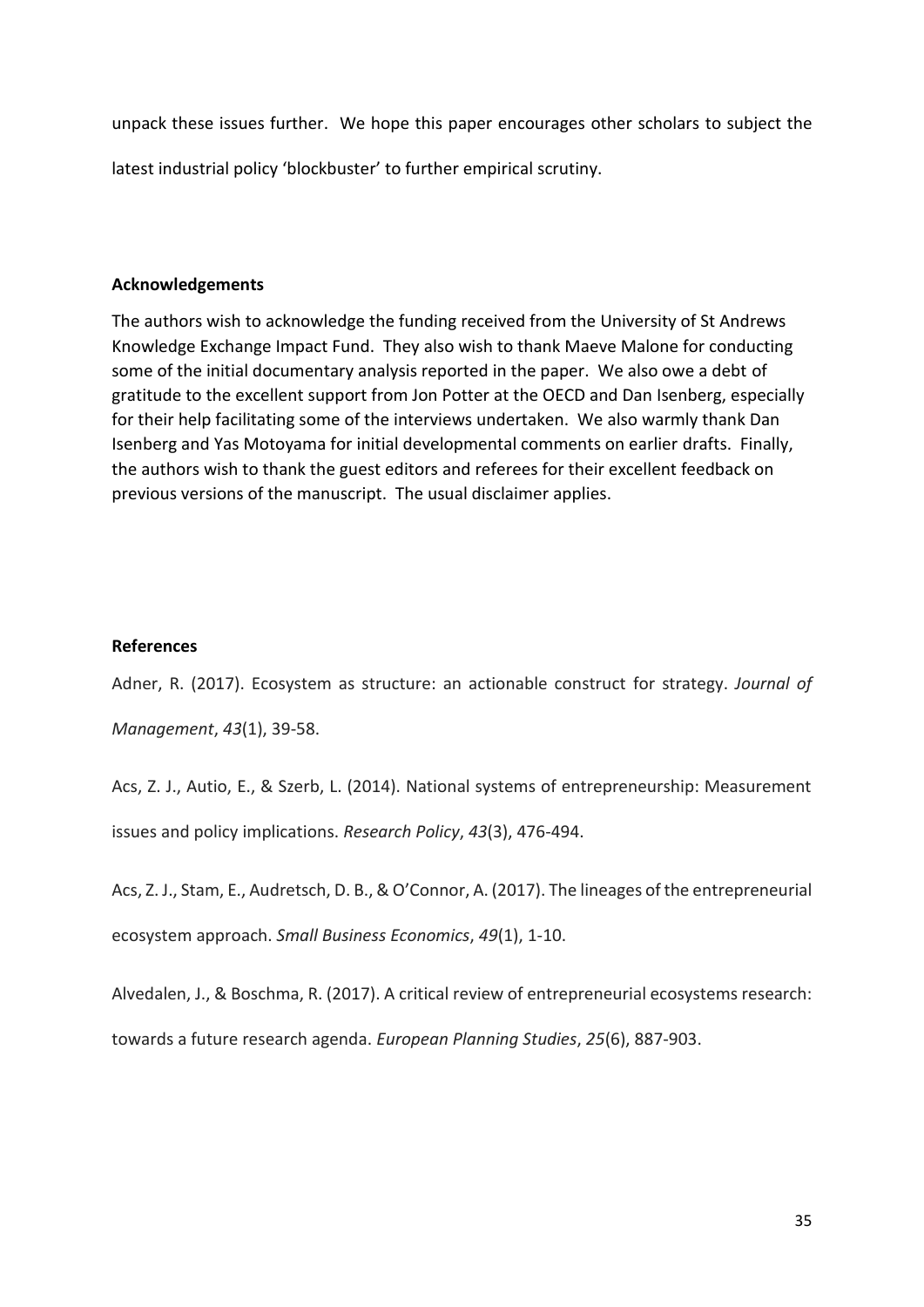Audretsch, D. B., Cunningham, J. A., Kuratko, D. F., Lehmann, E. E., & Menter, M. (2019). Entrepreneurial ecosystems: economic, technological, and societal impacts. *The Journal of Technology Transfer*, *44*(2), 313-325.

Arrow, K. J. (1970). The organization of economic activity: issues pertinent to the choice of market versus nonmarket allocation. In Ed Haveman, R. and Margolis, J. Public expenditures and policy analysis. *Markham, Chicago*.

Atkinson, P. A. & Coffey, A. (1997). Analysing documentary realities. In D. Silverman (Ed.), Qualitative research: Theory, method and practice, London: Sage, 45–62.

Bailey, D., & Tomlinson, P. R. (2017). Back to the Future? UK Industrial Policy After the Great Financial Crisis. In *Economic Policies since the Global Financial Crisis* (pp. 221-263). Palgrave Macmillan, Cham.

Bailey, D., Pitelis, C., & Tomlinson, P. R. (2018). A place-based developmental regional industrial strategy for sustainable capture of co-created value. *Cambridge Journal of Economics*, *42*(6), 1521-1542.

Bjursell, C. (2015). Metaphors in communication of scholarly work. In Neergaard, H., & Leitch, C. M. (Eds.) *Handbook of Qualitative Research Techniques and Analysis in Entrepreneurship*, 170-184, Edward Elgar, Cheltenham.

Block, F. (2008). Swimming against the current: The rise of a hidden developmental state in the United States. *Politics & society*, *36*(2), 169-206.

Block, F., & Keller, M. R. (2009). Where do innovations come from? Transformations in the US economy, 1970–2006. *Socio-Economic Review*, *7*(3), 459-483.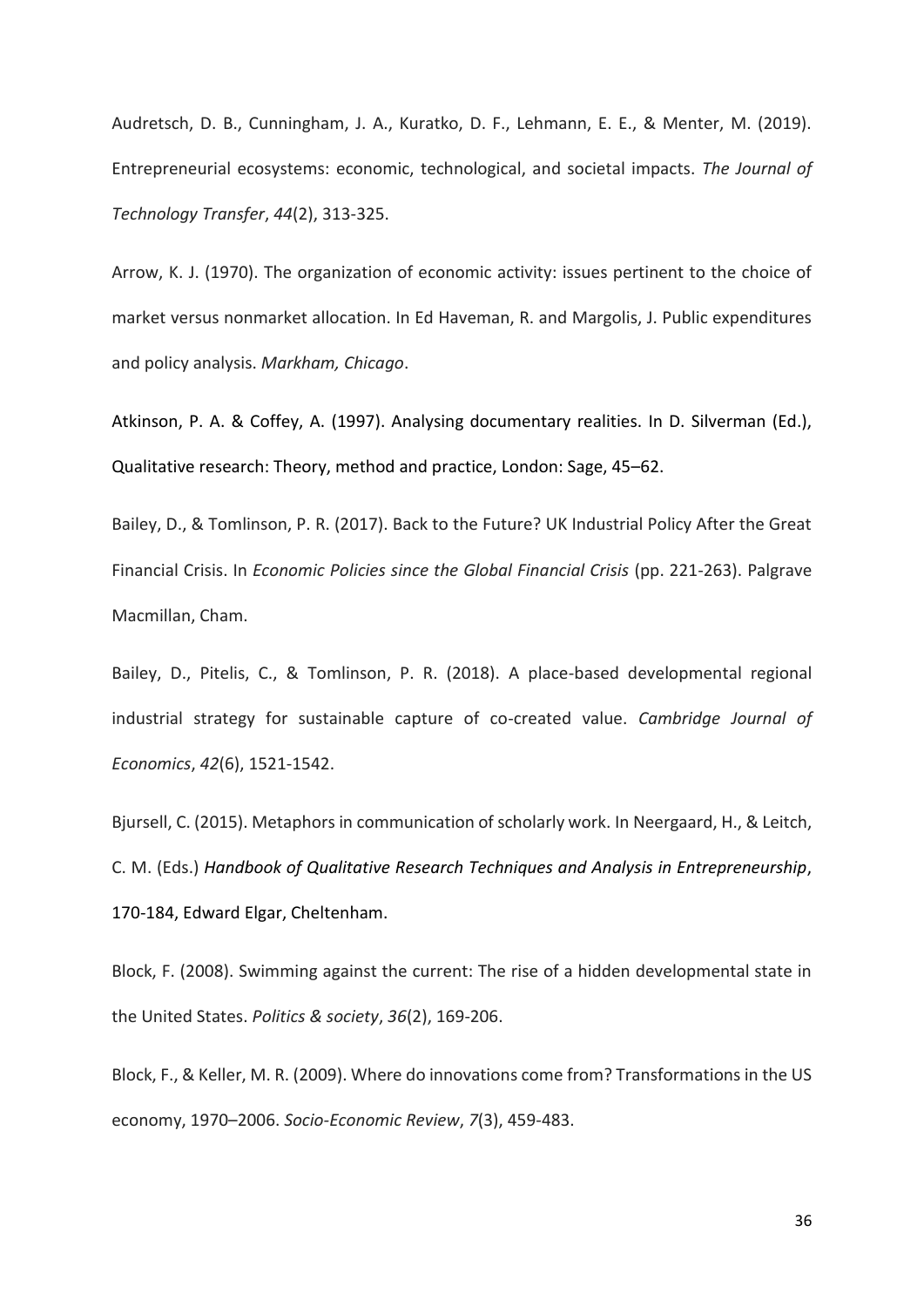Bowen, G. A. (2008). Naturalistic inquiry and the saturation concept: A research note. Qualitative Research, 8(1), 137–152.

Brown, R., & Mason, C. (2017). Looking inside the spiky bits: a critical review and conceptualisation of entrepreneurial ecosystems. *Small Business Economics*, *49*(1), 11-30.

Brown, R., Mawson, S., & Mason, C. (2017). Myth-busting and entrepreneurship policy: the case of high growth firms. *Entrepreneurship & Regional Development*, *29*(5-6), 414-443.

Brown, R., Mawson, S., Lee, N., & Peterson, L. (2019). Start-up factories, transnational entrepreneurs and entrepreneurial ecosystems: unpacking the lure of start-up accelerator programmes. *European Planning Studies*, 1-20. https://doi.org/10.1080/09654313.2019.1588858

Business Finland (2018) Startups, Accelerators and the Role of Tekes, Evalution Report 1/2018, Business **Finland.** [https://www.businessfinland.fi/globalassets/julkaisut/startups\\_accelerators\\_and\\_role\\_of\\_t](https://www.businessfinland.fi/globalassets/julkaisut/startups_accelerators_and_role_of_tekes1_2008.pdf)

# [ekes1\\_2008.pdf](https://www.businessfinland.fi/globalassets/julkaisut/startups_accelerators_and_role_of_tekes1_2008.pdf)

Cassar, G. (2004). The financing of business start-ups. *Journal of business venturing*, *19*(2), 261-283.

Cavallo, A., Ghezzi, A., & Balocco, R. (2018). Entrepreneurial ecosystem research: present debates and future directions. *International Entrepreneurship and Management Journal*, 1- 31.

Clayton, P., Feldman, M., & Lowe, N. (2018). Behind the scenes: Intermediary organizations that facilitate science commercialization through entrepreneurship. *Academy of Management Perspectives*, *32*(1), 104-124.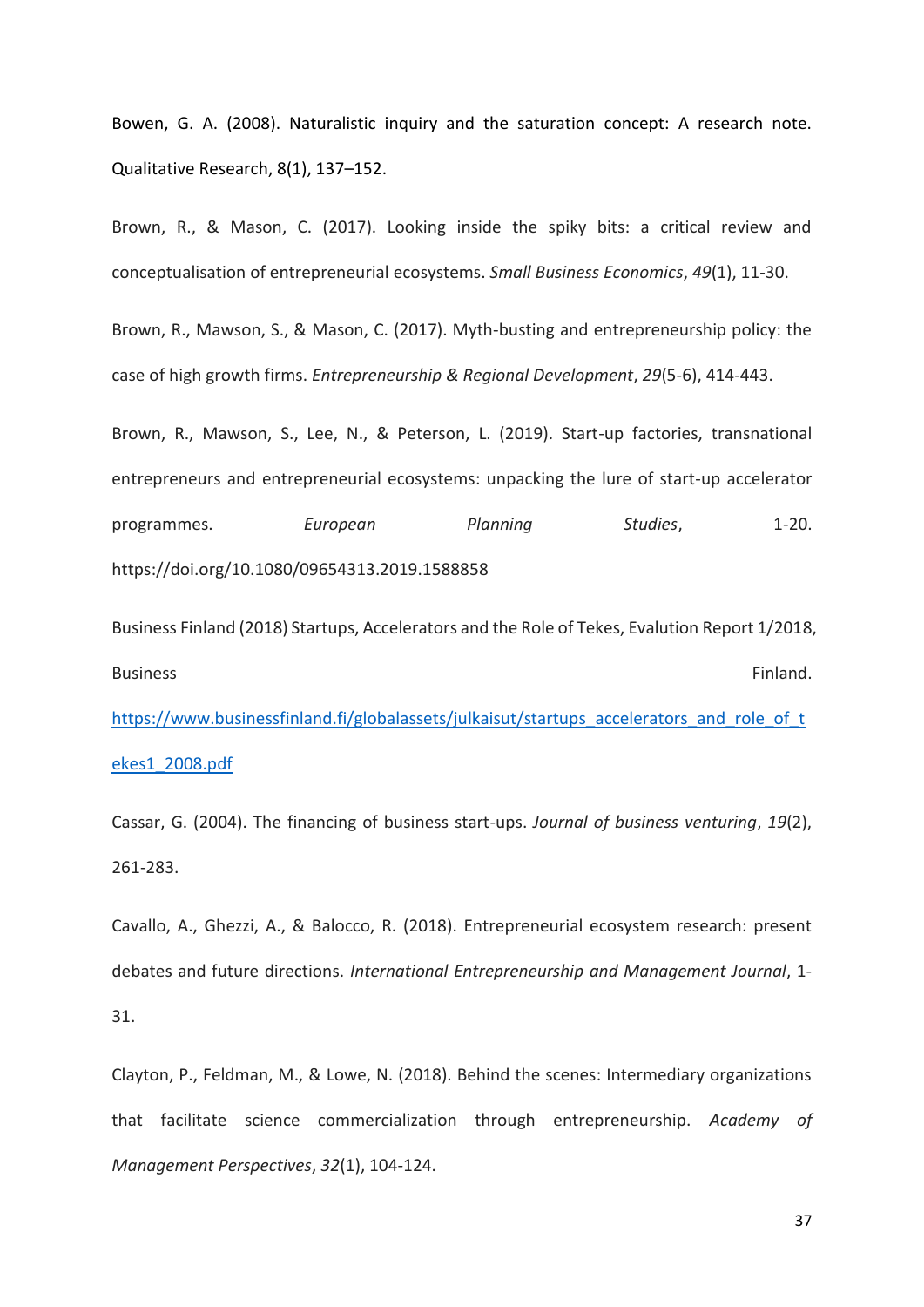Colombo, M. G., Dagnino, G. B., Lehmann, E. E., & Salmador, M. (2019). The governance of entrepreneurial ecosystems. *Small Business Economics*, *52*(2), 419-428.

Criscuolo, C., Martin, R., Overman, H. G., & Van Reenen, J. (2019). Some causal effects of an industrial policy. *American Economic Review*, *109*(1), 48-85.

Department of Industry, Innovation and Science (2017). Australian Innovation System Report 2017, Office of the Chief Economist, Australia. https://publications.industry.gov.au/publications/australianinnovationsystemreport2017/d ocuments/australian-innovation-system-report-2017.pdf

Department for Jobs, Enterprise and Innovation (2014) National Policy Statement on Entrepreneurship in Ireland 2014. [https://dbei.gov.ie/en/Publications/Publication](https://dbei.gov.ie/en/Publications/Publication-files/Policy-Statement-Entrepreneurship-in-Ireland.pdf)[files/Policy-Statement-Entrepreneurship-in-Ireland.pdf](https://dbei.gov.ie/en/Publications/Publication-files/Policy-Statement-Entrepreneurship-in-Ireland.pdf)

Feld, B. (2012). Start-up communities: Building an entrepreneurial ecosystem in your city. Hoboken, NJ: John Wiley & Sons.

Feldman, M. P. (2014). The character of innovative places: entrepreneurial strategy, economic development, and prosperity. *Small Business Economics*, *43*(1), 9-20.

Feldman, M., & Lowe, N. (2018). Policy and collective action in place. *Cambridge Journal of Regions, Economy and Society*, *11*(2), 335-351.

Fraser, A. and Davis, H. (2019) Systematic approaches to generating evidence, In (Eds) Boaz, A., Davis, H., Fraser, A. and Nutely, S. *What Works Now? Evidence-informed policy and practice*, Policy Press, Bristol.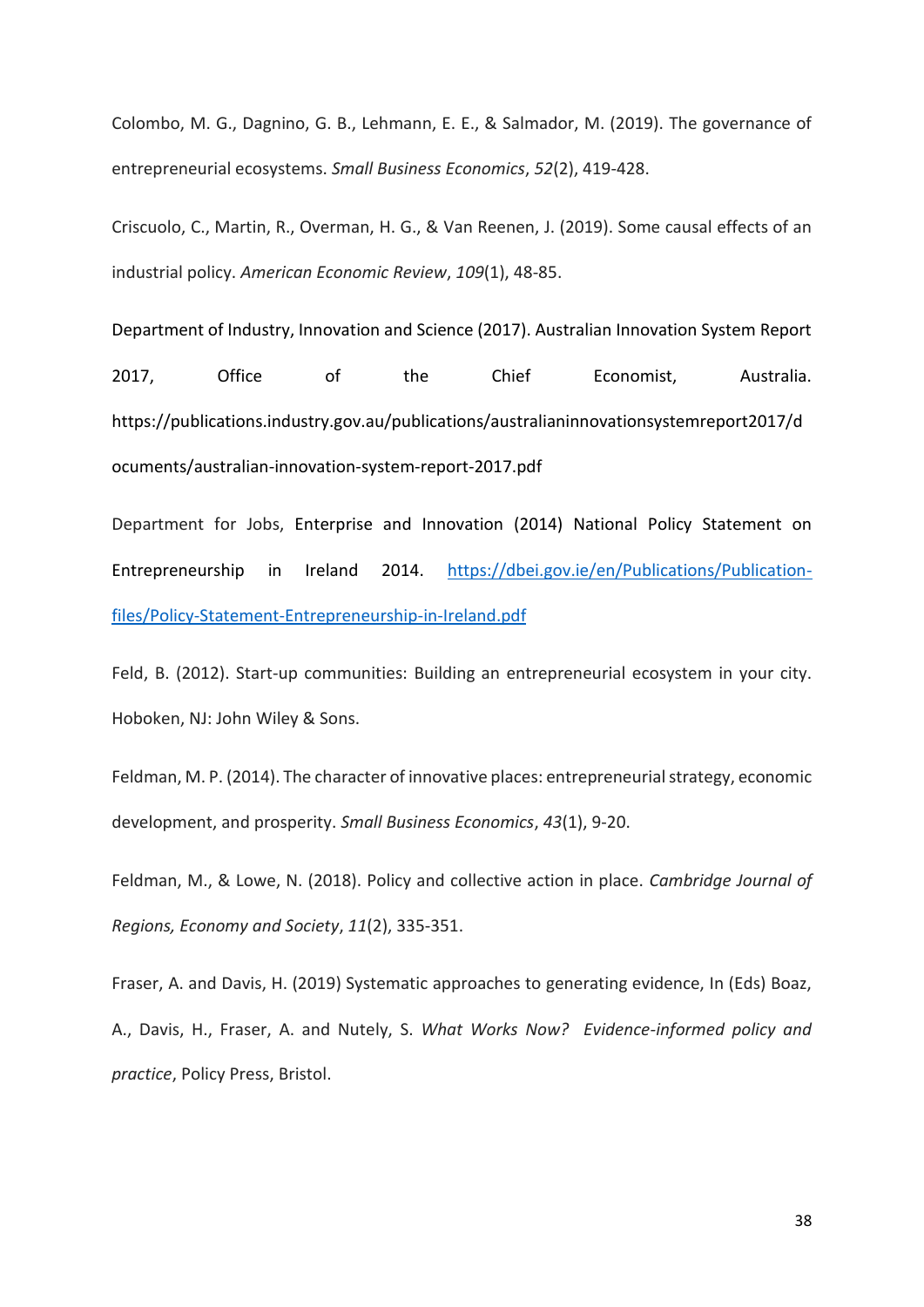Ghio, N., Guerini, M., & Rossi-Lamastra, C. (2017). The creation of high-tech ventures in entrepreneurial ecosystems: exploring the interactions among university knowledge, cooperative banks, and individual attitudes. *Small Business Economics*, 1-21.

Gonzalez-Uribe, J., & Leatherbee, M. (2017). The effects of business accelerators on venture performance: Evidence from Start-Up Chile. *The Review of Financial Studies*, *31*(4), 1566- 1603.

Goswami, K., Mitchell, J. R., & Bhagavatula, S. (2018). Accelerator expertise: Understanding the intermediary role of accelerators in the development of the Bangalore entrepreneurial ecosystem. *Strategic Entrepreneurship Journal*, *12*(1), 117-150.

Government of India Planning Commission (2012) Creating a Vibrant Entrepreneurial Ecosystem in India, No.32/15/2011-FR Government of India Planning Commission, New Delhi. [http://www.planningcommission.nic.in/reports/genrep/rep\\_eco2708.pdf](http://www.planningcommission.nic.in/reports/genrep/rep_eco2708.pdf)

Grilli, L., & Murtinu, S. (2014). Government, venture capital and the growth of European hightech entrepreneurial firms. *Research Policy*, *43*(9), 1523-1543.

Hayter, C. S. (2016). A trajectory of early-stage spinoff success: the role of knowledge intermediaries within an entrepreneurial university ecosystem. *Small Business Economics*, *47*(3), 633-656.

Hemmert, M., Cross, A. R., Cheng, Y., Kim, J. J., Kohlbacher, F., Kotosaka, M., & Zheng, L. J. (2019). The distinctiveness and diversity of entrepreneurial ecosystems in China, Japan, and South Korea: an exploratory analysis. *Asian Business & Management*, 1-37.

Hochberg, Y. V. (2016). Accelerating entrepreneurs and ecosystems: The seed accelerator model. *Innovation Policy and the Economy*, *16*(1), 25-51.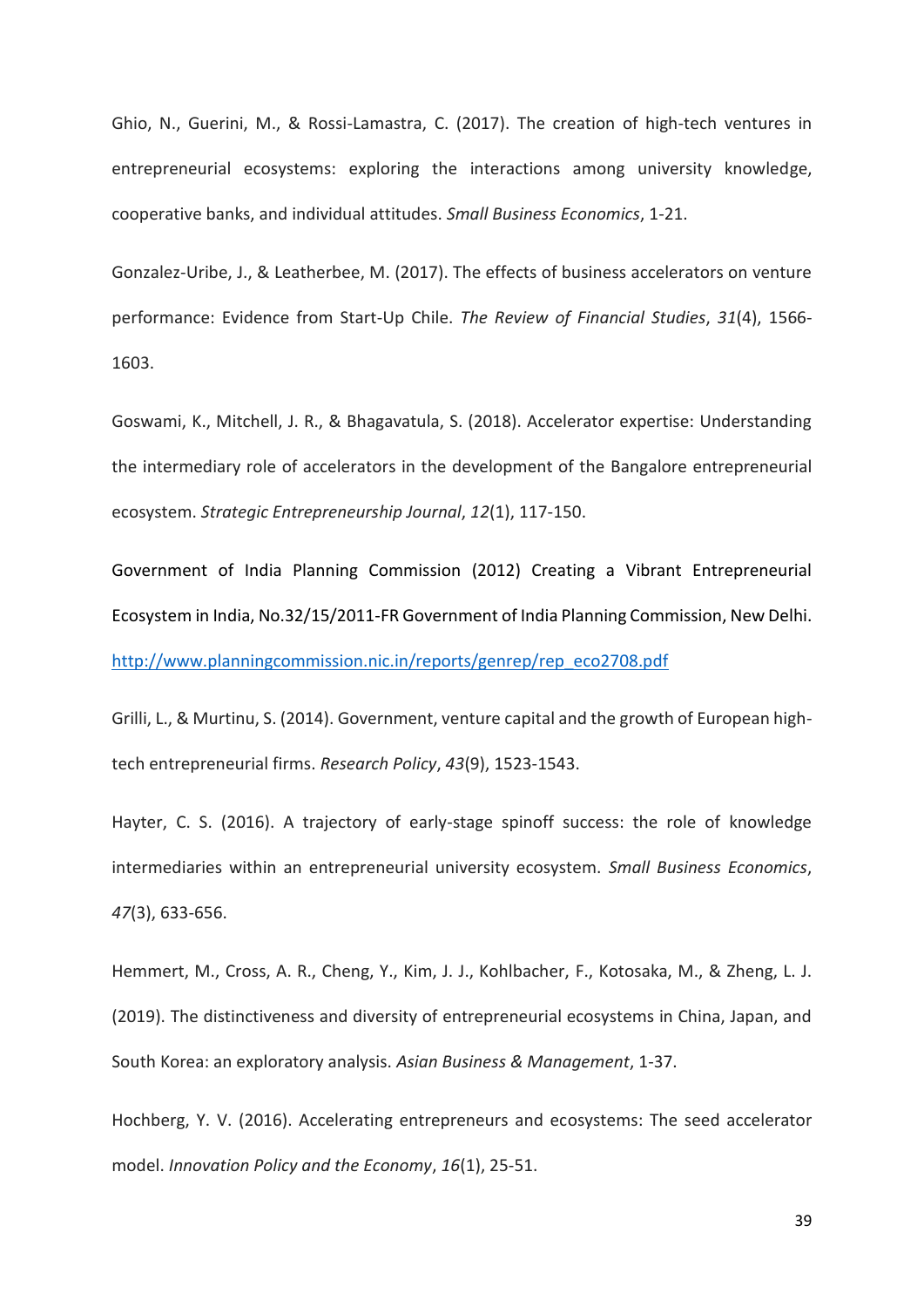Hodgson, G. (2005) Decomposition and growth: biological metaphors in economics from 1880s to the 1980s. In: Dopfer, K (Ed), *The Evolutionary Foundations of Economics*. Cambridge University Press, Cambridge, pp. 105-148.

Huggins, R., Waite, D., & Munday, M. (2018). New directions in regional innovation policy: a network model for generating entrepreneurship and economic development. *Regional Studies*, 52 (9), 1294-1304.

Kergroach, S., Meissner, D., & Vonortas, N. S. (2018). Technology transfer and commercialisation by universities and PRIs: benchmarking OECD country policy approaches. *Economics of Innovation and New Technology*, *27*(5-6), 510-530.

Kuckertz, A. (2019). Let's take the entrepreneurial ecosystem metaphor seriously!. *Journal of Business Venturing Insights*, *11*.

Isenberg, D. J. (2010). How to start an entrepreneurial revolution. *Harvard Business Review*, *88*(6), 40-50.

Isenberg, D. (2011). The entrepreneurship ecosystem strategy as a new paradigm for economic policy: Principles for cultivating entrepreneurship. *Presentation at the Institute of International and European Affairs*.

Isenberg, D. (2014). What an entrepreneurship ecosystem actually is. *Harvard Business Review*, *5*, 1-7.

Isenberg, D. and Brown, R. (February 2014) For a Booming Economy, Bet on High-growth Firms, Not Small Businesses. Babson Entrepreneurship Ecosystem Project. Retrieved from [http://blogs.hbr.org/2014/02/for-a-booming-economy-bet-on-high-growth-firms-not-small](http://blogs.hbr.org/2014/02/for-a-booming-economy-bet-on-high-growth-firms-not-small-businesses/)[businesses/](http://blogs.hbr.org/2014/02/for-a-booming-economy-bet-on-high-growth-firms-not-small-businesses/)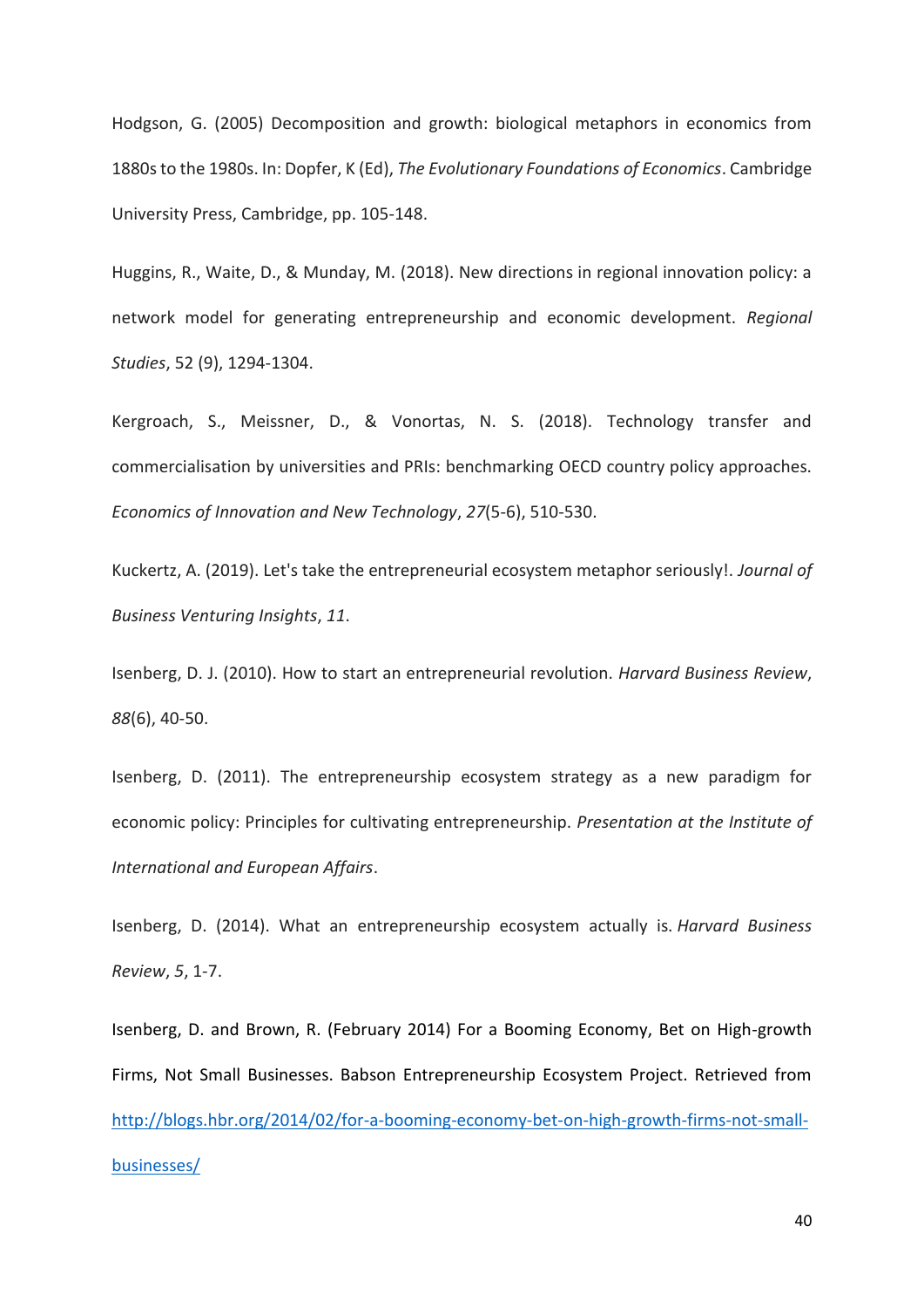Isenberg, D. J. (2016). Applying the ecosystem metaphor to entrepreneurship: Uses and abuses. *The Antitrust Bulletin*, *61*(4), 564-573.

Isenberg, D., & Onyemah, V. (2016). Fostering Scaleup Ecosystems for Regional Economic Growth. *Innovations*, *11*(1-2), 60-79.

Italian Ministry for Economic Development (2016) Executive Summary of the Legislation on the new Italian Legislation on innovative Start-Ups, [http://www.sviluppoeconomico.gov.it/images/stories/documenti/Executive\\_Summary\\_Italy](http://www.sviluppoeconomico.gov.it/images/stories/documenti/Executive_Summary_Italy_Startup_Act_02_05_2016.pdf) Startup Act 02 05 2016.pdf

Italian Ministry for Economic Development (2017) The Italian Legislation in Support of Innovative Start-Ups,

[http://www.sviluppoeconomico.gov.it/images/stories/documenti/Executive-Summary-of-](http://www.sviluppoeconomico.gov.it/images/stories/documenti/Executive-Summary-of-Italy-s-Startup-Act-new-format-23_02_2017.pdf)[Italy-s-Startup-Act-new-format-23\\_02\\_2017.pdf](http://www.sviluppoeconomico.gov.it/images/stories/documenti/Executive-Summary-of-Italy-s-Startup-Act-new-format-23_02_2017.pdf)

Lazzarini, S. G. (2015). Strategizing by the government: Can industrial policy create firm‐level competitive advantage?. *Strategic Management Journal*, *36*(1), 97-112.

Levie, J., & Lichtenstein, B. B. (2010). A terminal assessment of stages theory: Introducing a dynamic states approach to entrepreneurship. *Entrepreneurship Theory and practice*, *34*(2), 317-350.

Li, Y. R. (2009). The technological roadmap of Cisco's business ecosystem. *Technovation*, *29*(5), 379-386.

Lowe, N. J., & Feldman, M. P. (2017). Institutional life within an entrepreneurial region. *Geography Compass*, *11*(3), e12306.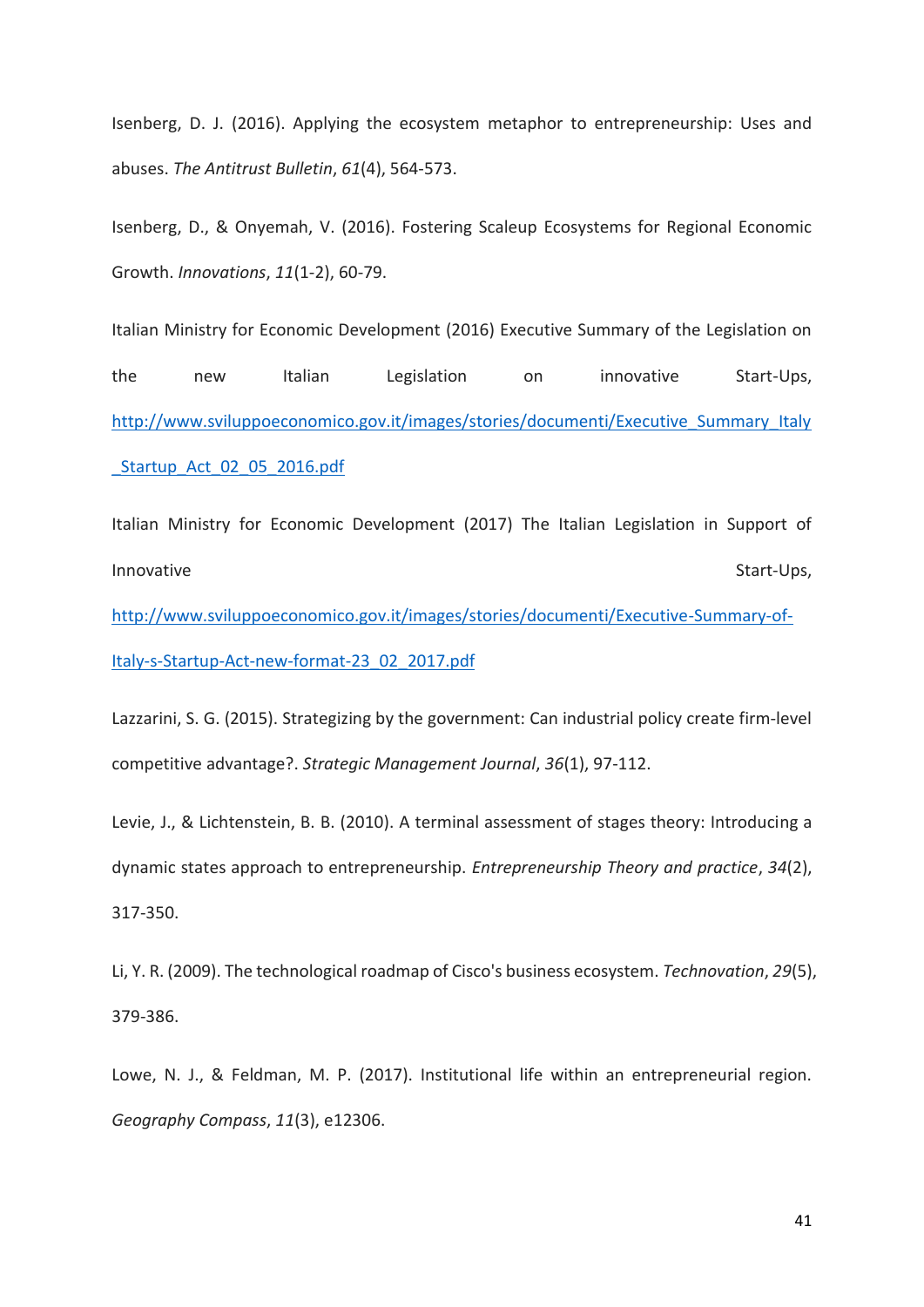Mack, E., & Mayer, H. (2016). The evolutionary dynamics of entrepreneurial ecosystems. *Urban Studies*, *53*(10), 2118-2133.

Malecki, E. J. (2018). Entrepreneurship and entrepreneurial ecosystems. *Geography compass*, *12*(3), doi/pdf/10.1111/gec3.12359.

Markley, D. M., Lyons, T. S., & Macke, D. W. (2015). Creating entrepreneurial communities: building community capacity for ecosystem development. *Community development*, *46*(5), 580-598.

Mason, C., & Brown, R. (2014). Entrepreneurial ecosystems and growth oriented entrepreneurship. *Final Report to OECD, Paris*. [http://lib.davender.com/wp-](http://lib.davender.com/wp-content/uploads/2015/03/Entrepreneurial-ecosystems-OECD.pdf)

[content/uploads/2015/03/Entrepreneurial-ecosystems-OECD.pdf](http://lib.davender.com/wp-content/uploads/2015/03/Entrepreneurial-ecosystems-OECD.pdf)

Markusen, A. (1999). Fuzzy concepts, scanty evidence, policy distance: the case for rigour and policy relevance in critical regional studies. *Regional studies*, *33*(9), 869-884.

Martin, R., & Sunley, P. (2003). Deconstructing clusters: chaotic concept or policy panacea?. *Journal of Economic Geography*, *3*(1), 5-35.

Martin, R. (2015). Rebalancing the spatial economy: the challenge for regional theory. *Territory, Politics, Governance*, *3*(3), 235-272.

Mazzucato, M. (2015). *The entrepreneurial state: Debunking public vs. private sector myths* (Vol. 1). Anthem Press.

Miles, M. P., & Morrison, M. (2018). An effectual leadership perspective for developing rural entrepreneurial ecosystems. *Small Business Economics*, 1-17.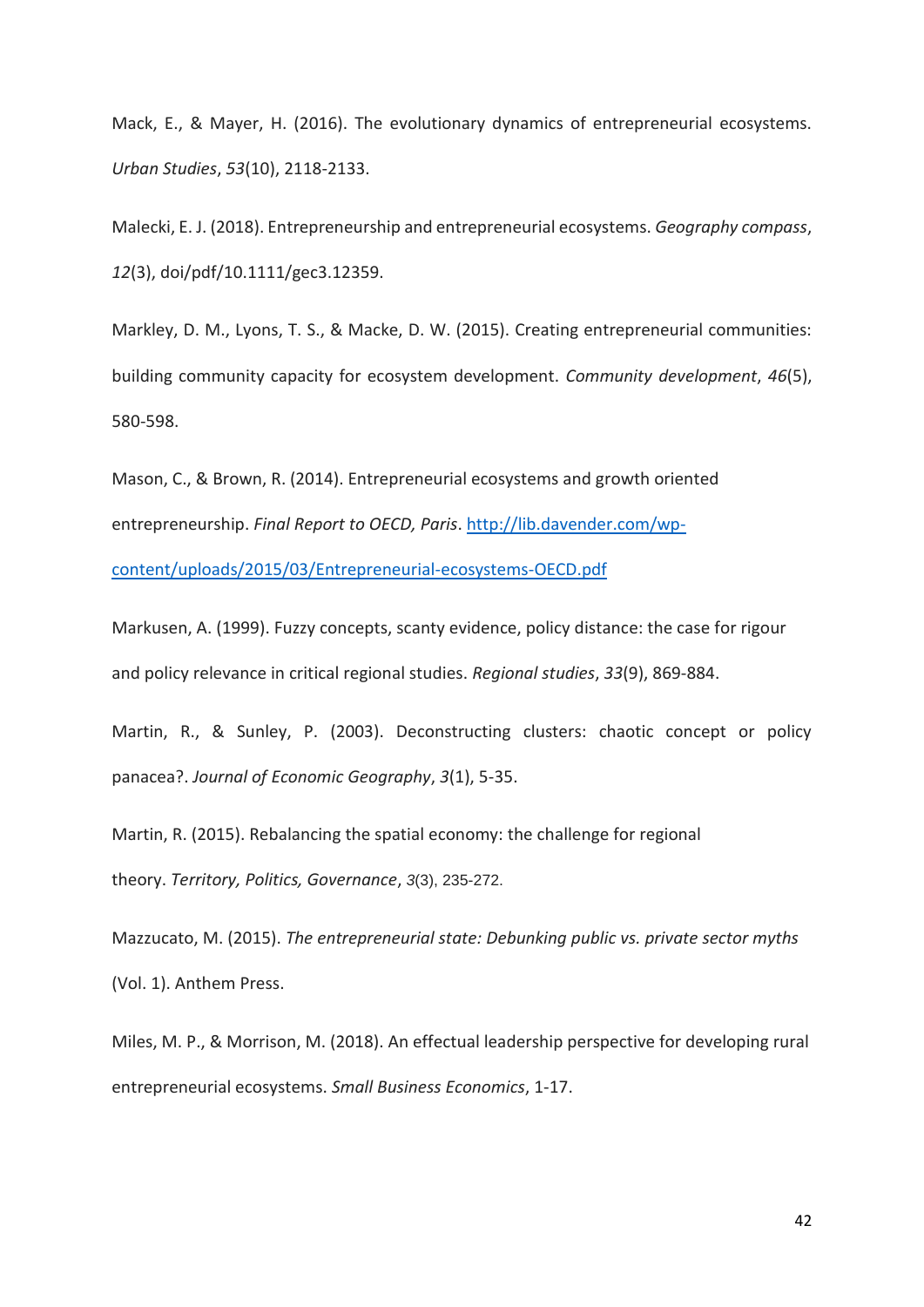Moore, J. F. (1993). Predators and prey: a new ecology of competition. *Harvard business review*, *71*(3), 75-83.

Motoyama, Y., & Knowlton, K. (2016). From resource munificence to ecosystem integration: the case of government sponsorship in St. Louis. *Entrepreneurship & Regional Development*, *28*(5-6), 448-470.

Motoyama, Y., & Knowlton, K. (2017). Examining the connections within the startup ecosystem: A case study of St. Louis. *Entrepreneurship Research Journal*, *7*(1).

Mulas, V., Qian, K., Henry, S. (2017) Tech start-up ecosystem in Beirut: Findings and recommendations. The World Bank, Washinton, DC.

Müller, S. (2016). A progress review of entrepreneurship and regional development: What are the remaining gaps?. *European Planning Studies*, *24*(6), 1133-1158.

Napier, G and Hansen, C. (2011) Ecosystems for Young Scaleable Firms, FORA Group, Cophehagen.

Neumeyer, X., Santos, S. C., & Morris, M. H. (2018). Who is left out: exploring social boundaries in entrepreneurial ecosystems. *The Journal of Technology Transfer*, 1-23.

New Zealand Angel Association (2017) New Zealand Startup Ecosystem Analysis. [https://www.angelassociation.co.nz/wp-content/uploads/2017/09/Compass-Startup-](https://www.angelassociation.co.nz/wp-content/uploads/2017/09/Compass-Startup-Genome-NewZealand-Assessment.pdf)[Genome-NewZealand-Assessment.pdf](https://www.angelassociation.co.nz/wp-content/uploads/2017/09/Compass-Startup-Genome-NewZealand-Assessment.pdf)

Nightingale, P., Murray, G., Cowling, M., Baden-Fuller, C., Mason, C., Siepel, J., & Dannreuther, C. (2009). *From funding gaps to thin markets: UK government support for early-stage venture capital*. NESTA, London.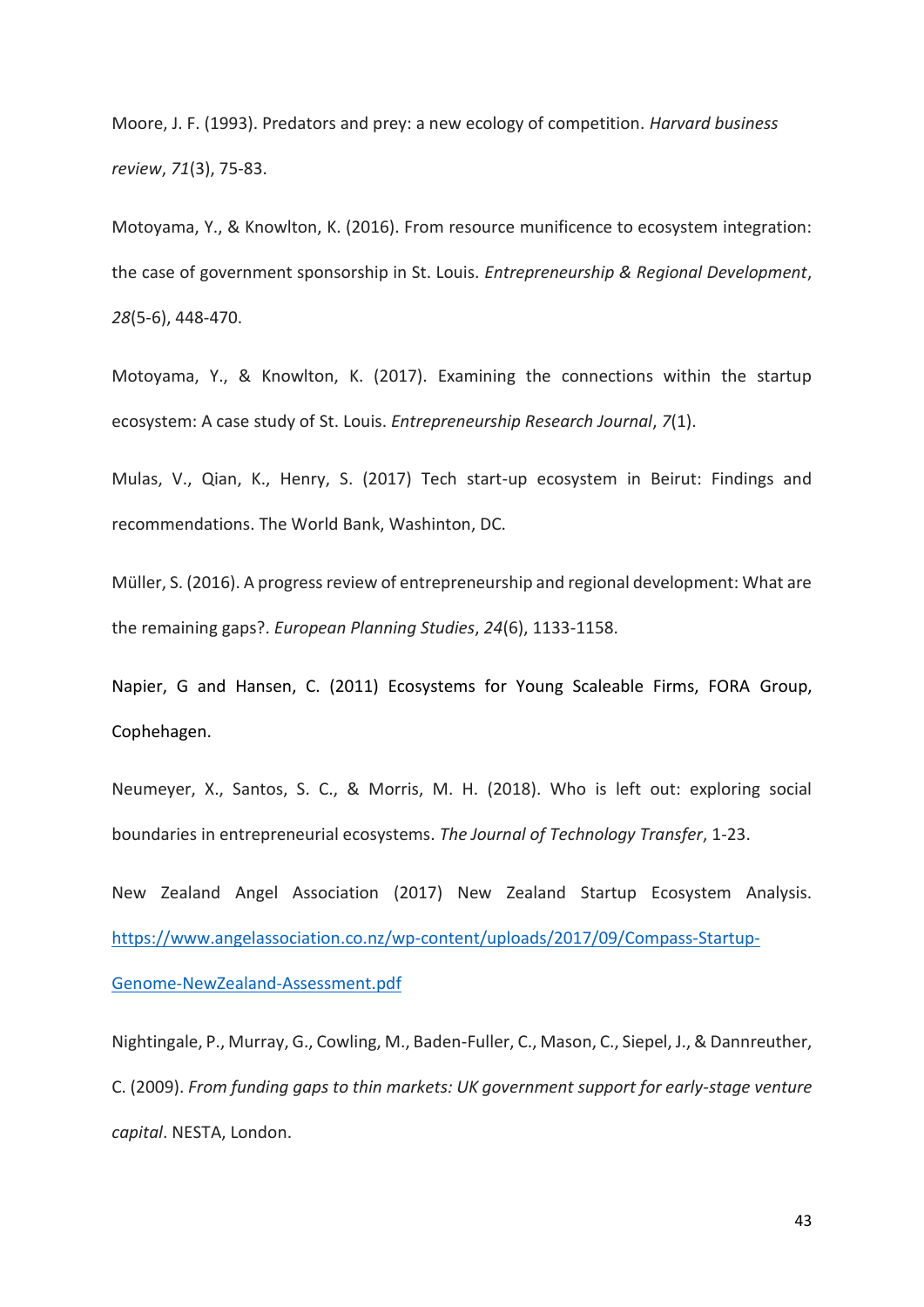OC&C (2018) Tech Entrepreneurship Ecosystem in the Russian Federation, Report by OC&C strategy consultants.

Office of the Chief Economist (2017). Australian Innovation System Report 2017. Office of the Chief Economist, Department of Innovation, Industry and Science. https://publications.industry.gov.au/publications/australianinnovationsystemreport2017/d ocuments/australian-innovation-system-report-2017.pdf

Pack, H., & Saggi, K. (2006). The case for industrial policy: A critical survey. *World Bank Research Observer,* 21 (2), 267-297.

Pauwels, C., Clarysse, B., Wright, M., & Van Hove, J. (2016). Understanding a new generation incubation model: The accelerator. *Technovation*, *50*, 13-24.

Perren, L., & Jennings, P. L. (2005). Government Discourses on Entrepreneurship: Issues of Legitimization, Subjugation, and Power. *Entrepreneurship Theory and Practice*, *29*(2), 173– 184

Roberts, P., Davidson, A., Edens, G., and Lall, S. (2018) Accelerating the Flow of Funds into Early Stage Ventures: An Initial Look into Program Differences and Design Choices. Global Accelerator Learning Initiative, The Aspen Institute.

Rodrik, D. (2009). Industrial policy: don't ask why, ask how. *Middle East Development Journal*, *1*(1), 1-29.

Rodrik, D., (2010). The Return of Industrial Policy, Project Syndicate, April 12, available at [http://www.project-syndicate.org/commentary/the-return-of-industrial-policy.](http://www.project-syndicate.org/commentary/the-return-of-industrial-policy)

Rodrik, D. (2014). When ideas trump interests: Preferences, worldviews, and policy innovations. *Journal of Economic Perspectives*, *28*(1), 189-208.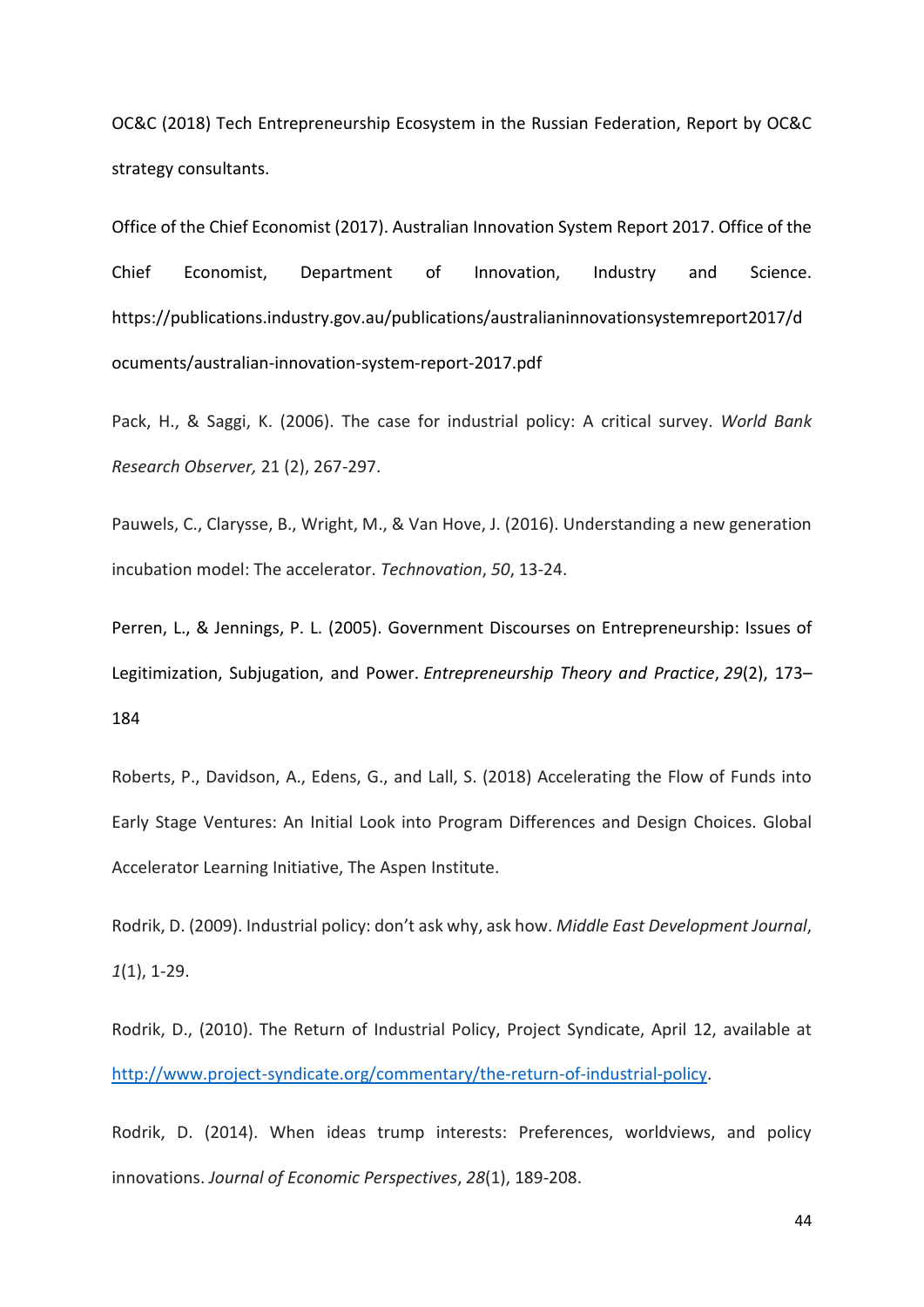Roundy, P. T., Brockman, B. K., & Bradshaw, M. (2017). The resilience of entrepreneurial ecosystems. *Journal of Business Venturing Insights*, *8*, 99-104.

Scale-Up Institute (2017). Scale-Up Institute Review, ttp://www.scaleupinstitute.org.uk/wpcontent/uploads/2017/11/ScaleUpInstitute\_Review\_2017\_Chapter\_3.pdf

Schäfer, S., & Henn, S. (2018). The evolution of entrepreneurial ecosystems and the critical role of migrants. A Phase-Model based on a Study of IT startups in the Greater Tel Aviv Area. *Cambridge Journal of Regions, Economy and Society*, *11*(2), 317-333.

Schrank, A., & Whitford, J. (2009). Industrial policy in the United States: A neo-Polanyian interpretation. *Politics & Society*, *37*(4), 521-553.

Schrank, A., & Whitford, J. (2011). The anatomy of network failure. *Sociological Theory*, *29*(3), 151-177.

Shane, S. (2009). Why encouraging more people to become entrepreneurs is bad public policy. *Small business economics*, *33*(2), 141-149.

Spigel, B. (2016). Developing and governing entrepreneurial ecosystems: the structure of entrepreneurial support programs in Edinburgh, Scotland. *International Journal of Innovation and Regional Development*, *7*(2), 141-160.

Spigel, B. (2017). The relational organization of entrepreneurial ecosystems. *Entrepreneurship Theory and Practice*, *41*(1), 49-72.

Spigel, B., & Harrison, R. (2018). Toward a process theory of entrepreneurial ecosystems. *Strategic Entrepreneurship Journal*, *12*(1), 151-168.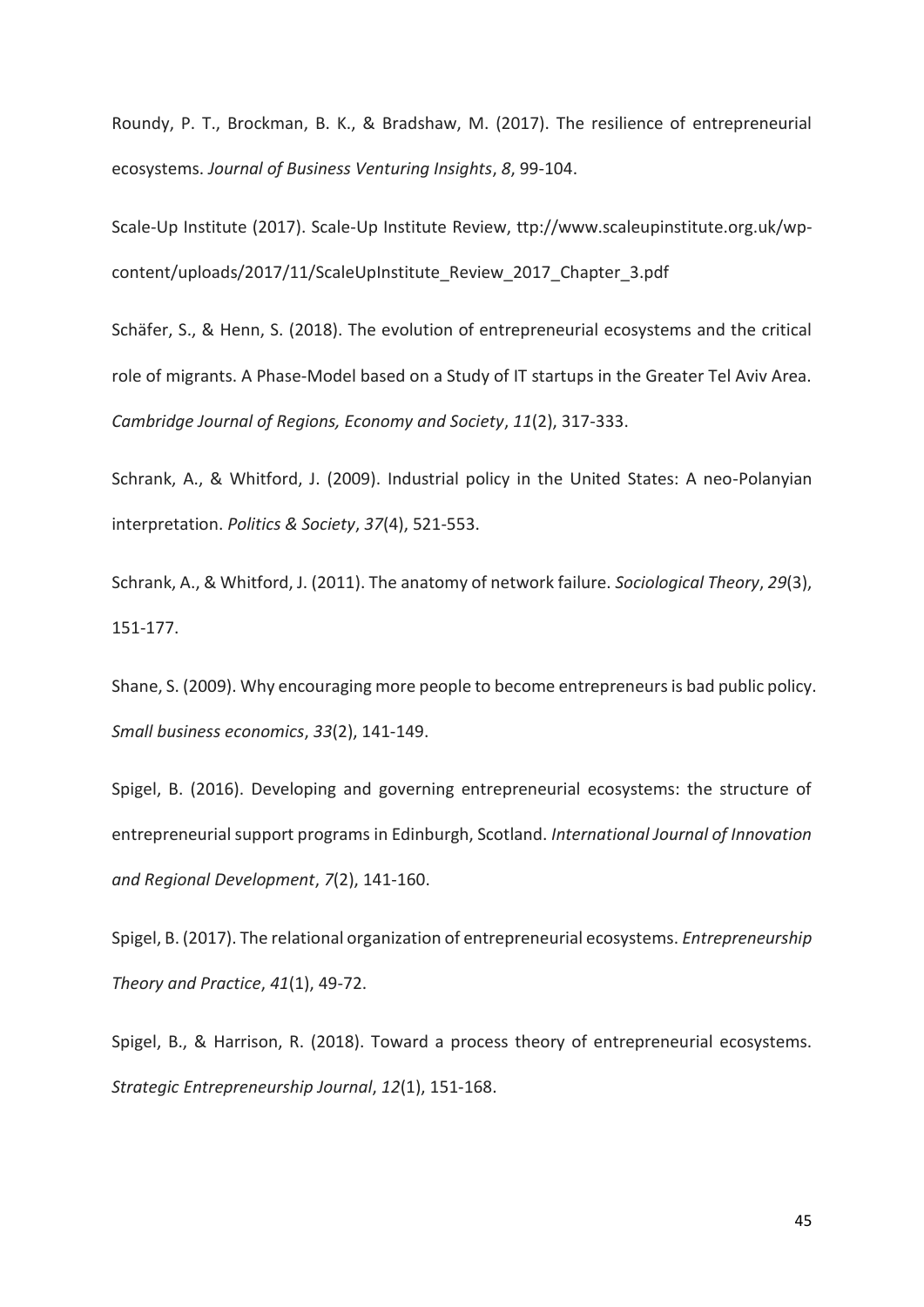Stam, E. (2015). Entrepreneurial ecosystems and regional policy: a sympathetic critique. *European Planning Studies*, *23*(9), 1759-1769.

Startup Genome (2017) Global Startup Ecosystem Report 2017. https://startupgenome.com/report2017/

Stiglitz, J. E., Lin, J. Y., & Monga, C. (2013). *The rejuvenation of industrial policy*. The World Bank.

https://openknowledge.worldbank.org/bitstream/handle/10986/16845/WPS6628.pdf?sequ ence=1

Warwick, K. (2013). Beyond Industrial Policy: Emerging Issues and New Trends, *OECD Science, Technology and Industry Policy Papers*, No. 2, OECD Publishing, Paris.

Wieczorek, A. J., & Hekkert, M. P. (2012). Systemic instruments for systemic innovation problems: A framework for policy makers and innovation scholars. *Science and Public Policy*, *39*(1), 74-87.

WEF (2014) Entrepreneurial Ecosystems and Around the Globe and Early-Stage Company Growth Dynamics – An Entrepreneurs Perspective, World Economic Forum, Davos. [http://www3.weforum.org/docs/WEF\\_II\\_EntrepreneurialEcosystemsEarlyStageCompany\\_R](http://www3.weforum.org/docs/WEF_II_EntrepreneurialEcosystemsEarlyStageCompany_Report_2014.pdf) [eport\\_2014.pdf](http://www3.weforum.org/docs/WEF_II_EntrepreneurialEcosystemsEarlyStageCompany_Report_2014.pdf)

Welter, F., Baker, T., & Wirsching, K. (2019). Three waves and counting: the rising tide of contextualization in entrepreneurship research. *Small Business Economics*, *52*(2), 319-330.

Wonglimpiyarat, J. (2016). Government policies towards Israel's high-tech powerhouse. *Technovation*, *52*, 18-27.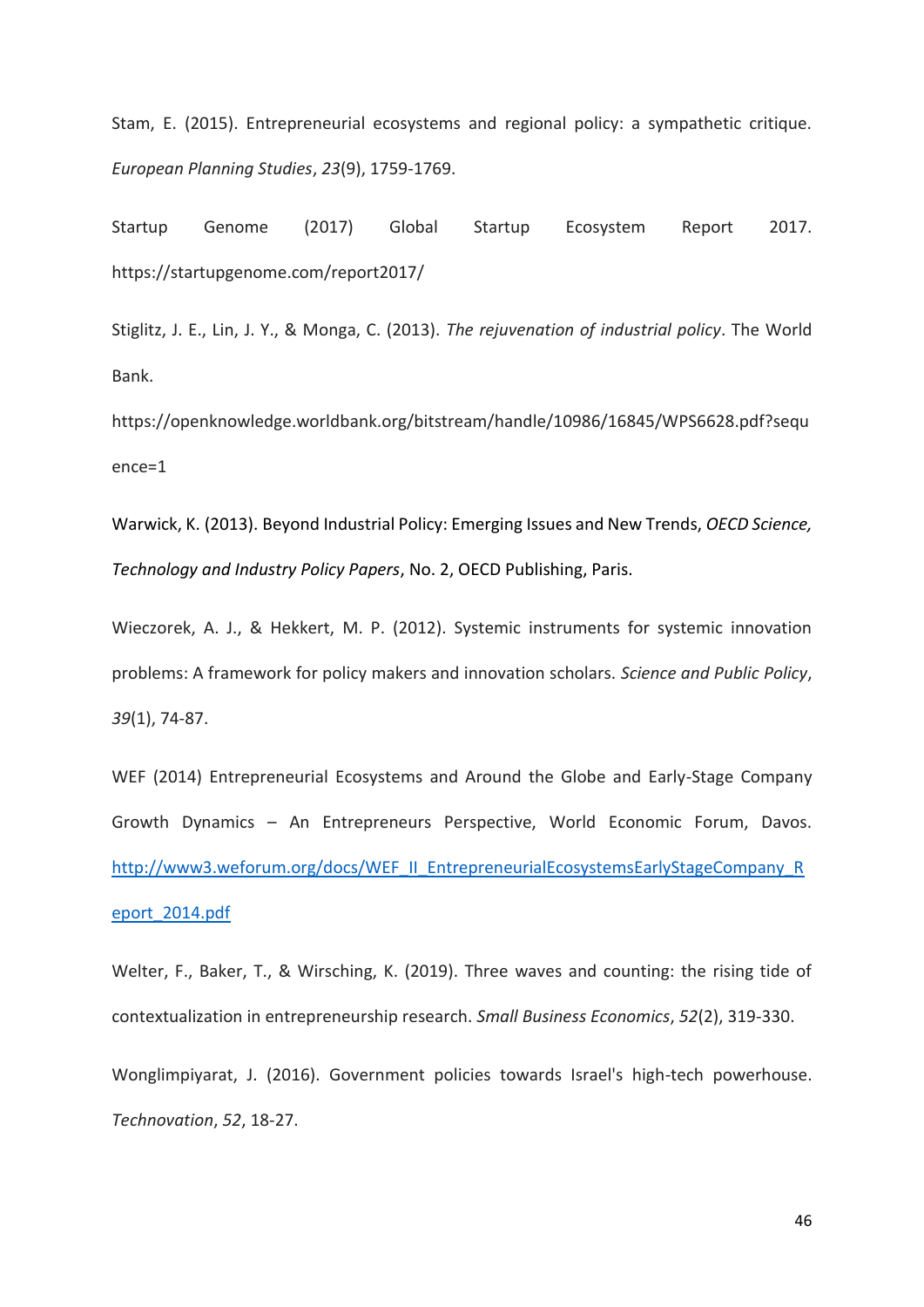Wright, M., Siegel, D. S., & Mustar, P. (2017). An emerging ecosystem for student start-ups.

*The Journal of Technology Transfer*, *42*(4), 909-922.

Zukauskaite, E., Trippl, M., & Plechero, M. (2017). Institutional thickness revisited. *Economic* 

*Geography*, *93*(4), 325-345.

Zerbe Jr, R. O., & McCurdy, H. E. (1999). The failure of market failure. *Journal of Policy Analysis* 

*and Management: The Journal of the Association for Public Policy Analysis and Management*,

*18*(4), 558-578.

1

pubs/docs/CNBEVENTS\_LeadershipMaineBooklet\_vPDF\_060415%20(1).pdf

<sup>i</sup> Herein we align with the following broad definition of industry policy as "government policies directed at affecting the economic structure of the economy" (Stiglitz et al, 2013, p2).

ii Given industrial policy is typically delineated into vertical and horizontal variants (Baliey and Tomlinson, 2017), EEs can be viewed as a "horizontal" or "a-sectoral" industrial policy approach facilitating "firm entry and resource deployment" (Lazzarini, 2015, p. 99).

iii The work of Daniel Isenberg in particular has been instrumental in propagating of the concept into the policy making sphere (Brown and Mason, 2017).

iv There is now a consultancy ranking start-up ecosystems in cities across the world (Startup Genome, 2017).

<sup>&</sup>lt;sup>v</sup> See Müller (2016) for a good review of the recent empirical literature.

vi A search using the term 'entrepreneurial ecosystems' in Google scholar in September 2018 revealed a total of some 40,000 papers on this topic.

vii Interestingly, Malecki (2018) notes only a handful include spatial parameters (such as a 30-60 mile radius) whilst delineating ecosystems.

viii Oddly, these scholarly communities do not interact despite their common conceptual heritage. Interestingly, innovation scholars have been as equally critical of the lack of definitional precision around the term innovation ecosystems (Oh et al, 2016).

ix This paper also focuses on the central role of growth-oriented entrepreneurship, rather than more prosaic necessity entrepreneurship whilst unpacking the EE framework.

x Japan's Kohsetsushi Centers, Germany's Fraunhofer Institutes and the Manufacturing Extension Partnership are well known examples of such regional anchors (Brandt et al, 2018).

xi Usefully, more recent work has begun to look at interactions between universities and other local actors in the EE (Ghio et al, 2017).

xii Although as Rodrik (2009, p. 2) rightly notes market failures are (similarly) "rarely documented with any precision".

xiii These included: Argentina, Australia, Austria, Belgium, Canada , China, Chile, Colombia, Czech Republic, Denmark, Estonia, Faroe Islands\*, Finland, France, Germany, Greece, Greenland\*, Hong Kong, Hungary, Iceland, India, Ireland, Israel, Italy, Japan, Jordan, Latvia, Luxembourg, Malaysia, Mexico, Netherlands, New Zealand, Norway, Portugal, Poland, Russia, Scotland\*, Slovak Republic, Slovenia, South Korea, Spain, Sweden, Switzerland, Turkey, United Kingdom, United States of America. The \* denotes regions with devolved administrations and autonomy on economic development issues.

xiv The authors are particularly grateful for the help received from Jonathan Potter and Dan Isenberg in identifying relevant interviewees.

xvOne rare exception being Maine in the US: https://www.maine.gov/decd/reports-

xvi A Danish example being: https://inno-overblik.dk/

xvii https://www.economy.gov.lb/public/uploads/files/6833\_5879\_4642.pdf

xviii http://www.startupestonia.ee/startup-ecosystem